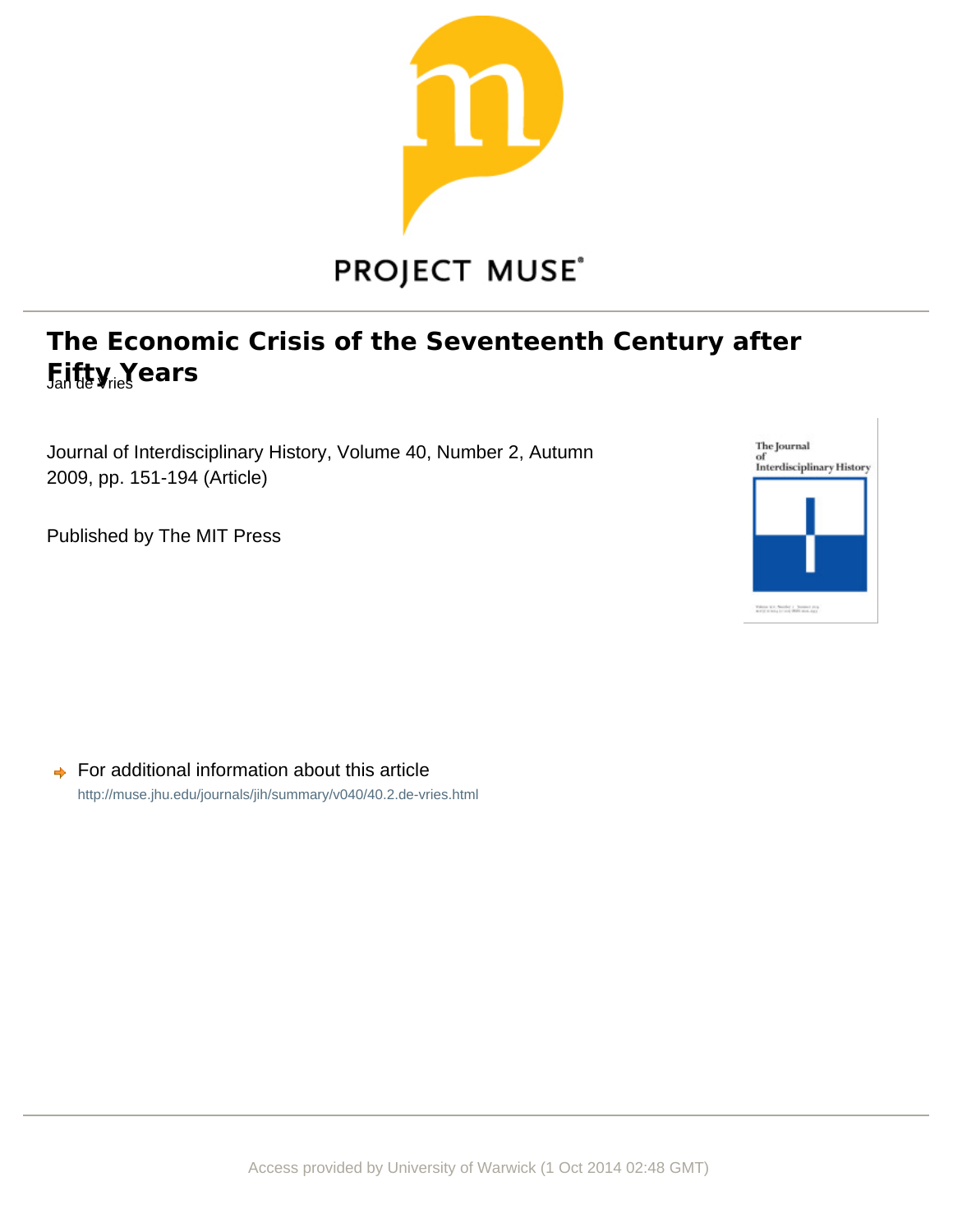# *Jan de Vries*

# **The Economic Crisis of the Seventeenth Century**

**after Fifty Years** In 1978, Parker and Smith opened their edited volume of essays, *The General Crisis of the Seventeenth Century,* with the prefatory comment, "The 'General Crisis theory' has been with us now for over twenty years and shows no sign of dying." In fact, the debate fell silent very shortly after Parker and Smith wrote these lines, and although no death notice was posted, Steensgaard, a leading participant in the early debate, felt compelled in 1990 to write of the seventeenth-century crisis concept in the past tense: "The . . . concept *served* the research in European history well. . . . The concept *served* its purpose well, because the discussion of its content, or for that matter its very existence, revealed a number of general features in seventeenth-century European history, which used to be studied in national isolation." Thus, the efforts to develop the concept had not been altogether in vain—they had served the worthy cause of advancing comparative history—but they had not led to broad agreement about the definition, scope, or even existence of a crisis. $<sup>1</sup>$ </sup>

Even this modest effort to salvage the crisis concept as a noble but ultimately failed enterprise cannot withstand the penetrating postmodernist gaze of the contemporary historian, who is equipped by "critical science studies" to recognize the crisis concept as the wretched spawn of "Enlightenment social scientific history." Given this illegitimate pedigree, it is "hard to argue for sal-

© 2009 by the Massachusetts Institute of Technology and The Journal of Interdisciplinary History, Inc.

1 Geoffrey Parker and Leslie M. Smith (eds.), *The General Crisis of the Seventeenth Century* (London, 1978), ix; H. G. Koenigsberger, "The Crisis of the 17th Century: A Farewell?" in *Politicians and Virtuosi: Essays in Early Modern History* (London, 1986), 149–168; Niels Steensgaard, "The Seventeenth-Century Crisis and the Unity of Eurasian History," *Modern Asian Studies,* XXIV (1990), 683 (emphasis added). Steensgaard's assessment of the enduring contribution of the "crisis debate" echoes that of Christopher Hill in his introduction to the first effort to bring the original strands of debate together—"Introduction," in Trevor Aston (ed.), *Crisis in Europe 1560–1660* (London, 1965), 3.

Jan de Vries is Sidney Hellman Ehrman Professor of History, University of California, Berkeley. He is the author of *The Industrious Revolution: Consumer Behavior and the Household Economy, 1650 to the Present* (New York, 2008); *The First Modern Economy: Success, Failure, and Perseverance of the Dutch Economy, 1500–1815* (New York, 1997).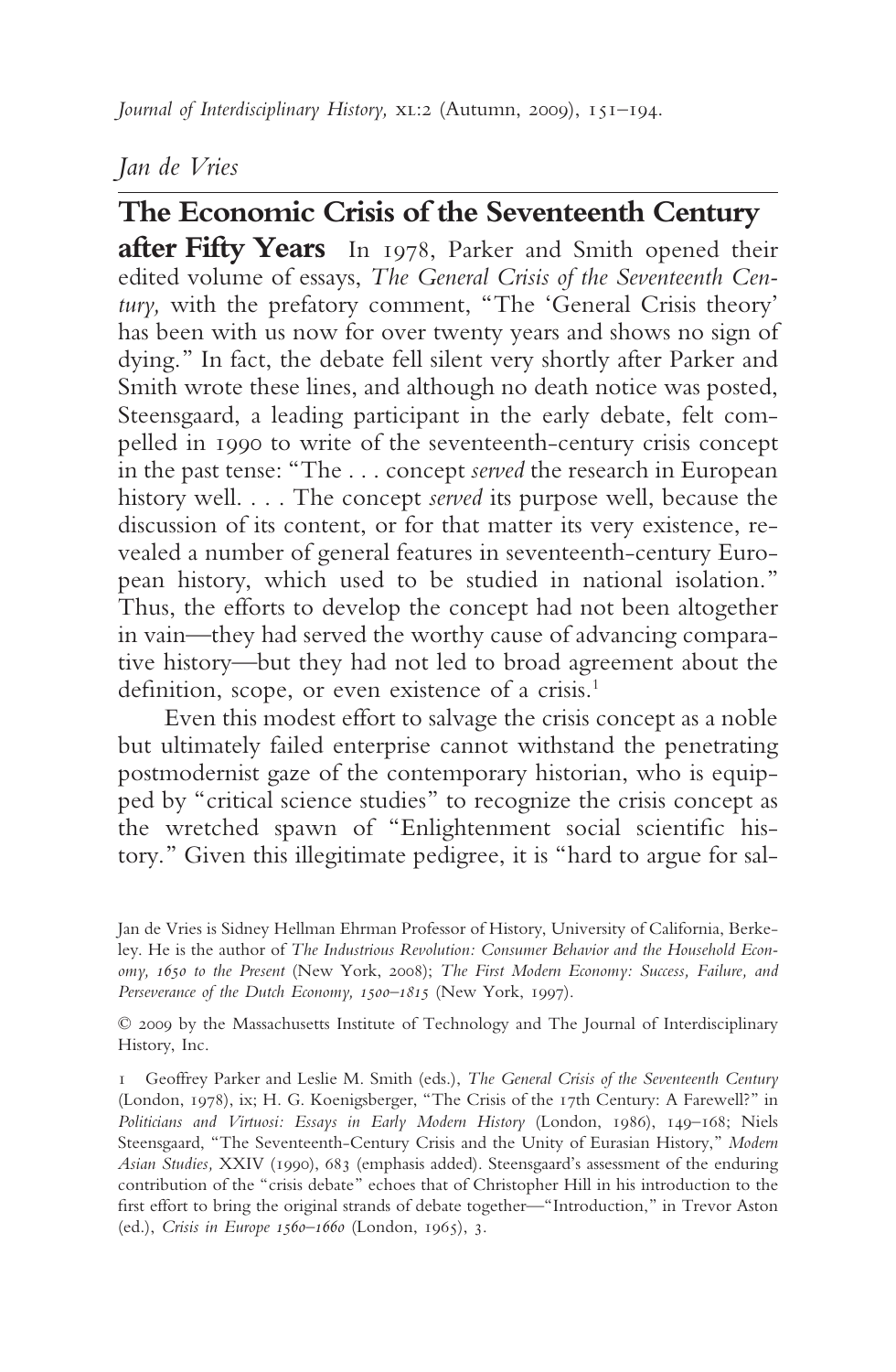vaging [the general crisis debates] from out of the historiographical  $\frac{1}{\text{dustbin}}$ .

the crisis that will not go away From bright new idea to historiographical dustbin in one generation. In a slow-moving discipline like history, this is a singular achievement. But did the crisis concept really die or did it simply migrate to a more hospitable place? As the debate about a "general crisis" in seventeenthcentury Europe ebbed, a new debate emerged about a more encompassing general crisis affecting all of Eurasia and giving shape to both the global economy and the functioning of states stretching from England to Japan. This extended crisis debate (about which more later) has been no more conclusive than the original, but it continues to speak to historians concerned with global history and environmental history.

Even historians of Old Europe who dismiss the crisis concept continue to feel its influence, an influence exerted by its very  $a\overline{b}$ sence. That is, even though historians cannot agree on what it is, there remains a place in the master narrative reserved for it. This point was hinted at early in the crisis debate by Schöffer. He expressed skepticism about the formulations of *general crisis* then available (in 1963) but acknowledged as unsatisfactory the absence of any organizing concept beyond strictly national ones (such as Holland's "Golden Age") for the seventeenth century: "It sometimes seems as if the seventeenth century, wedged between the sixteenth and eighteenth centuries, has no features of its own. With Renaissance and Reformation on the one side, Enlightenment and Revolution on the other, for the century in between we are left with but vague terms like 'transition' and 'change'. . . . It may be traditionalism, against our better judgment, but we just simply have to give the seventeenth century a place of its own. Our imagination needs it."<sup>3</sup>

There is a vacant space in the seventeenth century that the crisis concept was meant to fill. Steensgaard echoed Schöffer's lament when he explained the lack of clarity or consensus about the concept: "The crisis is often merely an affirmation of the undis-

<sup>2</sup> J. B. Shank, "Crisis: A Useful Category of Post-Social Scientific Historical Analysis?" *American Historical Review,* CXIII (2008), 1095–1096.

<sup>3</sup> Ivo Schöffer, "Did Holland's Golden Age Coincide with a Period of Crisis?" in Parker and Smith (eds.), *General Crisis,* 83–84.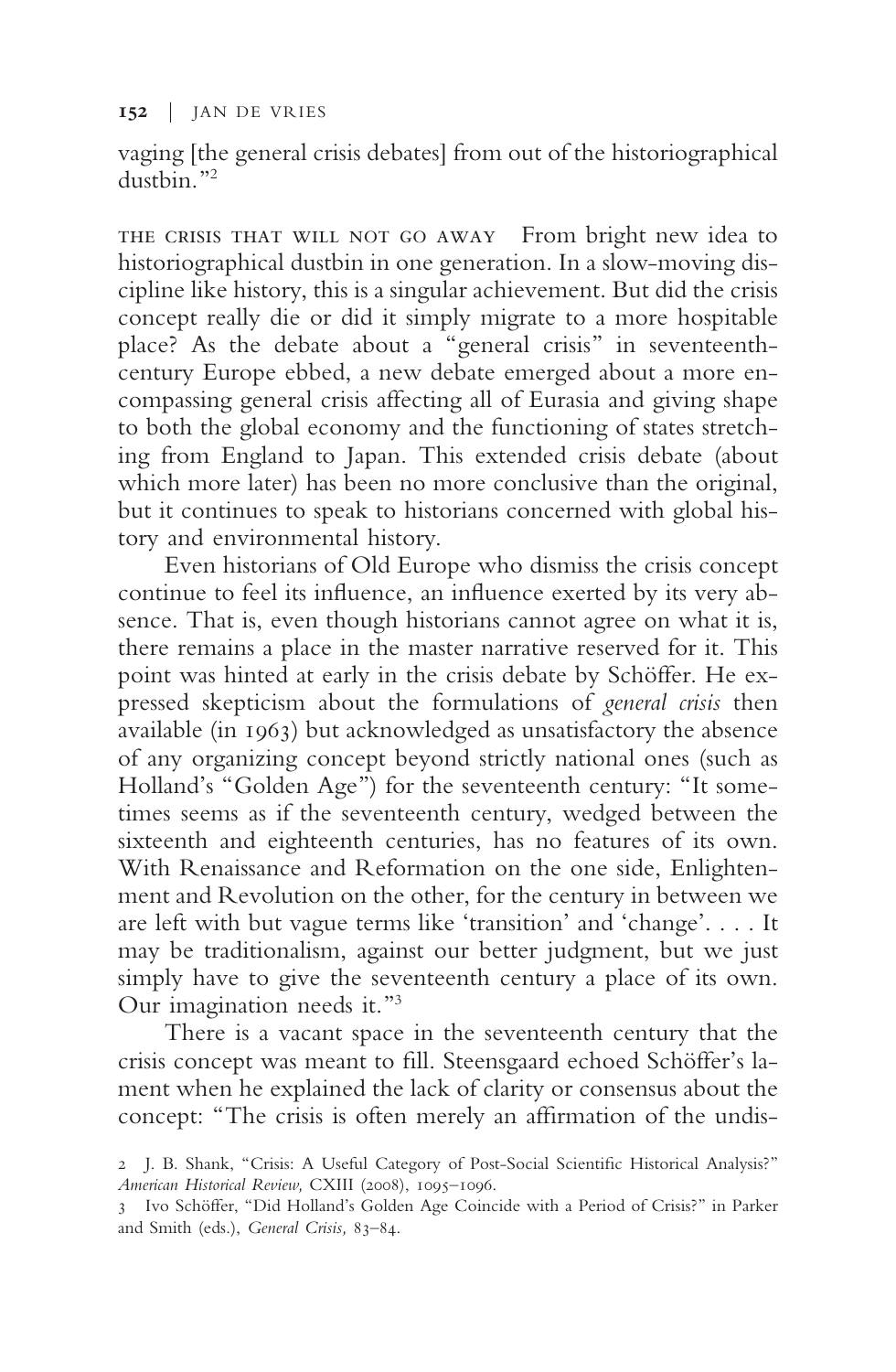puted fact that something happened in the seventeenth century; the crisis has become a synonym for what historians concerned with other centuries call 'history.'"<sup>4</sup>

The problem with the crisis concept is, at bottom, a problem of periodization. The notion of a general crisis belongs to early modern European history, and "early modern" is a relative newcomer to historical periodization. Before it was customary to speak of the early modern period, Europeanists organized general European historical narratives around the concepts of Renaissance and Reformation, Enlightenment and Revolution. These concepts, to be sure, were anchored in national histories—those of Italy, Germany, and France. But, over time, they were stretched and shaped—especially in the United States—to be suitable for the organization of historical change on a European scale. They established a master narrative.<sup>5</sup>

The more capacious, but also more amorphous, periodization schema of "early modern" proved useful to social-scientific historians, for whom it was a close substitute for "pre-industrial" or "traditional" society. It also suited the needs of the Annales School, which emphasized the durable structures—indeed, the "motionless history"—of European society from the late Middle Ages until the eve of the French Revolution, in which "a peasant population, during the course of twelve or thirteen generations, was busy reproducing itself within the limits of certain finite possibilities whose constraints proved inexorable." From this perspective, the Renaissance and Reformation were comparable to the introduction of the dinner fork, "not really significant except from the point of view of a noisy minority."<sup>6</sup>

But this viewpoint, from which a concept such as the Renaissance is but "a *conjoncture* that is intelligible only in a far larger temporal context," did not sweep aside all that was before it. Its reach was limited, and beyond it, the foundations of early modern history were, and remain, its predecessors as organizing concepts: Renaissance and Reformation to the early seventeenth century,

<sup>4</sup> Steensgaard, "The Seventeenth-century Crisis," in Parker and Smith (eds.), *General Crisis,* 27.

<sup>5</sup> A sketch of the historiographical development is offered in Theodore K. Rabb, *The Struggle for Stability in Early Modern Europe* (New York, 1975), 7–16.

<sup>6</sup> Emmanuel Le Roy Ladurie, "Motionless History," *Social Science History,* I (1977), 123, 134.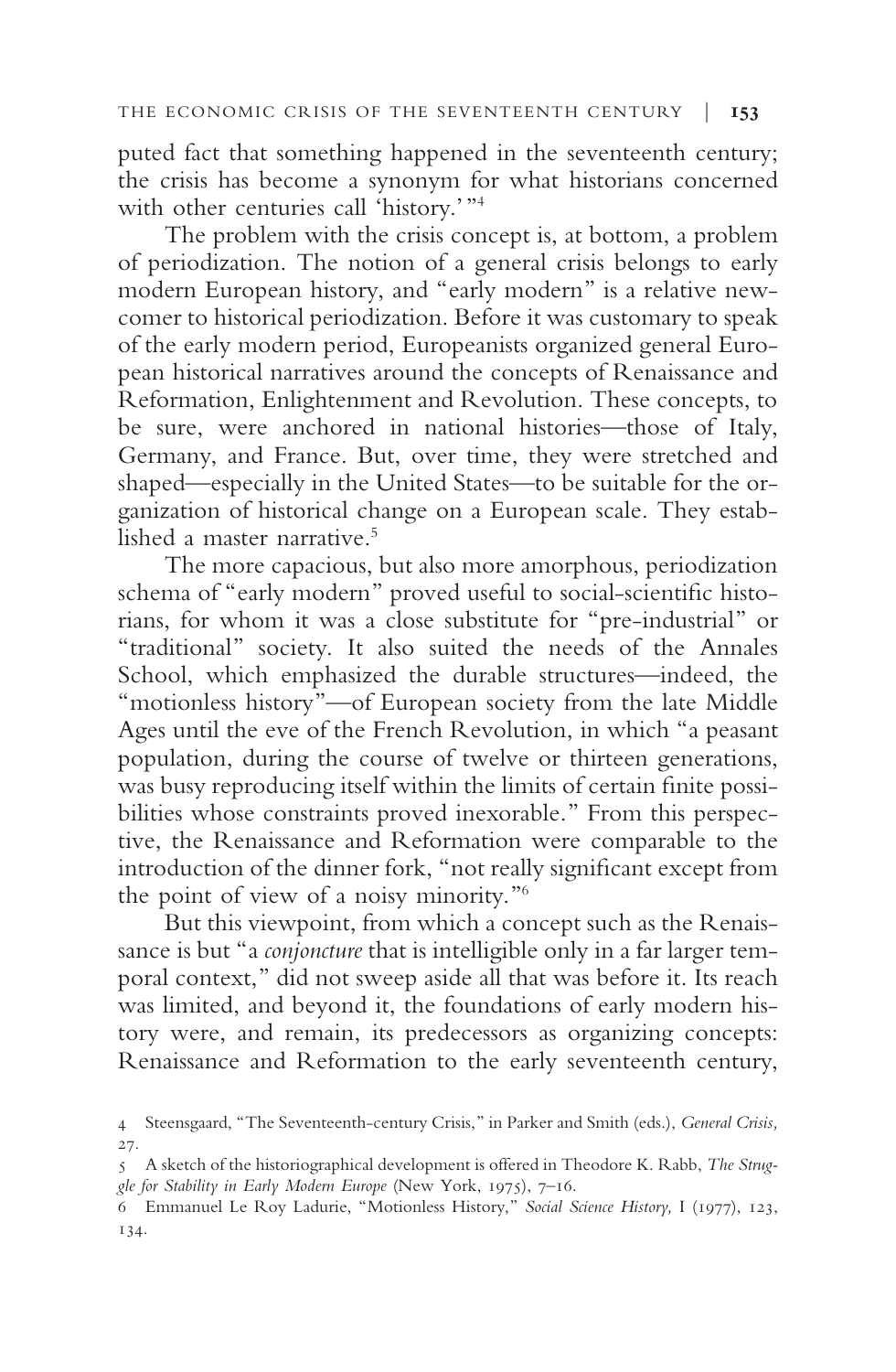and Enlightenment and Revolution (or the Ancien Régime) from some point in the second half of the seventeenth century onward. That is, there are *two* early modern periods separated by a no man's land.

Two recent research developments in early modern European history speak to this point—the concepts of Confessionalization and the Early, or Radical, Enlightenment. Confessionalization pursues the consequences of the Protestant and Catholic Reformations as the Churches formed large religiously oriented communities in collaboration with the early modern state, promoting a new religious, social, sexual, and political discipline. In the hands of the historians who did most to establish its influence, it extended the history of the Reformation into a phase of social disciplining and state building reaching into the seventeenth century. To Schilling, a great attraction of the concept was to offer a new periodization—the "long sixteenth century," extending to c.  $1650$ —to church history and the history of theology.<sup>7</sup>

The Early, or Radical, Enlightenment seeks to contextualize the contributions of High Enlightenment *philosophes* in the "unprecedented intellectual turmoil which commenced in the midseventeenth century . . . which heralded the onset of the Enlightenment proper in the closing years of the century." Israel, who has written most extensively on this concept, contrasts a civilization ending around 1650 "based on a largely shared core of faith, tradition, and authority" with "a general process of rationalization and secularization," which "overthrew theology's age-old hegemony after 1650." Meanwhile, Schilling wrote that "confessional Europe, properly speaking, came [to an end] around 1650. . . . Finally, the ideal of Christian unity, which had been shattered by the failure of interconfessional conversations during the 1560s, reappeared in the form of a new irenicism."<sup>8</sup>

7 Wolfgang Reinhard, "Gegenreformation als Modernisierung? Prolegomena zu einer Theorie des konfessionellen Zeitalters," *Archiv für Reformationsgeschichte,* LXVIII (1977), 226– 252; Heinz Schilling, *Religion, Political Culture and the Emergence of Early Modern Society: Essays in German and Dutch History* (Leiden, 1992); *idem,* "Confessional Europe," in Thomas A. Brady, Jr., Heiko A. Oberman, and James D. Tracy (eds.), *Handbook of European History, 1400– 1600* (Leiden, 1995), II, 641–681; *idem,* "Die Konfessisonalisierug von Kirche, Staat und Gesellschaft-Profil, Leistung, Defizite unde Perspektiven enes geschichtswissenschaftlichen Paradigmas," in Reinhard and *idem* (eds.), *Die katholische Konfessionalisierung* (Münster, 1995).

8 Jonathan I. Israel, *Radical Enlightenment: Philosophy and the Making of Modernity, 1650–1750* (New York, 2001), 3–4, 14. See also, Margaret C. Jacob, *Radical Enlightenment* (Lafayette, La., 1981); Paul Hazard, *The European Mind 1680–1715* (Harmondsworth, 1964; orig. pub. 1935).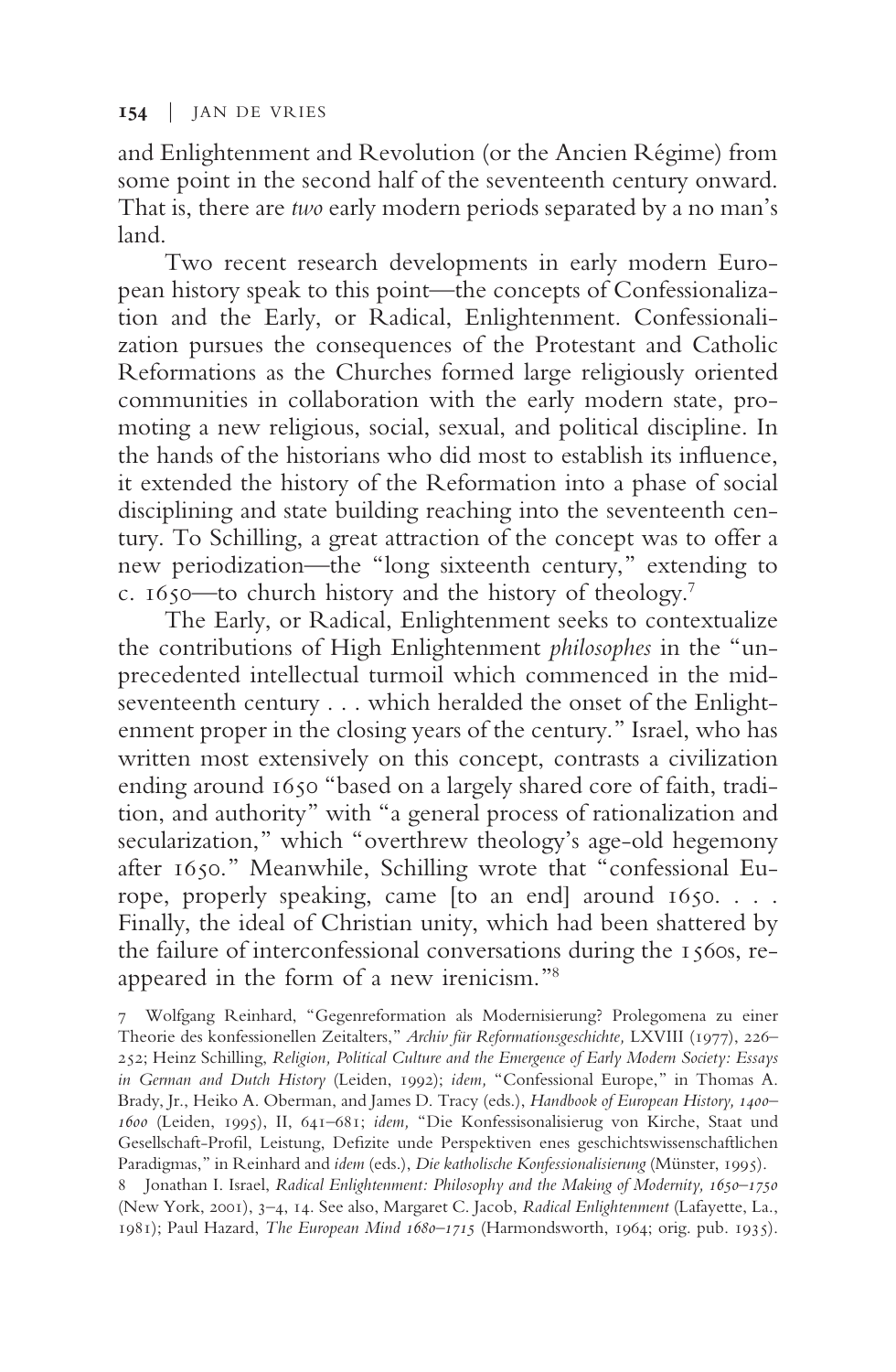The two concepts, Confessionalization and Early Enlightenment, extend their religious and philosophical concerns forward and backward, respectively, until they abut each other temporally. But the one simply ends, whether through exhaustion or completion, and the other simply emerges, perhaps out of the head of Zeus, with nothing but a "crisis of the mind" standing between them.

The established markers of periodization are well defined and broadly understood. Historians know what they stand for but have largely ceased to believe the explanatory claims made on their behalf. The French Revolution is over, and the Enlightenment, joined at the hip with the concept of modernity, looks suspect to a postmodern age. As for the Renaissance, thirty years ago Bouwsma invited the American historical profession, assembled at its annual meeting, to contemplate "a remarkable historiographical event . . . the collapse of the traditional dramatic organization of Western history." The cause of this collapse was the evisceration of the concept of the Renaissance, now merely a "venerable label" that "has become little more than an administrative convenience, a kind of blanket under which we huddle together."<sup>9</sup>

The established historiographical concepts around which Western history has long been organized are well known, but historians have lost their ability to believe the dramatic organization that they impart to the historical narrative. The problem with the concept of *general crisis* is just the opposite: Historians do not know—cannot agree about—what it is, but they believe implicitly that something happened. They leave space, a historical vacant lot awaiting development—according to the fading sign—at some future date when the intellectual climate might make it possible to integrate developments across a windswept mid-seventeenth century watershed.<sup>10</sup>

Israel invokes Hazard's "crisis of the European mind" in the late seventeenth century: "Indeed, some such notion . . . is essential . . . since there has to be some sort of label to describe the prelude before the Enlightenment. . . . when the cohesion and unity of the confessional outlook . . . frayed" ( 20). Schilling, "Confessional Europe," 641–670 (quotation, 669).

<sup>9</sup> François Furet, *Penser la Révolution française* (Paris, 1978); William J. Bouwsma, "The Renaissance and the Drama of Western History," *American Historical Review,* LXXXIV (1980), 1, 3.

<sup>10</sup> The watershed metaphor applied to the mid-seventeenth century goes back to George Norman Clark, *The Seventeenth Century* (Oxford, 1929), ix.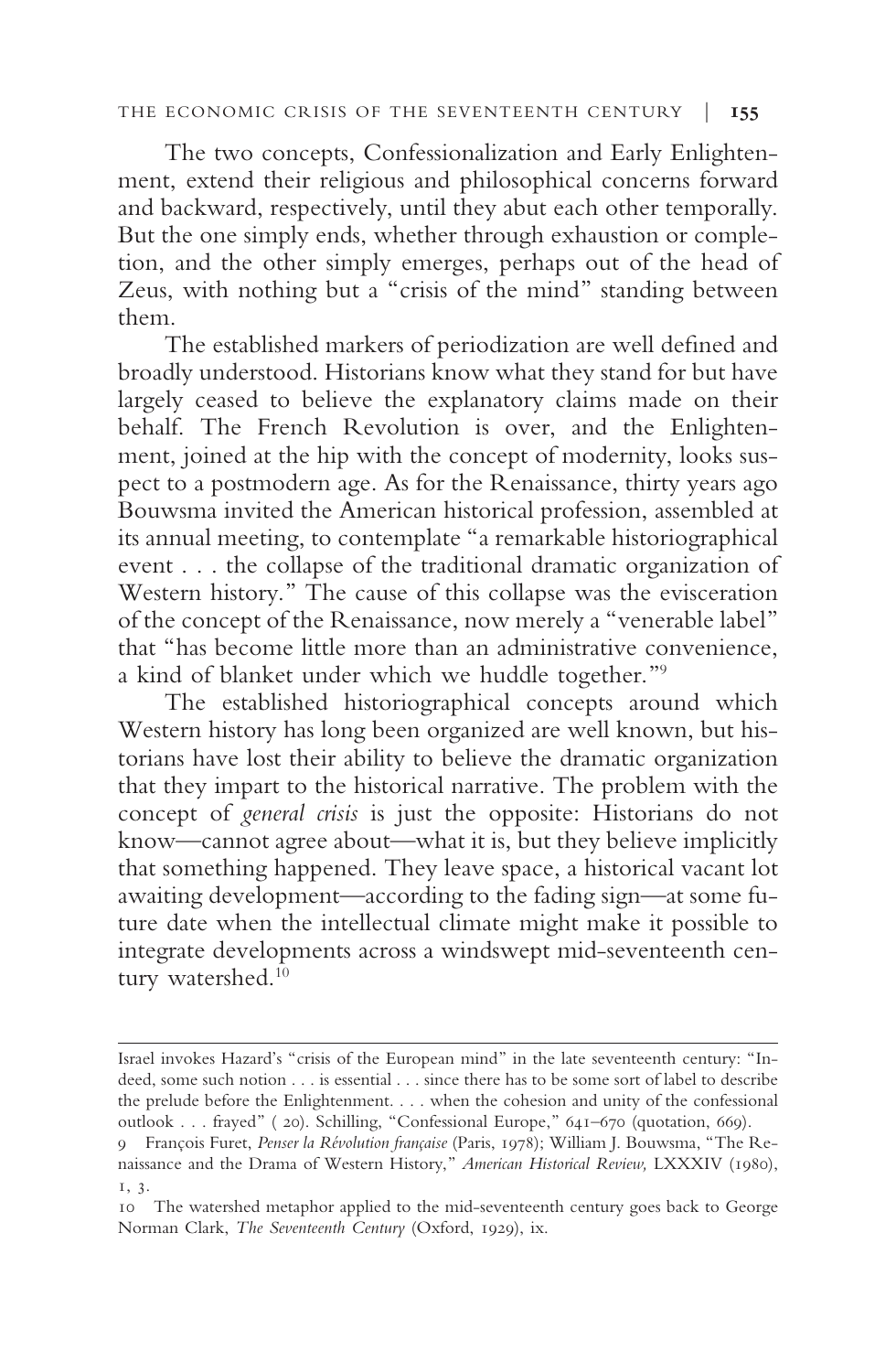the economic crisis of the seventeenth century: prices, population, and production Perhaps the concept of *general crisis* sought to achieve too much, too soon. In seeking to incorporate politics, institutions, culture, art, economy, and ecology into an integrated historical process applicable to Europe as a whole, crisis enthusiasts were surely courting trouble. Does there remain from this debate a salvageable core, a more modest crisis concept on which we can build? If so, that defendable perimeter surely contains within it the notion of a seventeenth-century economic crisis. Even Steensgaard, sifting the remains of the debate through his fingers in 1990, could point to a broad consensus in a long-term regression or stagnation of the European economy beginning in the early seventeenth century: "This . . . is the aspect of the crisis which more than any other has won universal recognition and become an established truth."<sup>11</sup>

But, what sort of economic setback afflicted Europe in this period, and is *crisis* its proper label? Probably the most broadly accepted characterization of seventeenth-century European economic life is that a long era of expansion gave way to its opposite, or at least to a prolonged stagnation. This *"renversement du trend seculaire"* had been established well before the emergence of the crisis debate; it was the fruit of a long-term, multi-nation study of the history of European prices that culminated in the 1930s, when an acute practical interest in price deflation imparted a striking contemporary relevance to a generation of monk-like archival research.<sup>12</sup>

The result of this vast program of data collection revealed a distinct pattern of long-term change shared in broad outline by all of Europe: From the high Middle Ages until the beginning of the nineteenth century, prices (mainly agricultural commodity prices) traced out two sweeping cycles, or logistics. Rising in the thirteenth century, prices broke at the time of the Black Death and fell

<sup>11</sup> Steensgaard, "Crisis and the Unity of Eurasian History," 684.

<sup>12</sup> The International Scientific Commission on Price History was founded in 1929; the various national studies were published just before and after World War II. For an overview, see Arthur Cole and Ruth Crandell, "The International Commission on Price History," *Journal of Economic History,* XXIV (1964), 381–388. Earl J. Hamilton, *American Treasure and the Price Revolution in Spain, 1501–1650* (Cambridge, Mass., 1934). In his preface, Hamilton felt the need to unburden himself: "Few readers are likely to form a correct impression of the quantity of labor required to produce a history of prices... entirely from manuscript materials. Mrs. Hamilton and I have spent more than six years... working jointly, about 30,750 hours" (xi–xii).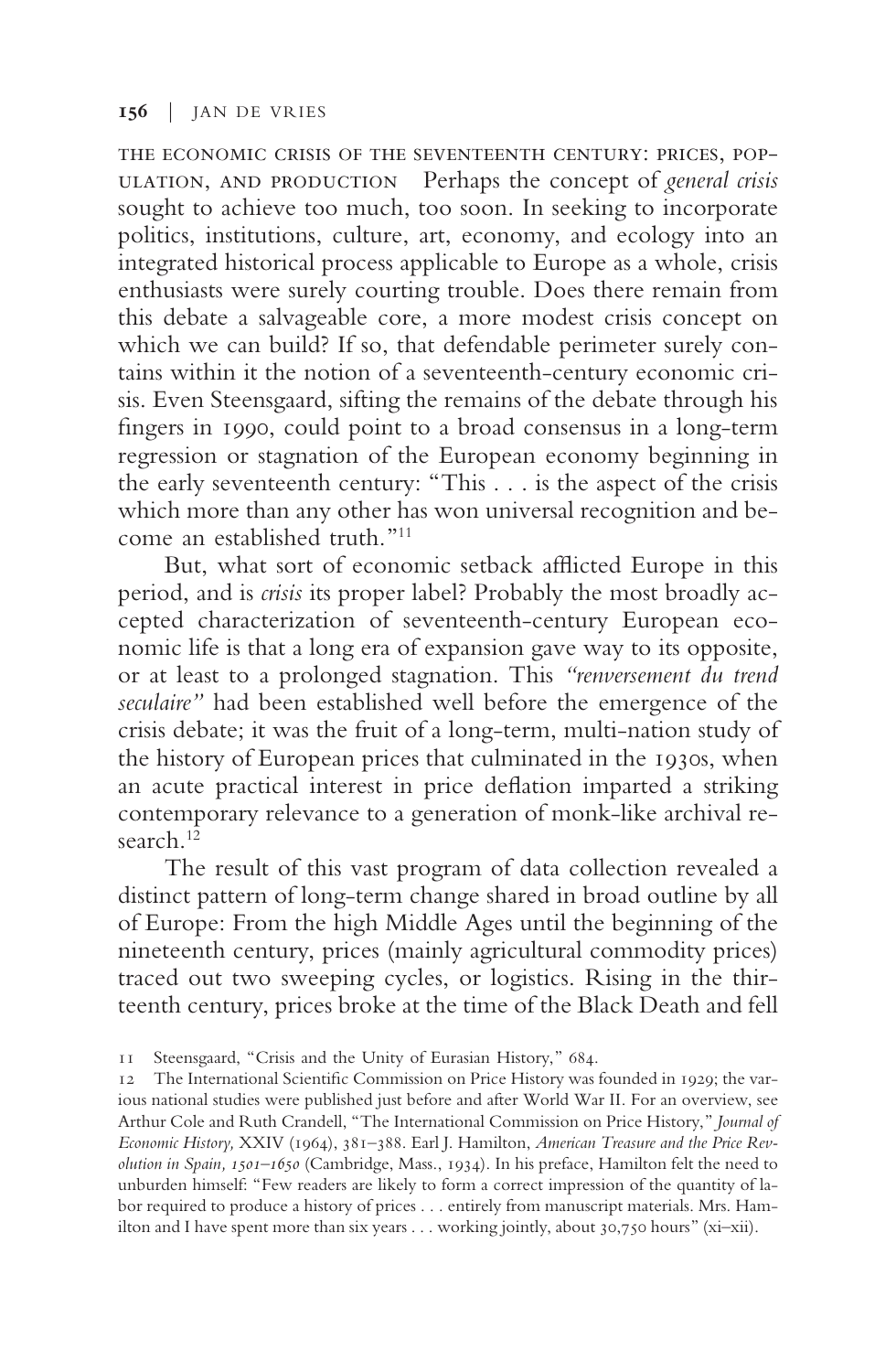thereafter. They revived beginning in the late fifteenth century and trended sharply upward throughout the "long sixteenth century," the era of the price revolution. In the first half of the seventeenth century—the inflection point came earlier in the Mediterranean region than in Northern Europe—prices began to decline, and, with interruptions, trended downward to the mid-eighteenth century. Thereafter, they began to rise again, peaking in the Napoleonic era.

In each of these cycles, the components of the overall price indexes also showed systematic movements relative to each other: Arable agricultural prices (especially bread grains) rose most rapidly in the upswings and fell most precipitously in the downswings. The amplitude of livestock-related prices (meat and dairy products) was more muted, while the prices of industrial products varied even less. These patterns endowed European economic history with a periodization of its own. They liberated economic history from the conventional periodization and labels of political and cultural historians. There was no further need for economic historians to refer to Renaissance or Baroque economies; they spoke instead of *la longue durée,* of eras of growth and depression, and, more abstractly, of Phase A and Phase B.<sup>13</sup>

This new periodization, based on price movements, immediately raised questions of interpretation: What caused these price trends and what were their consequences? An economist could be tempted to treat changes in the general price level as a monetary phenomenon. Hamilton sought to explain Europe's sixteenthcentury price revolution as a direct consequence of new silver supplies and a growing monetary base. With the encouragement of Keynes, who had a great interest in the stimulative effect of rising prices, the price revolution came to be seen as an era of "profit" inflation." Keynes waxed lyrical: "Never in the annals of the modern world had there existed so prolonged and so rich an opportunity for the businessman, the speculator, and the profiteer. In these

13 Among the last economic historians to refer to Renaissance or Baroque economies is Harry Miskimin, *Economy of Early Renaissance Europe* (Englewood Cliffs, 1969); *idem, Economy of Later Renaissance Europe* (New York, 1977). See also de Vries, "Renaissance Cities," *Renaissance Quarterly,* XLII (1989), 781–793. Immanuel Wallerstein, *The Modern World-System. II. Mercantilism and the Consolidation of the European World-Economy, 1600–1750* (New York, 1980), 12–34; Fernand Braudel and Frank Spooner, "Prices in Europe from 1450 to 1750," in E. E. Rich and C. H. Wilson (eds.), *Cambridge Economic History of Europe. IV. The Economy of Expanding Europe in the 16th and 17th Centuries* (New York, 1967), 374–486.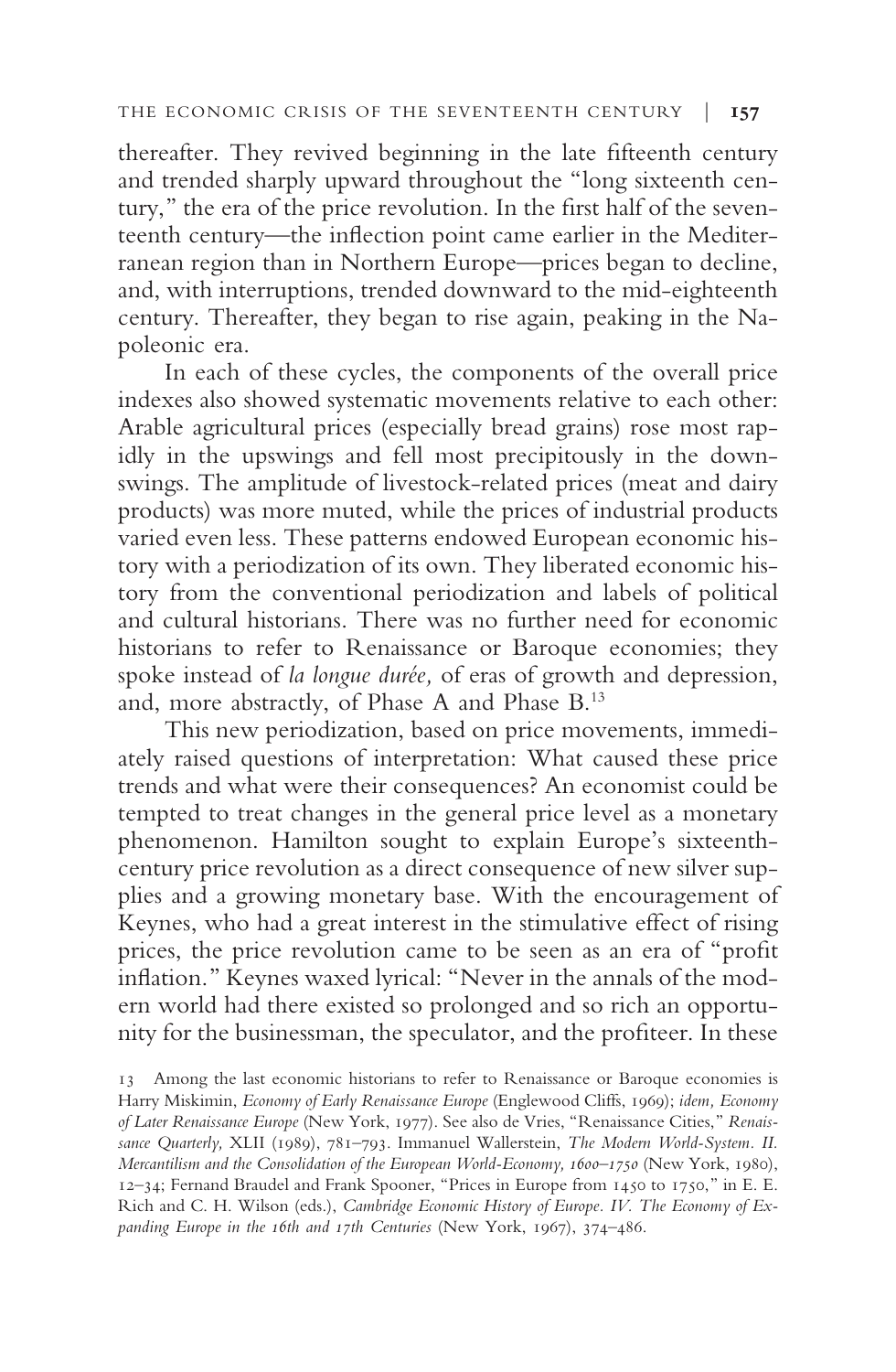golden years modern capitalism was born." When the silver flow diminished and the monetary base contracted, prices fell; profitseasy profits—evaporated. If capitalism had been born in this long sixteenth-century expansion, it plunged, immediately afterward, into an era of crisis.<sup>14</sup>

But this was not the only interpretation. In the study of the business cycles in the economies of industrial societies, Schumpeter placed special attention on the fifty-year Kondratieff cycles, which, much like the longer, more leisurely pre-industrial patterns, are also defined by price movements. Schumpeter saw the contractionary, deflationary phases as the very hearth of innovation. In the desperate conditions of deflation and contraction, innovative entrepreneurs pressed their less efficient competitors to the wall. Through a process of "creative destruction," involving new technologies and improved business methods, the fit survivors of a period of economic distress laid the foundations for a new cycle of growth. Simiand applied a broadly similar idea—at the same time, the nadir of the Great Depression—to the long price swings of the pre-industrial economy. Phase B, such as began around the mid-seventeenth century, initiated a process of heightened competition, leading to concentration and greater efficiency. In this admittedly drawn-out and diffuse process was to be found the generative innovations and reorganizations that would propel the next expansive phase of economic life.<sup>15</sup>

Price history focused attention on the early to mid-seventeenth century as an era of reversals. But was the new era one of prolonged depression and stagnation or of bracing structural change preparing the ground for a new era of prosperity? The earlier Phase B, ushered in by the Black Death, gave rise to a similar historical debate: Were the plague survivors and their successors the fortunate beneficiaries of a "golden age of the wage laborer," or were they doomed to endure persistent economic stagnation and underemployment?<sup>16</sup>

15 Schumpeter developed his vision of an entrepreneur-focused, cyclical, dynamic capitalism in a trilogy of works: Joseph Schumpeter, *The Theory of Economic Development* (Cambridge, Mass., 1934; orig. pub. 1926); *Business Cycles* (New York, 1939); *Capitalism, Socialism, and Democracy* (New York, 1942). François Simiand, *Recherches anciennes et nouvelles sur le mouvement general des prix du XVIe au XIX siècle* (Paris, 1932).

16 On the fourteenth- to fifteenth-century economic depression debate, see Robert S.

<sup>14</sup> Earl J. Hamilton, "American Treasure and the Rise of Capitalism," *Economica,* XXVII (1929), 338–357; John Maynard Keynes, *A Treatise on Money* (London, 1930), II, 159.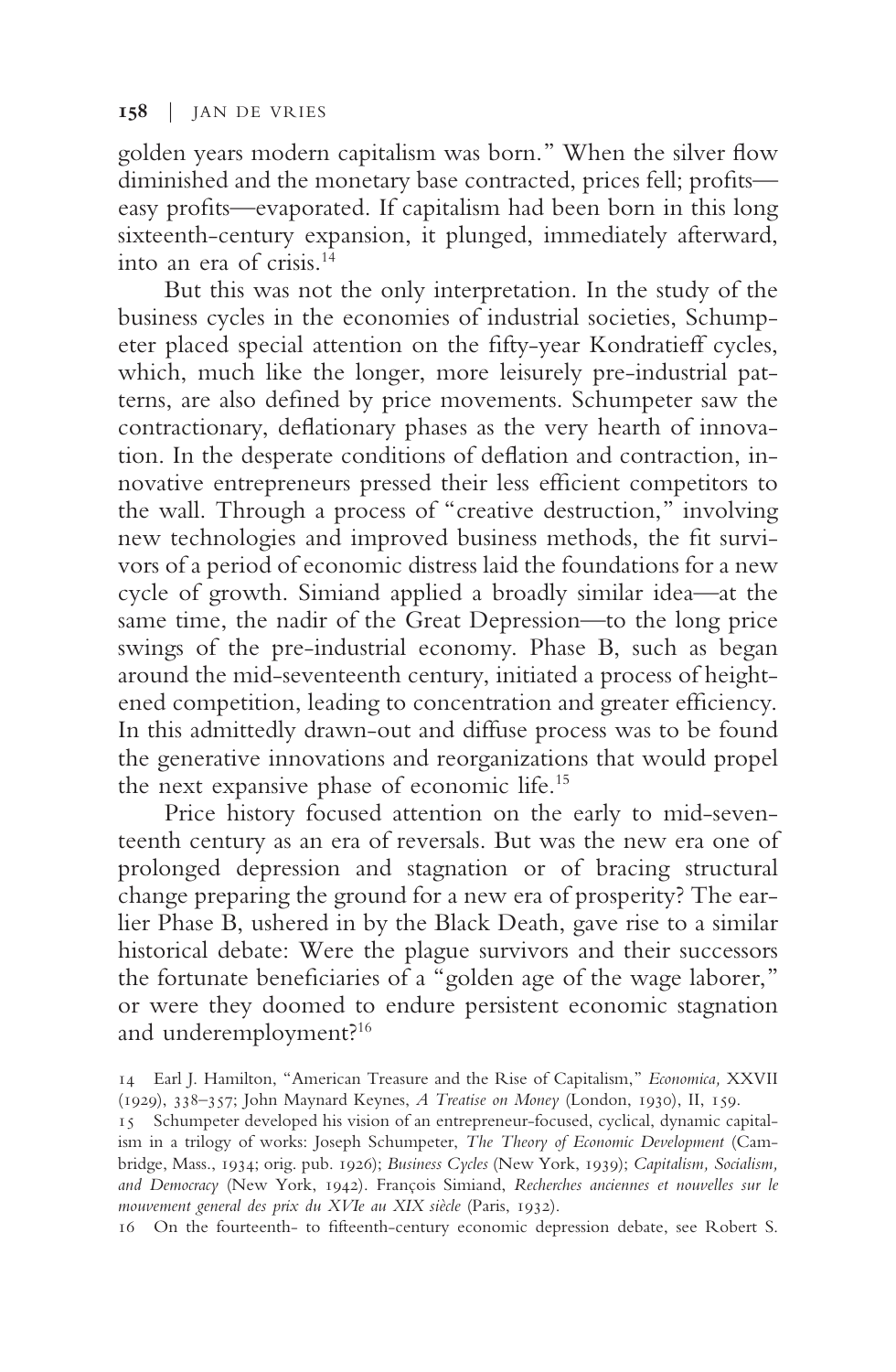#### THE ECONOMIC CRISIS OF THE SEVENTEENTH CENTURY | 159

Most economic historians have not been content to focus only on price trends and money supply. They want to penetrate beyond the "veil of money" to the real economy of production and consumption, of trade and accumulation. A logical first step in doing so is to place the price evidence in a framework of supply and demand—that is, in an overwhelmingly agrarian society, agricultural production and food consumption. Wilhelm Abel, B. H. Slicher van Bath, and a succession of Annales School historians interpreted the reversal of price trends as evidence of a Malthusian positive check: Population had the power to grow exponentially, or, as Le Roy Ladurie said of the sixteenth-century peasants of Languedoc, to "multiply like mice in a grange." The means of subsistence could grow only arithmetically, and the evidence for this Malthusian postulate was rising prices as the growth of demand outstripped the growth of supply. When, finally, the subsistence crisis bit and the population collapsed, prices fell. The seventeenth-century reversal of long-term price increases signaled a crisis of production.<sup>17</sup>

The population of Europe *did* decline. Beginning in the second half of the fifteenth century in most areas, population began to recover from the sharp, sudden setback caused by the Black Death. It regained and then exceeded its pre-plague levels until, in the course of the first two-thirds of the seventeenth century, in one region after another, the population leveled off, edged downward, or in some cases fell sharply. Whereas the broad impact of bubonic plague imparted a certain uniformity to the fourteenthcentury decline, the seventeenth-century demographic reversal was highly varied. In the Mediterranean region, famines in the 1590s and plague in 1599, from 1629 to 1631, and from 1647 to 1650 joined other factors in reducing the population of Italy between 1600 and 1650 by about 16 percent, and that of Spain by 14 percent (concentrated in Castile). In Central Europe, the Thirty Years' War created a disorder that intensified every manner of hazard to life. Recent estimates show the lands of the Holy Ro-

Lopez and Miskimin, "The Economic Depression of the Renaissance," *Economic History Review,* XIV (1962), 408–426; Carlo M. Cipolla, "Economic Depression of the Renaissance?" *ibid.,* XVI (1964), 519–524; Miskimin, "Monetary Movements and Market Structure—Forces for Contraction in Fourteenth- and Fifteenth-Century England," *Journal of Economic History,* XXIV (1964), 470–490.

<sup>17</sup> Le Roy Ladurie, *The Peasants of Languedoc* (Urbana, 1974; orig. pub. 1966), 53.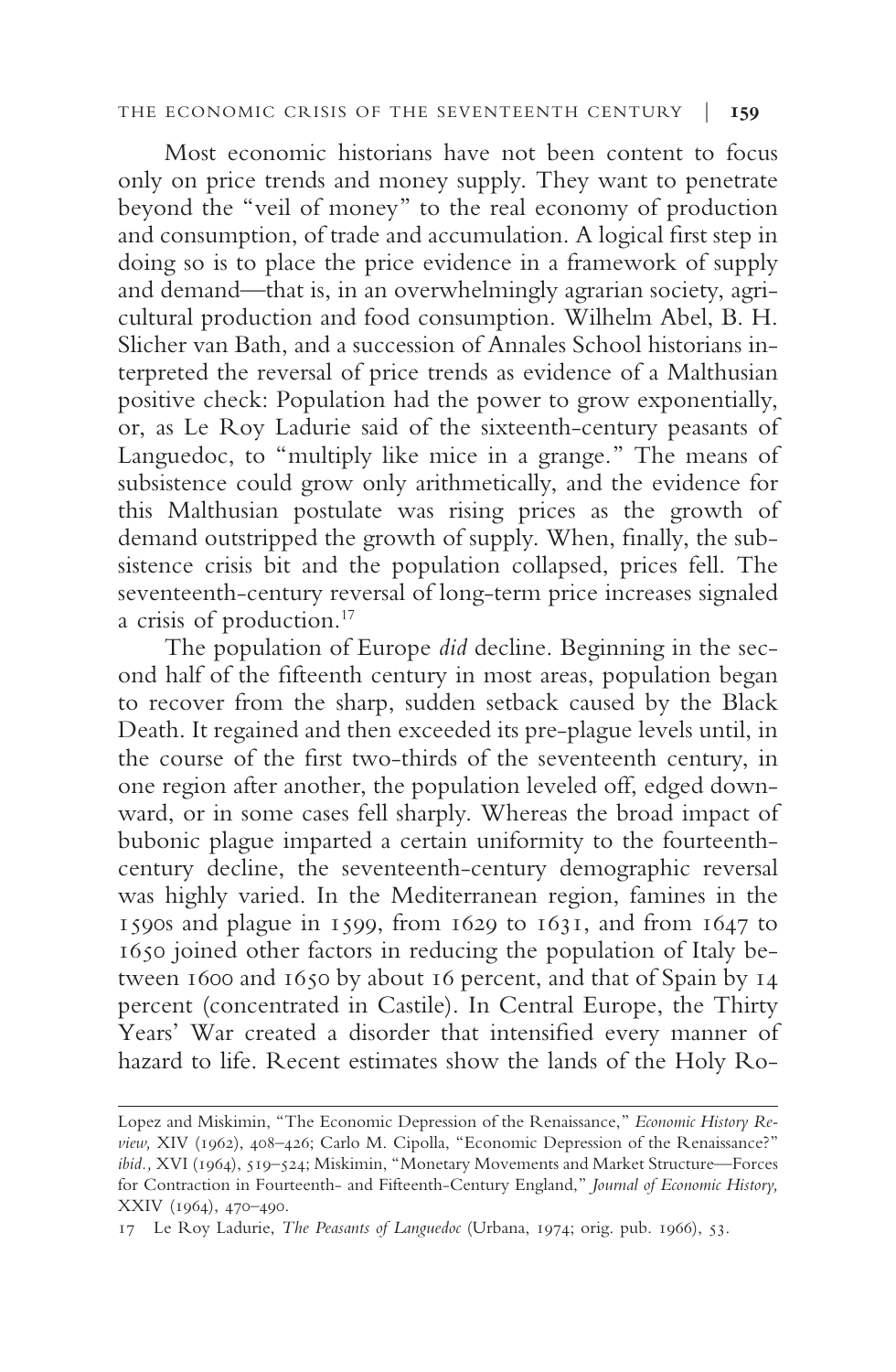man Empire suffering a population decline of 35 to 40 percent. Elsewhere, population growth slowed or stopped but did not decline absolutely; the population of Europe as a whole declined by approximately 5 percent in this period. In England, the maritime provinces of the Netherlands, and perhaps elsewhere around the North Sea region, population continued to grow until at least 1660, but then these areas too experienced a prolonged decline of about  $\varsigma$  percent.<sup>18</sup>

Was this decline in population the product of Malthusian forces—a population growth that exceeded the capacity of the economy to keep pace? McCants discusses this matter in detail elsewhere in this volume. But, to put it simply, although Malthus continues to have forceful advocates, alternative explanations now appear more compelling. The periodic *crise de subsistence* were real enough in their short-term effects but seem incapable of explaining the larger patterns of population growth and decline. Periodic crisis-mortality notwithstanding, overall mortality rates in England were lower in the sixteenth and early seventeenth centuries (resulting in average life expectancy at birth of more than thirty-eight years) than they would be again until well into the nineteenth century. Mortality rates rose significantly during the seventeenth century in England, and they appear to have done so in much of Europe, and, indeed, much of Eurasia as well. Epidemiological factors, substantially exogenous to the socioeconomic systems of the time, appear to have dominated mortality and, hence, the overall course of population change. Thus, rather than a crisis provoked by *endogenous* processes, unique to the technologies, institutions, and reproductive practices of particular societies, the seventeenth-century demographic crisis appears to have had a proximate cause that was *exogenous*—infectious-disease vectors possessing a history of their own, and before which societies stood powerless.<sup>19</sup>

19 The most comprehensive Malthusian interpretation of pre-industrial history is Gregory Clark, *A Farewell to Alms: A Short Economic History of the World* (Princeton, 2007). Ronald D.

<sup>18</sup> On early modern population and demographic history, see de Vries, "Population," in Brady, Oberman, and Tracy, (eds.), *Handbook of European History,* 1–50. Cristof Dipper, *Deutsche Geschichte 1648–1789* (Frankfurt, 1991), 44, presents a population range for the Empire of 18 to 20 million for 1600 and 11 to 13 million for 1650. E. Anthony Wrigley and Roger S. Schofield (eds.), *Population History of England 1541–1871: A Reconstruction* (London, 1981); de Vries and Ad van der Woude, *The First Modern Economy: Success, Failure, and Perseverance in the Dutch Economy, 1500–1815* (New York, 1997), 50–57.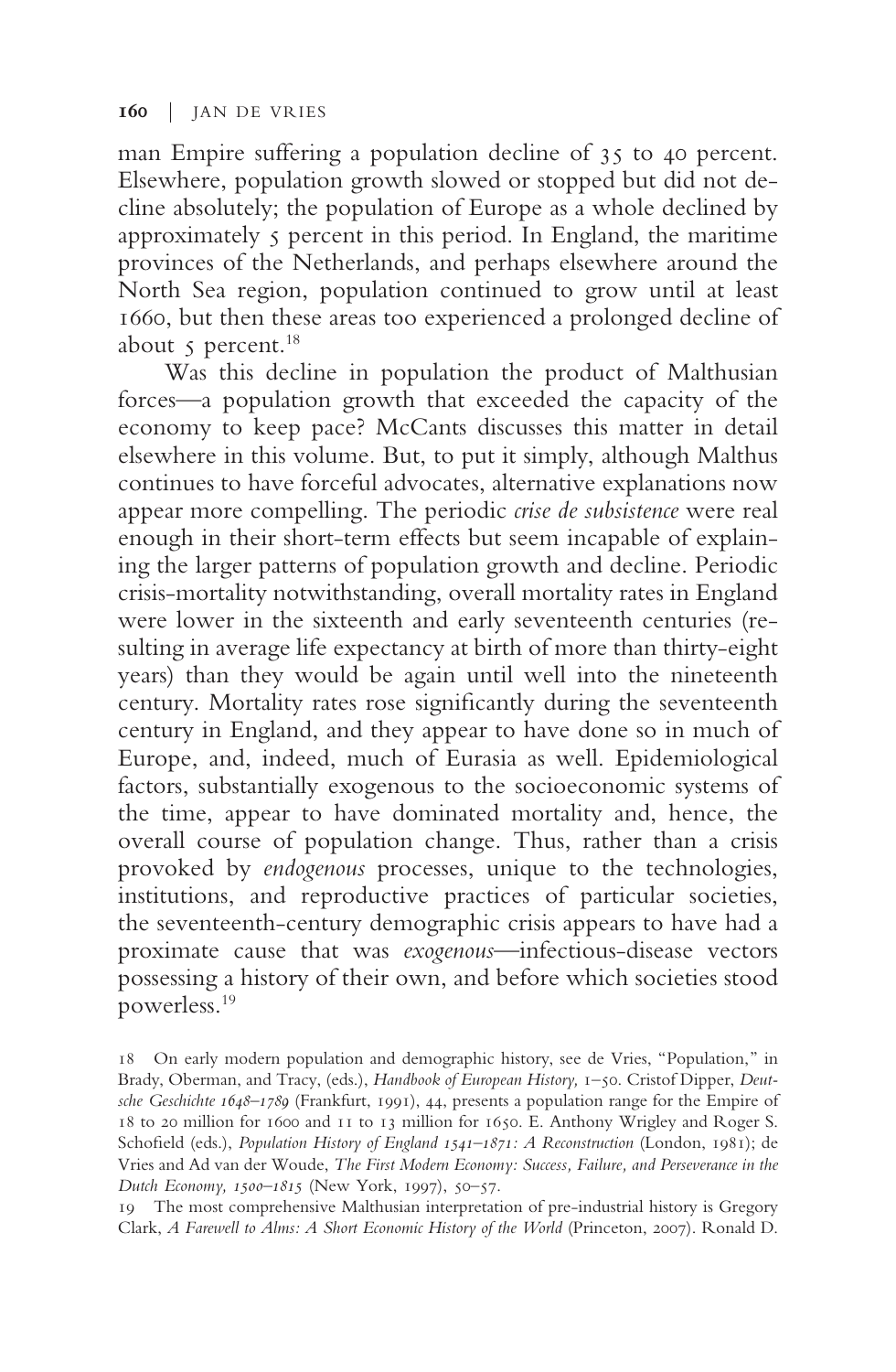#### THE ECONOMIC CRISIS OF THE SEVENTEENTH CENTURY | 161

An internal Malthusian process of population adjusting to subsistence, however unpleasant to participants, is a repeated, if not a cyclical, process. The resulting crises are not, by themselves, pregnant with epochal change. But exogenous phenomena are felt by society as external shocks that can provoke sudden, unexpected sequences of response. For this reason, advocates of a seventeenthcentury general crisis have a strong interest in identifying such shocks. As unanticipated events, they can be profoundly disruptive, and as products of natural history, they can make a crisis general, felt simultaneously by many societies. Potentially, exogenous events that create more or less benign conditions for human life can "coordinate" changes of population across widely separated societies that otherwise are not in close contact with each other.<sup>20</sup>

What, then, explains these coordinated movements of population that span Eurasia? Historians are left to their speculations. A generation ago, McNeill identified a "microbial unification of the world," achieved by Steppe migrations and trade, as the agent of hemispheric coordination; more recently attention has shifted toward the global effects of climate change.<sup>21</sup>

The crisis concept has a natural ally in the Little Ice Age—an extended period of colder average temperatures in Europe. Its beginning and end dates are defined variously, and span nearly the entire early modern period, but there is consensus that the coldest

Lee, "Short-term Variation: Vital Rates, Prices, and Weather," in Wrigley and Schofield (eds.), *Population History,* 356–401; Patrick R. Galloway, "Basic Patterns in Annual Variations in Fertility, Nuptiality, Mortality, and Prices in Pre-Industrial Europe," *Population Studies,* XLII (1988), 275–303; David R. Weir, "Life Under Pressure: France and England, 1670– 1870," Journal of Economic History, XLIV (1984), 27-47; Schofied, David Reher, and A. Bideau (eds.), *The Decline of Mortality in Europe* (New York, 1991). According to Lee, "A Historical Perspective on Economic Aspects of the Population Explosion: The Case of Pre-industrial England," in Richard A. Easterlin, (ed.), *Population and Economic Change in Developing Countries* (Chicago, 1980): "In pre-industrial Europe, as far back as records will take us, populations swings were largely autonomous, not a response to economic variations" (547).

<sup>20</sup> This notion of exogenous events is the premise behind Jack A. Goldstone's *Revolution and Rebellion in the Early Modern World* (Berkeley, 1991). The active agent in his comparative study of state breakdown across Eurasia (the "contemporaneous revolutions" of Europe, the Ming-Qing transition, and crisis in the Ottoman Empire) is population change (27).

<sup>21</sup> William H. McNeill, *Plagues and People* (New York, 1976). Braudel, *Civilization and Capitalism, 15th–18th Century. I. The Structures of Everyday Life* (New York, 1981) muses about "the possibility of a physical coherence of the world and the generalization of a certain biological history common to all mankind . . . that suggests one way in which the globe could be said to be unified long before the voyages of discovery, the industrial revolution, or the interpenetration of economies" (49).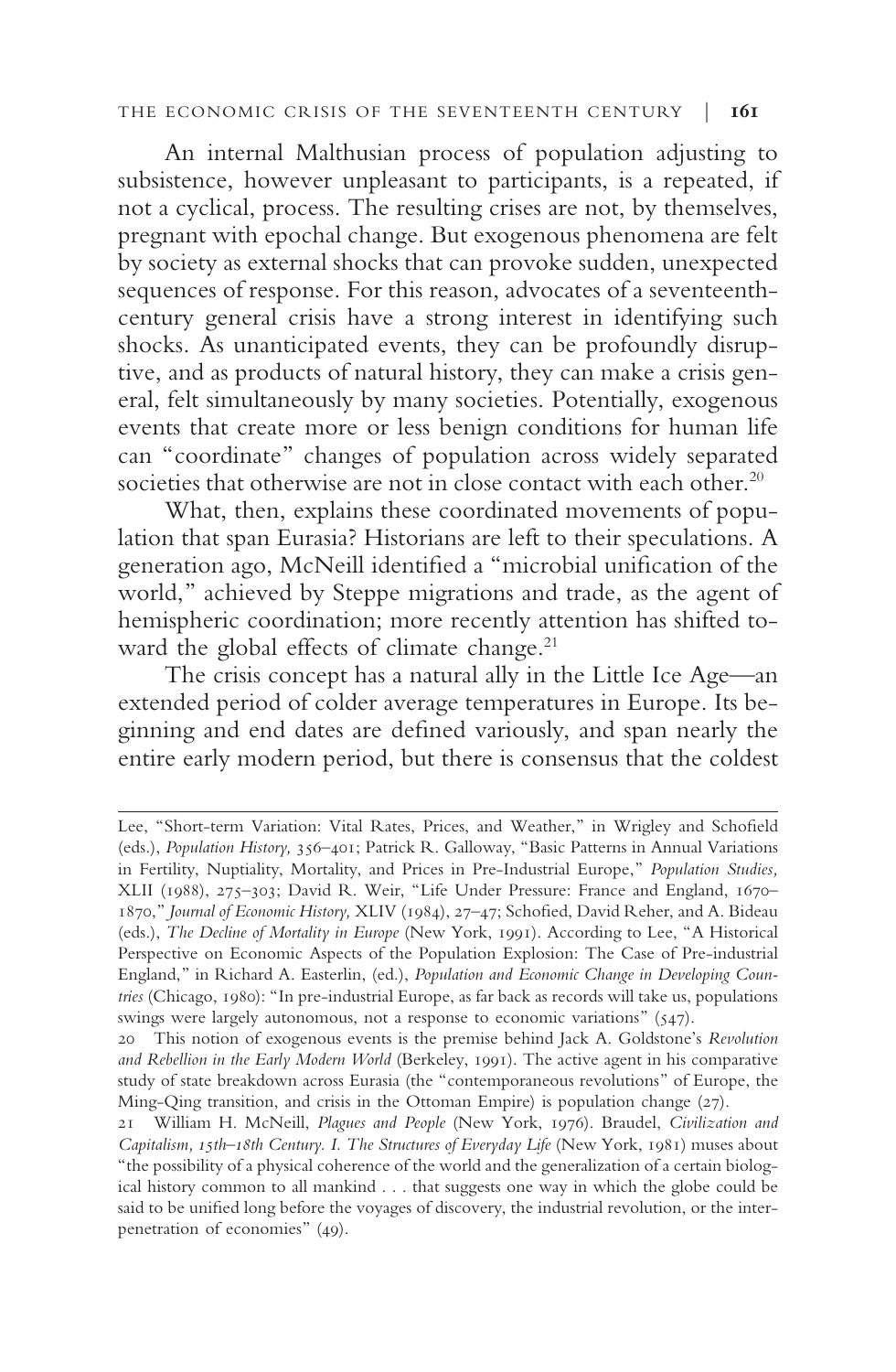#### **162** | JAN DE VRIES





#### **Average Winter Temperature**

note Seventeenth-century average temperatures are estimated from records of ice formation. The maximum temperature is constrained by the method of estimation. Since ice-free winters could be warmer, the average for the entire period is corrected by applying the average for all ice-free winters observed by thermometer observations in the eighteenth and nineteenth centuries.

periods were concentrated in the seventeenth century. Figure 1 displays the average winter temperatures (the average of daily observations for the months of December, January, and February) observed near Haarlem, in the Netherlands, during a thirty-sevenyear period in the mid-seventeenth century and, for the purpose of comparison, during the same periods in each succeeding century. The average for the seventeenth-century period is 0.50° C (1.4° F) lower than for any of the later centuries. In addition, and arguably more importantly, extreme winters (both extreme cold and uncommon mildness) were more common in the midseventeenth century than in later centuries.<sup>22</sup>

The climate events in Europe were part of global patterns linked to sunspot frequencies (the Maunder Minimum—a striking and unique absence of sunspot observations between 1645 and

22 H. H. Lamb, *Climate: Present, Past and Future* (London, 1977), defined the Little Ice Age as extending from 1550 to 1850, although he supposed its "main phase" was 1550–1700. See also D. Jones and R. S. Bradley, "Climatic Variations over the last 500 Years," in *idem* (eds.), *Climate Since A.D. 1500* (London, 1992), 649–665. The data for the eighteenth century and thereafter are thermometer observations taken at Zwanenburg; the seventeenth-century data are estimated from records of ice formation on canals near Haarlem. For details on the methodology, see de Vries, "Histoire du climat et économie: des faits nouveaux, une interpretation différente," *Annales E. S. C.,* 32 (1977), 198–226.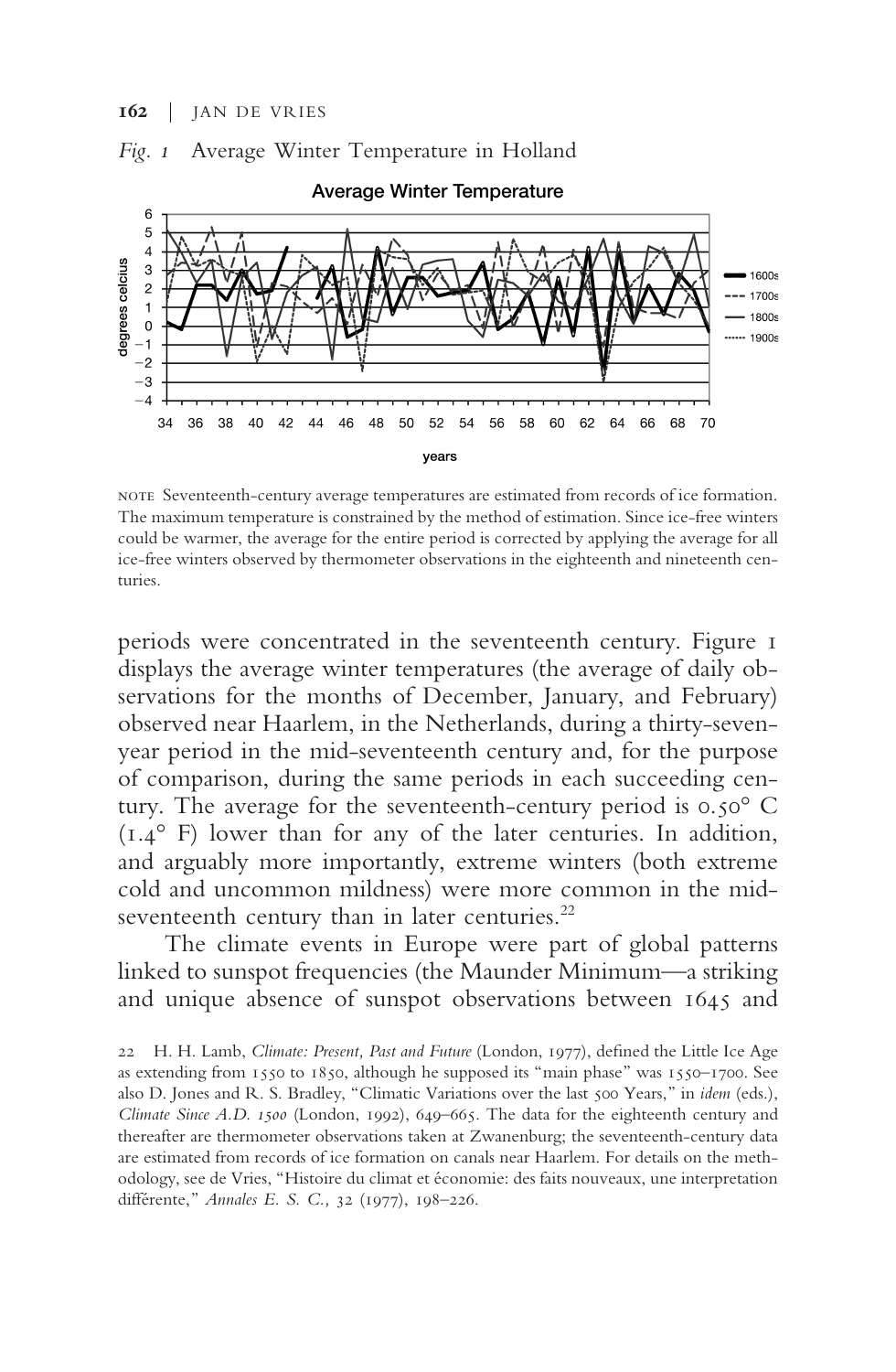1715), volcanic eruptions and the subsequent global spread of volcanic dust, and even the El Niño-Southern Oscillation (enso) weather patterns that were generated, literally, a world away from Europe. Historians and climatologists have documented the cooling trend and the increased frequency of severe events in the seventeenth century, and several prominent historians have proclaimed the likely importance of climate change to human history. Parker and Smith emphasized "a general deterioration of the global climate" as a cause of the world-wide upheavals of the midseventeenth century in *General Crisis,* and Parker recently returned to this theme with even greater conviction, stating that "no convincing account of the General Crisis can now ignore the impact of the unique climatic conditions that prevailed."<sup>23</sup>

With climate, as with so much of the general crisis literature, there is a great deal of suggestive correlation but much less in the way of convincing causation. Between heeding the stricture "not to ignore" climatic anomalies and demonstrating their consequences stands a formidable challenge. The Little Ice Age brought shortened growing seasons and more frequent extreme events that could force farmers to abandon marginal lands, shift to the cultivation of hardier grains, or shift from grain to livestock farming. Indeed, except in peculiar and isolated locations, the impact of climate change (as opposed to the impact of weather on a single harvest) can be difficult to detect among the other variables of a market economy. But climate can have a more direct effect on mortality, one not mediated by food production. The most comprehensive study of the influence of climate change on preindustrial European society to date concluded that these biometeorological effects dominated any direct effect on food supply in influencing mortality rates. Even in this study, the correlations

<sup>23</sup> John A. Eddy, "The 'Maunder Minimum': Sunspots and Climate in the Reign of Louis XIV," *Science,* XCII (1976), 1189–1202; *idem,* "Climate and the Role of the Sun," in Robert I. Rotberg and Rabb (eds.), *Climate and History* (Princeton, 1981), 145–167. William S. Atwell, "A Seventeenth-Century 'General Crisis' in East Asia?" *Modern Asian Studies,* XXIV (1990), 661–682, emphasizes the role of volcanic dust in suppressing agricultural yields in the decade before the end of the Ming dynasty. On historian's views of climate change, see de Vries, "Measuring the Impact of Climate Change on History: The Search for Appropriate Methodologies," in Rotberg and Rabb (eds.), *Climate and History,* 41–44. Parker and Smith, "Introduction," in *idem* (eds.), *General Crisis,* 6–14; Parker, "Crisis and Catastrophe: The Global Crisis of the Seventeenth Century Reconsidered," *American Historical Review,* CXIII (2008), 1077.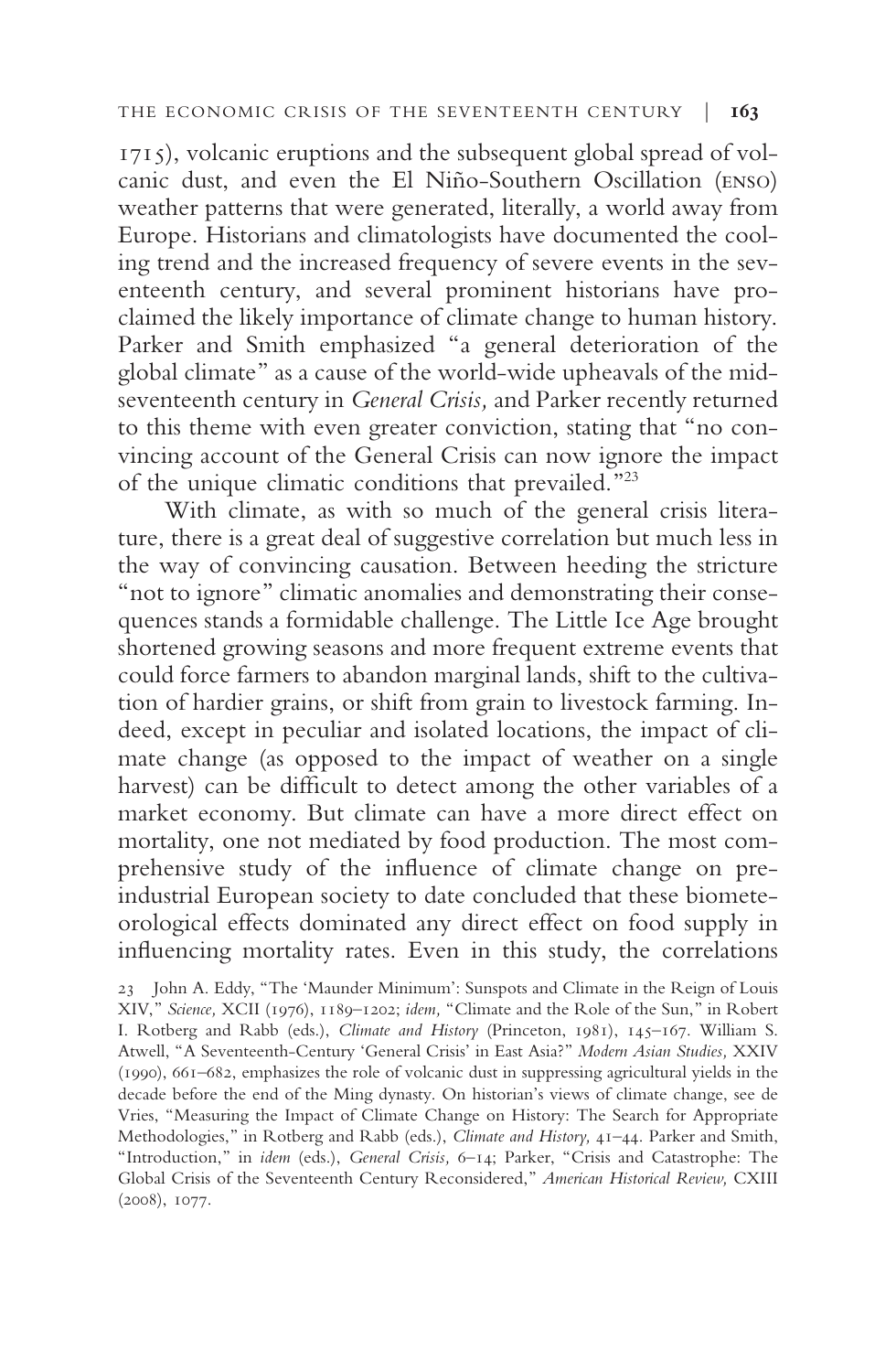remain only suggestive; the causal mechanisms remain to be uncovered.<sup>24</sup>

The histories of prices, population, and production provide economic historians with a framework for the further analysis of economic life. They call special attention to the first half of the seventeenth century, for which the accumulated evidence reveals unmistakably a widespread and often severe setback, the reversal of a long expansionary trend. The reversal took place earlier in the Mediterranean lands than in Northern Europe, but it left few areas unaffected. The reversal was general, but was it a general *crisis?*

To Wallerstein, who set out to write a history of the Europecentered capitalist world economy, the answer was a firm "no." He opened the second volume of his study, which focused on the seventeenth century, with an introductory section on the crisis concept: "The term *crisis* ought not to be debased into a mere synonym for *cyclical shift.*" From his perspective, the genesis of the system under which we continue to live is found in the long sixteenth century. From that point onward, despite periods of expansion (Phase A) and contraction (Phase B), the emphasis should be placed on continuity: competition among countries, the geographical expansion of this world economy, booms and depressions—all of them contributing to the development of a capitalist system already firmly in existence.<sup>25</sup>

But to Wakeman, the crisis was both consequential and global in scope. It was not possible to write a history of the dramatic and destructive events of mid-seventeenth-century China that brought an end to the Ming dynasty and its replacement by the Qing without framing these events within the context of the European trade crisis, the resulting constriction of silver supplies, and the simultaneous deterioration of global climate. Thus, he introduced his two-volume study, mainly devoted to political history, with a forceful invocation of global crisis:

Although at a considerable remove, the Chinese economy could not fail to be badly affected by the severe depression that struck the

<sup>24</sup> The impact of climate change is the burden of de Vries, "Measuring the Impact," 19–50. For applications to marginal farmlands in Britain, see M. L. Parry, "Secular Climatic Change and Marginal Agriculture," *Transactions of the Institute of British Geographers,* LXIV (1975), 1– 13. Galloway, "Long-Term Fluctuations in Climate and Population in the Preindustrial Era," *Population and Development Review,* I (1986), 20.

<sup>25</sup> Wallerstein, *Modern World-System,* 3–9.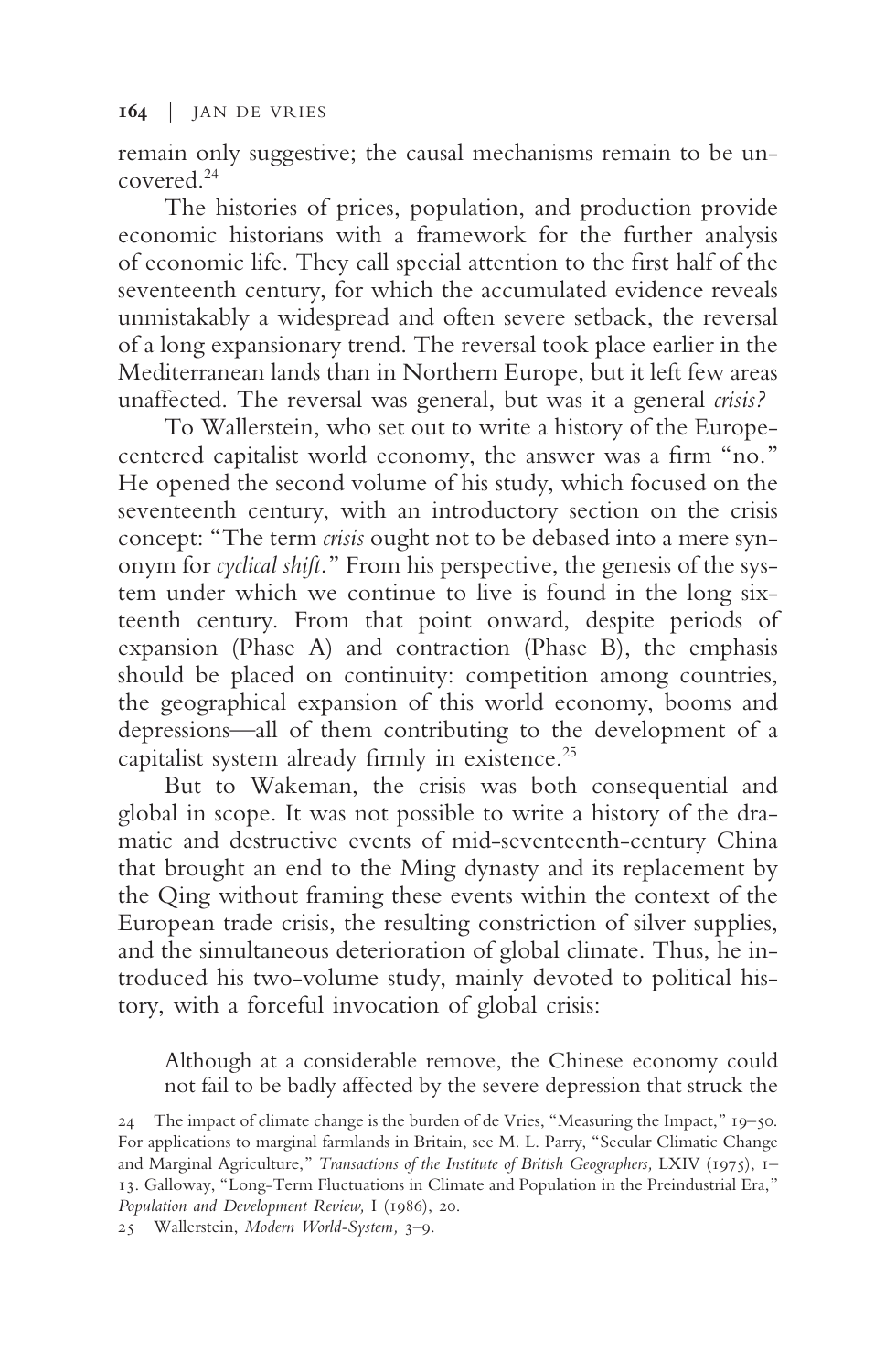worldwide trading system centered on Seville between 1620 and 1660. . . . At the same time, climate and disease took their toll. Unusually severe weather struck China during the period 1626–1640, with extreme droughts being followed by major floods. Frequent famines, accompanied by plagues of locusts and smallpox produced starvation and mass death during this same period. The result was an extraordinary depopulation during the late Ming.... There was in any case an unusual demographic dip in China during the years coinciding with the global economic depression.

While historians of early modern Europe cautioned and caviled, those of Asia were prepared to think big.<sup>26</sup>

economic crisis: why is the crisis important? The notion of an economic crisis originated as a contribution to Marxist interpretation of the transition from feudalism to capitalism. In Hobsbawm's 1954 articles, the crisis stands in for the revolutionary situation that allows the contradictions of the prevailing mode of production (feudalism, in this case) to be overcome and then superseded by a new mode of production (capitalism). The dramatic narrative was pure Marx. "Why," Hobsbawm asked, "did the expansion of the later fifteenth and sixteenth centuries not lead straight into the epoch of the eighteenth and nineteenth century Industrial Revolution? What, in other words, were the obstacles in the way of capitalist expansion?" His answer was that the capitalist elements of sixteenth-century Europe expanded "within a [feudal] social framework which it was not yet strong enough to burst, and in ways adapted to it rather than to the world of modern capitalism." In this framework, the crisis represents the ultimate success of the new mode of production in sundering the fetters of the feudal social order and refashioning the world according to its own needs. This is not merely a period of economic distress; it is a seminal historical event—the transition to capitalism.<sup>27</sup>

Today, evocations of this sort present a problem. Dewald expressed it with a certain delicacy: "As transition itself has come to seem a more elusive phenomenon, the usefulness of crisis as an ex-

<sup>26</sup> Frederic Wakeman, Jr., *The Great Enterprise: The Manchu Reconstruction of Imperial Order in Seventeenth-Century China* (Berkeley, 1985), I, 3–8. See also *idem,* "China and the Seventeenth-Century World Crisis," *Late Imperial China,* VII (1986), 1–26.

<sup>27</sup> Eric Hobsbawm, "The Crisis of the Seventeenth Century," in Trevor Aston (ed.), *Crisis in Europe 1560–1660* (London, 1965), 15, 28.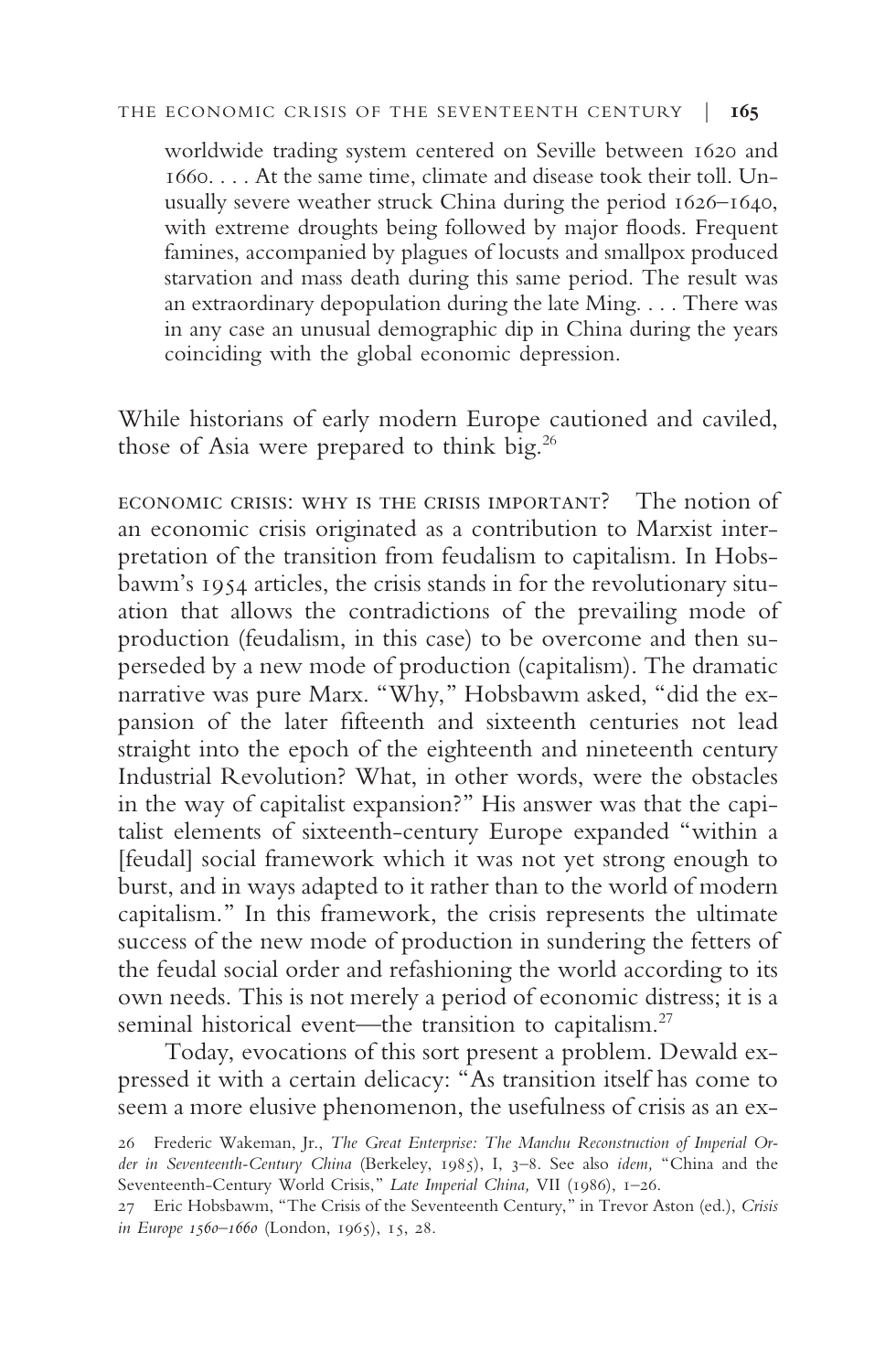planation for it has tended to evaporate." The faith in Marxist historical materialism has largely evaporated, and, more generally, the belief that the British Industrial Revolution represents the unique portal to modern economic life (which Hobsbawm held in a strikingly naïve form) is seriously frayed. But the lost allegiance to old categories of analysis does not mean that nothing remains to be explained. No one can deny the tangible reality of what has come to be called the Great Divergence—the parting of the ways between the material capacities of Western Europe's societies and those of the other major agrarian civilizations of Eurasia.<sup>28</sup>

But do the events of the seventeenth century figure in this Great Divergence? We have already seen that Wallerstein (not to mention Max Weber, and a host of other historians and social theorists) identified the decisive changes at least a century earlier. The divergenists, sometimes referred to as the California School, see Western Europe's decisive parting of the ways later, around 1800. In their view, expounded most fully and firmly by Pomeranz, the British Industrial Revolution emerged out of the same sort of advanced organic economy as had been shared for at least a millennium by China and other Asian societies. It emerged because of specific, contingent historical events, not because of the long-term development within Europe of unique capacities and essential qualities. As Dewald rightly notes, "From this vantage point, the crisis of the seventeenth century loses most of its significance as a social historical event."<sup>29</sup>

What, then, remains of Steensgaard's claim of the "universal recognition of the established truth" of the economic crisis of the seventeenth century? Price history long ago revealed the period as one of reversal, stress, and depression. But this situation, by itself, is not a general crisis. Marxist historiography infused the period with a deep meaning, but the faithful have departed to worship at other altars. Meanwhile, new interpreters have shifted our attention to other historical epochs, dismissing the crisis concept—even as it seeks to drape itself in the regal robes of global history—as a clownish form of Eurocentrism.

<sup>28</sup> Jonathan Dewald, "Crisis, Chronology, and the Shape of European Social History," *American Historical Review,* CXIII (2008), 1047. On the fraying of the Industrial Revolution concept, see de Vries, "The Industrial Revolution and the Industrious Revolution," *Journal of Economic History,* LIV (1994), 249–270.

<sup>29</sup> Kenneth Pomeranz, *The Great Divergence* (Princeton, 2000); Dewald, "Crisis and European Social History," 1049.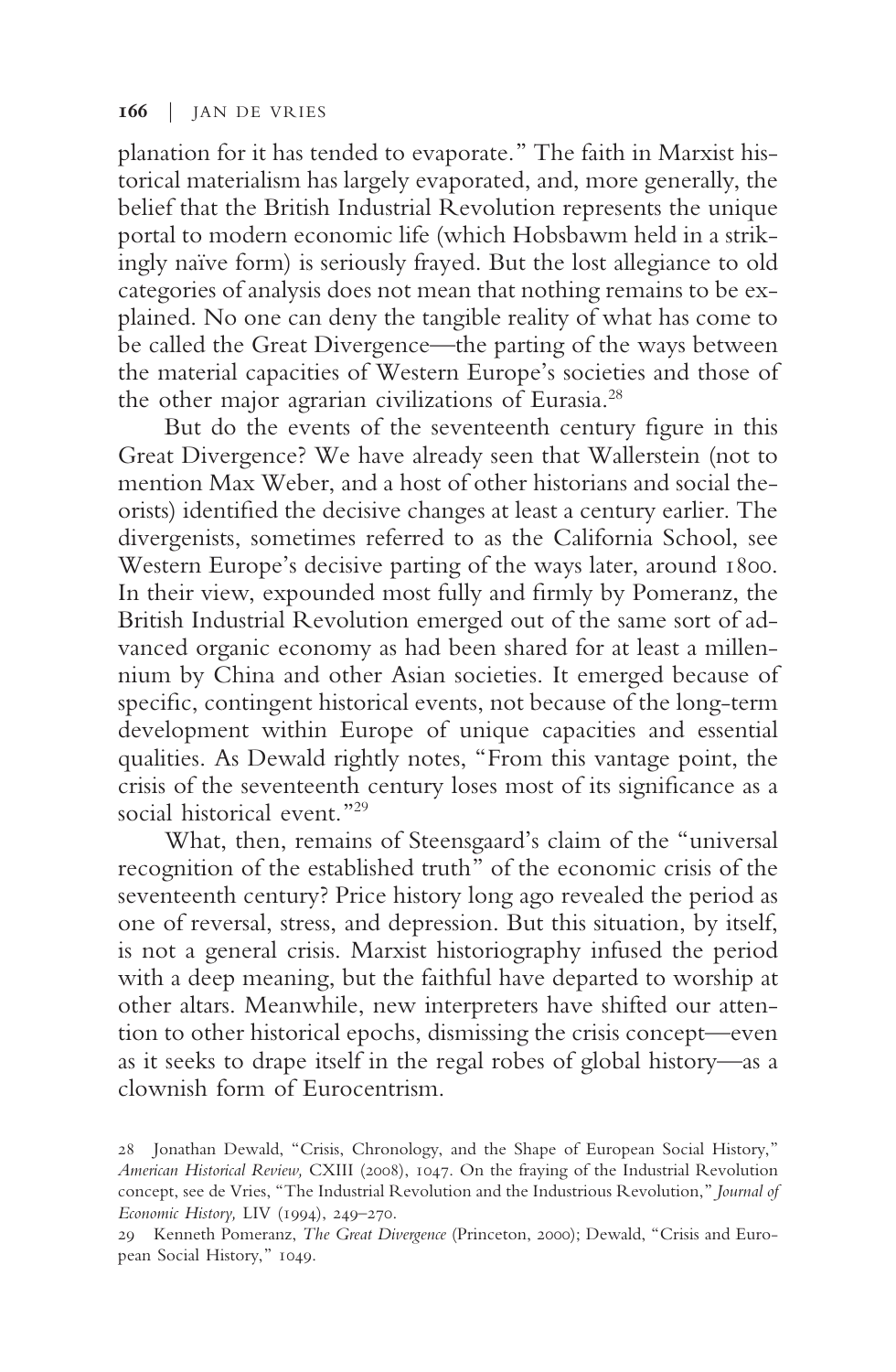### THE ECONOMIC CRISIS OF THE SEVENTEENTH CENTURY | 167

And yet, the crisis concept lives.

Many non-Marxists (including myself) have found Hobsbawm's articles illuminating and have sought to contribute to the concept of general crisis, even though they felt no obligation to historical materialism, the dialectic, or reified conceptions of capitalism. The reason for this attraction may well be found in the useful agenda of specific historical problems that Hobsbawm identified. In his conclusion to "The Crisis of the Seventeenth Century," he claimed to have shown two things: "First, that the seventeenth-century crisis provided its own solution" (in proper dialectical fashion) but, "second, that it did so in indirect and roundabout ways." Thus arises the fruitful historical questions, How could economies of scale be achieved in an economic world of diffuse and weak markets; how could unproductive investment be avoided in the face of the perverse incentive of state and social institutions; and, perhaps most important, how could demand grow on a sustained basis when most of the population earned, and kept, too little income to form a broad market?<sup>30</sup>

THE CRISIS ECONOMY: DECLINE No one doubts that wrenching economic changes came to much of Europe during the first half of the seventeenth century. A logical starting point for the study of these changes is Spain, which long had sustained a growing demand for European manufactured goods, much of it destined for its New World empire and for military supplies needed in several European theaters of war. The Habsburg state's taxation and silver revenues, leveraged by royal borrowing, did much to underwrite this trade, which, in turn, enlivened industries from Italy to the Low Countries. Financing this absorption of resources periodically broke down—hence, the royal "bankruptcies" of 1575, 1577, and 1596 under Philip II—but a much more serious fiscal problem faced Habsburg Spain in the reigns of his successors, Philip III and IV.

A reduction in official silver shipments to Seville beginning after 1610 has long appeared to signal, if not to trigger, a definitive diminution of Spain's fiscal reach. By 1621, Spain's transatlantic trade with the New World was also in full decline, and the renewal of war with the Dutch Republic in that year put further pressure on shrinking public revenue. Another Crown bankruptcy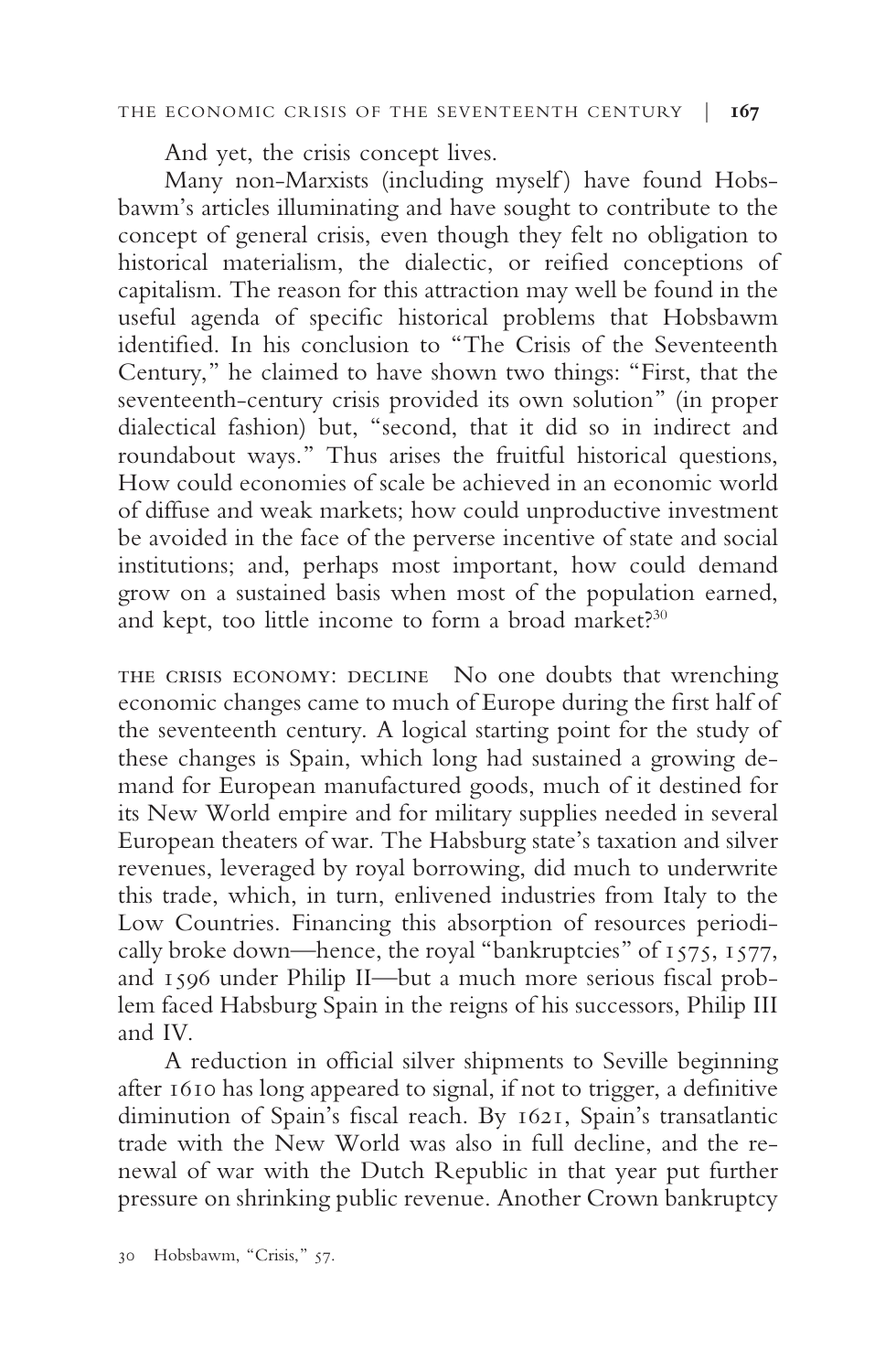in 1627 led to the demise of Genoa's banking dominance, and the ruin of its international payments system. The following year, Spain was forced to devalue by 50 percent the copper coinage, *vellón,* on which it had come to rely, creating monetary chaos, and months later, Madrid received news that its entire silver fleet, the lifeblood of state finances, had been captured by privateers of the Dutch West India Company. Portuguese bankers replaced the Genoese, but the restoration of the state's creditworthiness proved to be beyond repair.<sup>31</sup>

The decline of Spanish trade with its vast New World empire remains imperfectly understood. The belief that the economies of New Spain (Mexico) and Peru contracted because the Indian population collapsed is now doubted; nor does it appear that overall silver production declined. But a more self-sufficient New World economy, one more resistant to Spanish fiscal exactions, appears to have led to a sharp drop in the volume of trade with Spain (from over 30,000 tons of shipping capacity per year up to the 1610s to 13,000 tons in the 1640s, and even less thereafter) and a similarly sharp drop in Crown revenues in the same period.<sup>32</sup>

The Castilian domestic economy had never been at the commercial and industrial heart of Europe, but its wool exports, textile production, and, most important, its large population, had done much to support the state and the empire. In the face of the aforementioned decline in Spain's population, featuring a true collapse in Castile, the new capital city, Madrid, grew from some 30,000 in 1561 to 130,000 by 1630, thereby drawing resources from a vast region and forcing a sharp, decisive contraction of the traditional

32 On the question of the economy of New Spain, see Israel, "Mexico and the 'General Crisis' of the Seventeenth Century," *Past & Present,* 63 (1974), 33–57, who supports the view that the "general crisis" reached the New World; John J. TePaske and Herbert S. Klein, "The Seventeenth-Century? Crisis in New Spain: Myth or Reality?" *ibid.,* 90 (1981), 116–135, who doubt that New Spain itself suffered economic decline. Another doubter is Ruggiero Romano, *Conjonctures opposes: La crise du XVIIe siécle en Europe et en Amérique ibérique* (Geneva, 1992), 44-45. On trade, and bullion flows between Spain and its empire, see Angel Garcia-Baquero Gonzalez, "Andalusia and the Crisis of the Indies Trade, 1610–1720," in I. A. A. Thompson and Bartolomé Yun Casalilla (eds.), *The Castilian Crisis of the Seventeenth Century: New Perspectives on the Economic and Social History of Seventeenth-Century Spain* (Madrid, 1994), 115–135.

<sup>31</sup> Pierre Chaunu and Hugette Chaunu, *Séville et l'Atlantique* (Paris, 1955–1960), 12 v.; Carla Rahn Phillips, "The Growth and Composition of Trade in the Iberian Empires, 1450– 1750," in Tracy, (ed.), *The Rise of Merchant Empires* (New York, 1990), 85–90; James Boyajian, *Portuguese Bankers at the Court of Spain, 1626–1650* (New Brunswick, N.J., 1983), 39.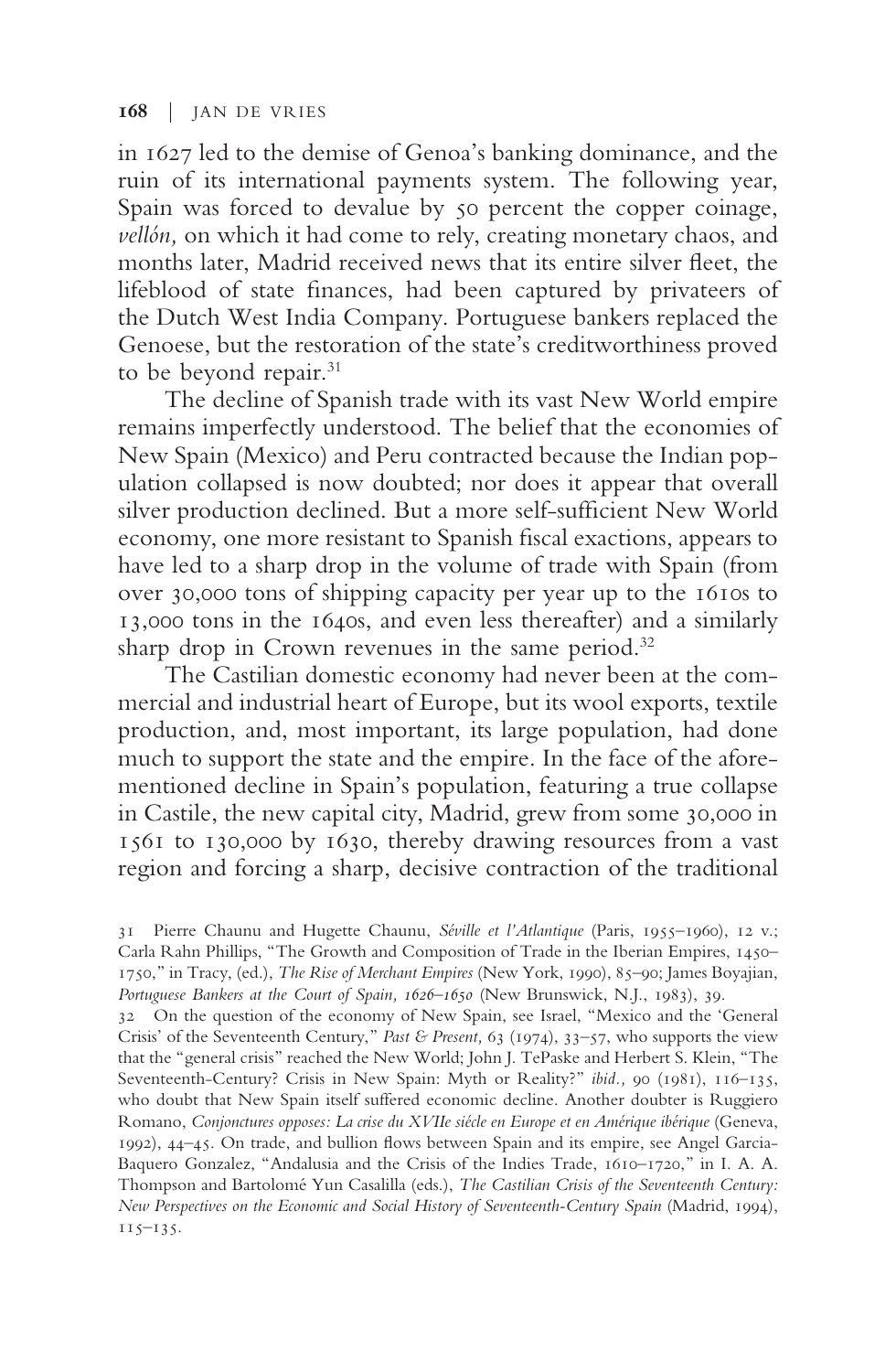urban network of the Castilian interior. This situation, together with a rising fiscal pressure, undermined agricultural marketing and helped to produce a severe decline of the domestic economy and a disarticulation of Spain's remaining commercial sectors.<sup>33</sup>

Northern and central Italy had long contained much of Europe's industrial activity and commercial leadership. Much of the commercial and banking activity, centered in Genoa, which was closely tied to serving the voracious needs of the Habsburg Empire, suffered with its decline. Industrial production remained important into the first two decades of the seventeenth century, but it suffered immediately and severely from the onset of military activities in Central Europe in 1618 and the renewal of Spain's armed efforts to restore the Netherlands to its obedience in 1621. These events disrupted trade routes both by land and by sea. Nor were markets within the Mediterranean region still dependable outlets for Italian goods. Here, too, demand fell while the sharpened competition for the remaining markets often resulted in victory for new, Northern European (especially English) commercial interlopers.<sup>34</sup>

A succession of catastrophes—harvest failures in the 1590s (which first gave northern traders entrée to the Mediterranean markets) and plague epidemics from  $1629$  to  $1631$ —intensified a reversal of demographic trends. Overall, Italian population fell by 15 percent, but many cities and regions suffered even larger contractions, especially in the North, where cities of 10,000 and above declined, by an aggregate 32 percent in the first half of the seventeenth century. Between the decline in industrial markets and the decline in the rural populations of long-commercialized agricultural regions, many middle-sized cities suffered severe contractions not only in size but also in institutional power. In Piedmont, Lombardy, and the Veneto—all across northern Italy—a process of "ruralization," sometimes called "refeudalization," took place as urban elites sought more stable investments in agriculture, and industrial production shifted from the high-quality products of ur-

<sup>33</sup> John Elliott, *Imperial Spain 1469–1716* (New York, 1963), 294, takes note of the economic consequences of a sudden shortage of labor but places more emphasis on the psychological impact. David Ringrose, *Madrid and the Spanish Economy, 1560–1850* (Berkeley, 1983).

<sup>34</sup> Richard Rapp, "The Unmaking of the Mediterranean Trade Hegemony: International Trade Rivalry and the Commercial Revolution," *Journal of Economic History,* XXXV (1975), 499–525; Robert Brenner, *Merchants and Revolution: Commercial Change*, *Political Conflict*, and *London's Overseas Traders, 1550–1653* (Princeton, 1993), 23–44.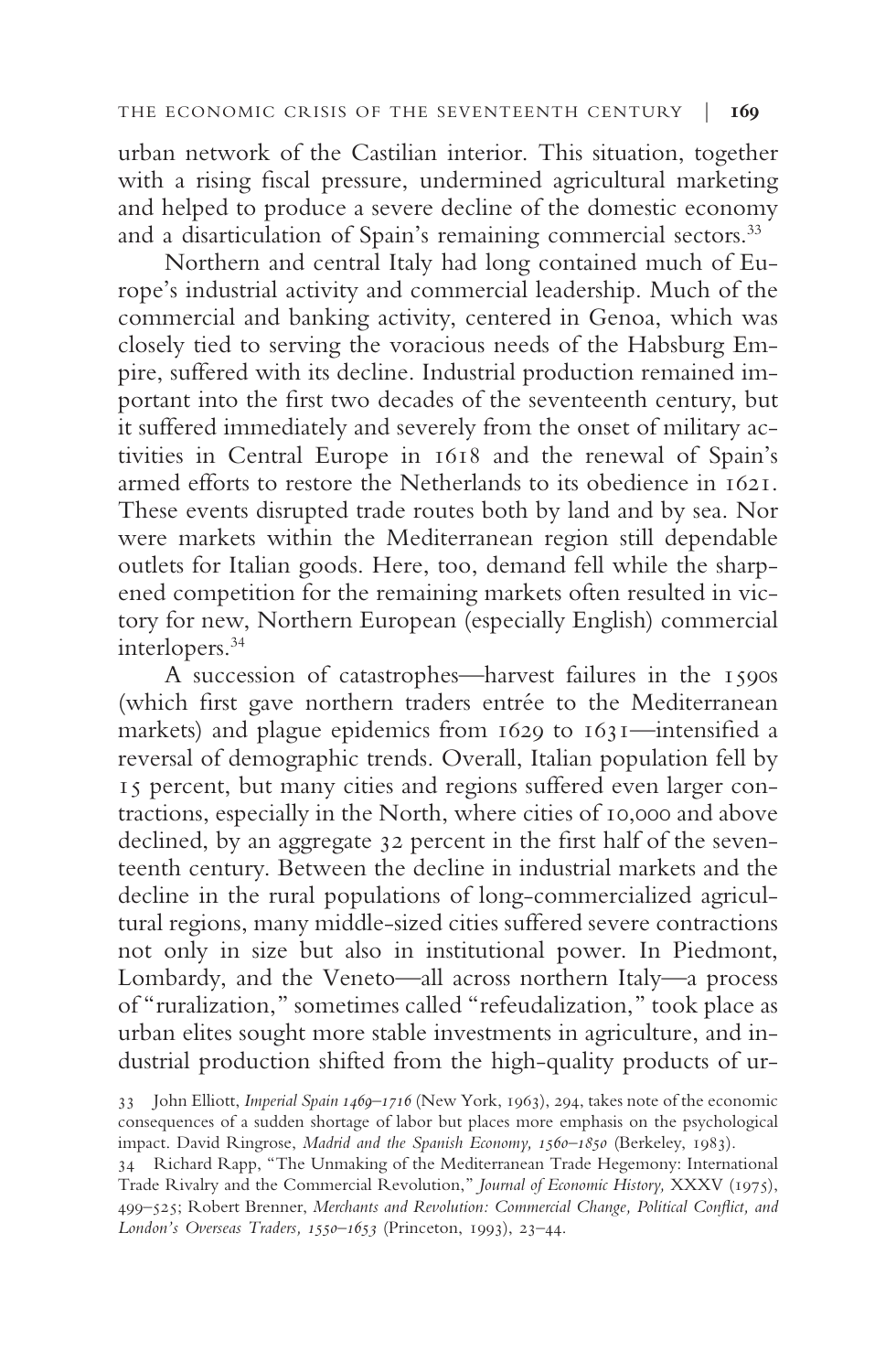#### **170** | JAN DE VRIES

ban guild-organized craftsmen to a more prosaic output for domestic consumption produced by low-cost rural workers. By the 1640s, Italy's exports were primarily agricultural commodities and raw materials, and Italian merchant communities of Venice and Genoa, among others, had given way to foreign merchants trading at the free port of Livorno.

This recitation of the chief features of the collapse of Iberian and Italian economic life is familiar, and often put in the context of a historic shift of economic leadership from the Mediterranean world to Northern Europe. From early medieval times, the economic life of these two broad zones had exhibited distinctive differences that gave rise to specializations geared toward an active north–south trade. What could not have been expected around 1600 was a sharp relative decline of the Mediterranean population, the collapse of its export industries, the demise of its long-distance trade links, the withering of its commercial cities, and its recourse to exporting mainly raw materials and agricultural products. Yet, by the 1640s, these were the accomplished facts.

Yet, the economic crisis of the seventeenth century was not simply a shift of economic leadership from South to North. Beyond the Alps, the financial centers of Lyon and Augsburg also lost their earlier importance, and throughout Upper Germany, in a large zone well seeded with commercial and industrial cities, urban populations declined by 40 to 50 percent in the first half of the seventeenth century.

The vast zone comprising the Holy Roman Empire experienced devastations of biblical proportions beginning in 1618, as the armies of Catholic and Protestant states moved across the landscape sporadically for thirty years. The destruction of battle was amplified by the depredations wrought by disease and disorder including the calculated, ruthless disorder visited by the armies on civilian populations. So vast was the hardship across both time and space that it raises the historical question of whether the economic crisis was "general" in large part because of a "unique" political and military conflagration. For this reason, historians have devoted considerable attention to whether the economic decline of Central Europe was a result of the Thirty Years' War—a contingent event—or whether economic problems in the region had already taken hold. In this case, the decades of war may have intensified a pre-existing condition, or, indeed, warfare of such scope and du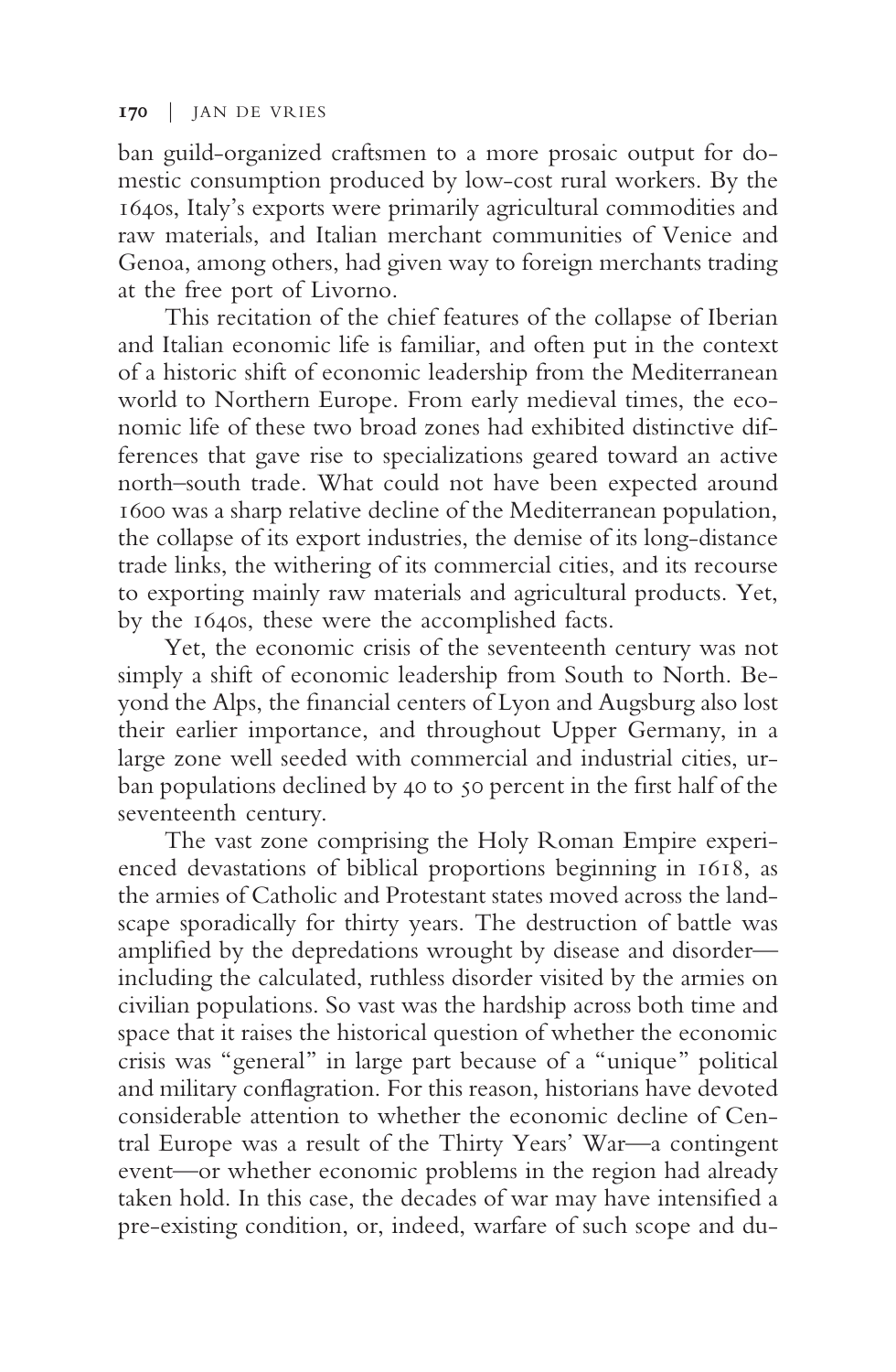ration may actually have been a consequence of the region's peculiar political-economic structures.<sup>35</sup>

Ogilvie argues persuasively for the latter option. The German economies participated in the general expansion of the sixteenth century, but did so in the multilayered political structure of a "composite state." The Holy Roman Emperor, the electoral states, and the territorial princes were all attempting to expand their powers at each other's expense. This struggle caused every level of state authority to increase taxation and involve itself in new sectors of social life, which, in turn, disrupted the balance of power among social groups, many of which were well organized in the corporate bodies that characterized both urban and territorial society. As Ogilvie observes, "These two German peculiarities (corporatism in social structure and the fragmented political framework of Empire) may or may not have been causally related. But they combined to give a special severity to the German crisis." Local protectionism and rent-seeking were consolidated and extended in this period, severely limiting economic integration in the region for generations.<sup>36</sup>

Economic life in France, taken as a whole, was less severely affected than it was in the areas considered thus far. Relative to the multiple strains under which the society had struggled during the sixteenth-century French Wars of Religion, there were distinct signs of stabilization after 1600. But the overwhelmingly dominant agricultural sector proved incapable of sustaining its expansion after 1600. Much of northern French agriculture experienced a sharp crisis of productivity, concentrated in the period from 1625 to 1650, and long thereafter it remained burdened by low agricultural prices, which discouraged investment. The reversal of trend in the decades on either side of 1600 was also the focal point of a major restructuring of rural social structure in northern France. The combined pressures of rising taxes and rents and weakening prices led to an accelerated concentration of farm land in the hands of elite owners and a consolidation of land into larger holdings. "By 1630, most northern French villagers were divided into a

<sup>35</sup> Rabb, "The Effects of the Thirty Years' War on the German Economy," *Journal of Modern History,* XXXIV (1962), 40–51; Henry Kaman, "The Economic and Social Consequences of the Thirty Years' War," *Past & Present,* 39 (1968), 44–61.

<sup>36</sup> Sheilagh Ogilvie, "Germany and the Seventeenth-Century Crisis," *The Historical Journal,* XXXV (1992), 432–436, 437.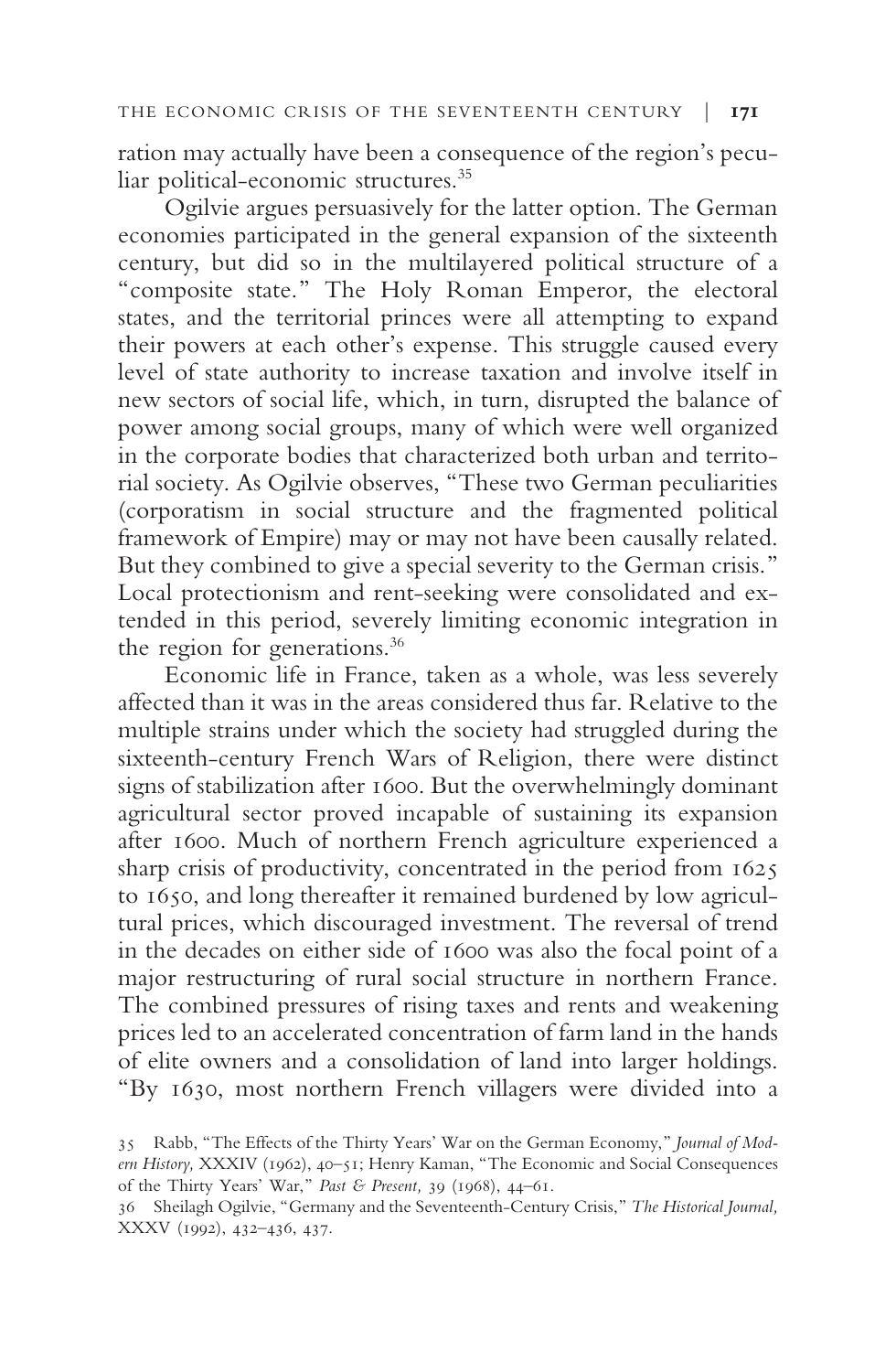#### **172** | JAN DE VRIES

handful of agrarian entrepreneurs, the farmers, and a large majority of agricultural laborers."<sup>37</sup>

France was by far the largest political unit of Europe; it alone could claim approximately one-quarter of the entire population of Europe through most of the early modern era. Unlike Iberia, Italy, and the German lands, France did not suffer a significant decline of population in this period, but neither did it rise above the 20 million that had been reached by 1600. Its size and diversity may have encouraged the keen interest in protectionism that became the hallmark of its economic policy beginning in the seventeenth century. Even before Jean-Baptiste Colbert pursued his well-known mercantilist measures in the 1660s, Henri IV, Maximilien de Béthune—Duc de Sully—and Cardinal Armand-Jean Duplessis— Duc de Richelieu—had acted to shore up the privileges of towns and their guilds (in return for obedience and payments), chartered royal factories, and promulgated sumptuary laws, all with the aim of controlling and taxing that which they protected. This strategy may account for the relative stability of the major French centers of woolen cloth production—in Amiens, Reims, Rouen, and other places—which always remained focused on domestic markets. But it also encouraged a consolidation of urban power and leadership in the hands of judges, *intendants,* and other royal officials. Merchants in all but a very few large trading centers— Marseille, La Rochelle, Nantes, and St. Malo—were a subordinate force in French towns, and were quick to move their accumulated capital to the safe havens of venal office, noble titles, and landownership.<sup>38</sup>

Around 1600, France ran trade surpluses with all of its European neighbors save one: It was a large net importer from Italy. Nonetheless, throughout the sixteenth century, bullion accumulated in France, and its money supply grew rapidly just as the Crown's revenue needs did. But soon after 1600 this pattern ended. The monetary outflows to Italy diminished as the Lyon-

<sup>37</sup> Philip Hoffman, *Growth in a Traditional Society: The French Countryside, 1450–1815* (Princeton, 1996), 184–185; Dewald and Liana Vardi, "The Peasantries of France, 1400– 1789," in Tom Scott et al. (eds.), *The Peasantries of Europe from the Fourteenth to the Eighteenth Centuries* (London, 1998), 46.

<sup>38</sup> De Vries, "Population," 13. France's population is compared to that of Europe extending eastward to a line drawn from Konigsberg (Kalinengrad) to Trieste. Robin Briggs, *Early Modern France, 1560–1715* (New York, 1977), 55–56; Gail Bossenga, *The Politics of Privilege: Old Regime and Revolution in Lille* (New York, 1991).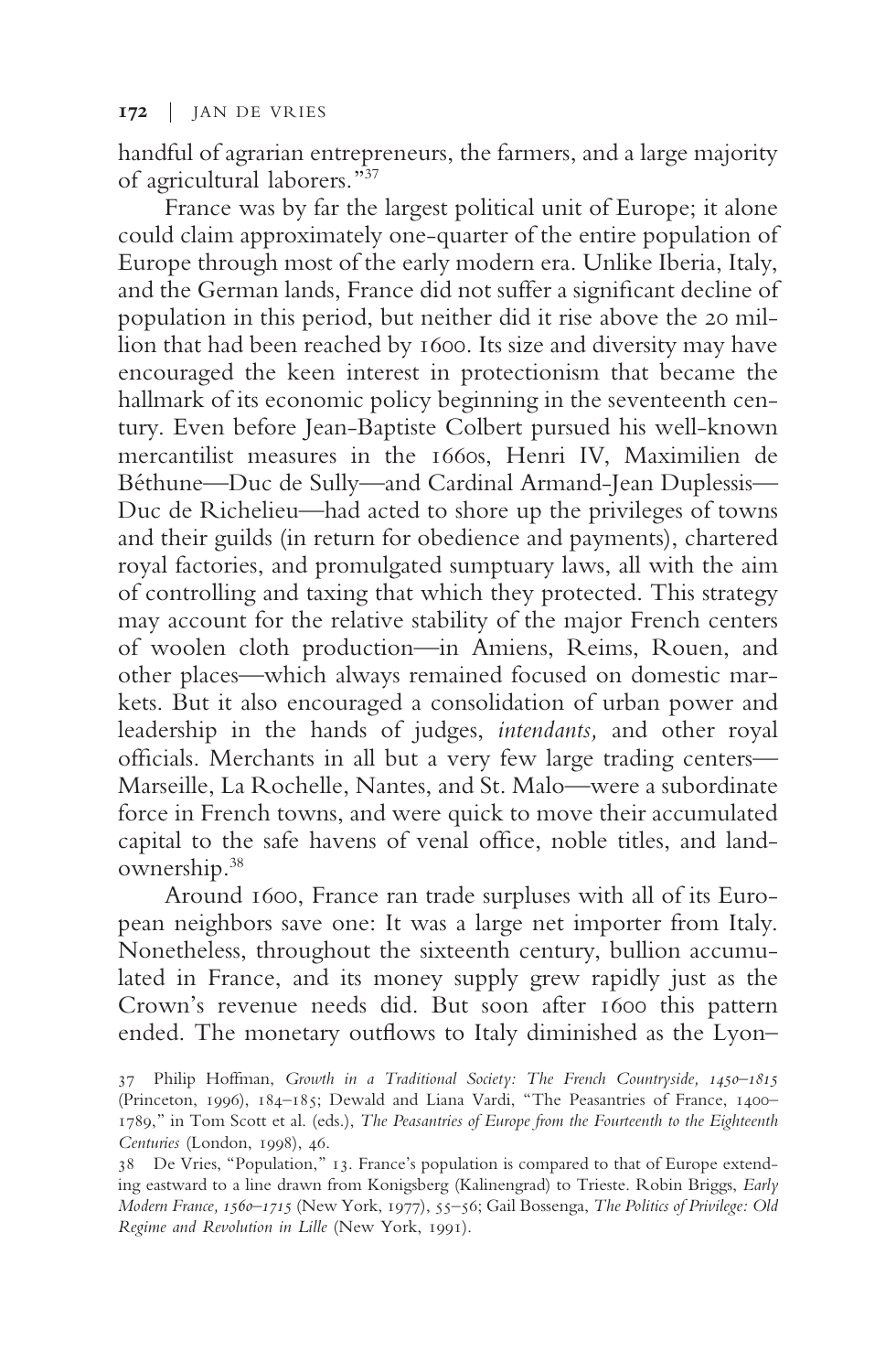Genoa financial nexus fell into disrepair; the inflow of silver from Spain diminished even more. As the volume of Spanish silver declined after 1600, more and more of it moved directly to the Low Countries. Much of that which entered France "seemed to brush past the Atlantic coast," falling quickly into the hands of Dutch merchants resident in the Atlantic ports. The money supply ceased to grow—indeed, it may have contracted substantially—while tax revenues continued to rise. Between the 1600s and 1640s, public revenue rose threefold in per capita terms, literally sucking monetary resources to the capital. For this reason, Paris alone accounted for 60 percent of all French urban population growth between 1600 and 1650. This development powerfully reinforced the rentseeking proclivities of a weakly developed merchant class.<sup>39</sup>

The domestic focus that France's textile sector enjoyed was not an option available to most other European centers of fine woolen cloths, many of which found it difficult to maintain their production levels as export markets either withered through lack of demand or were closed by state policy and/or warfare. The Venetian industry contracted by half between 1600–1610 and 1630– 1640, while Tuscan exports (primarily textiles) also fell by half between 1619 and 1630. The southern Netherlands, for centuries the preeminent textile center of northern Europe, exported some 300,000 pieces of woolen cloth annually in 1611, two-thirds of it to its western European neighbors. This export level could be maintained, more or less, into the 1650s, but only by reorienting the industry toward the colonial markets of the Spanish Empire. By 1655, only 15 percent of exports found markets within Europe.<sup>40</sup>

Woolen cloth was by far England's major export, accounting for 85 percent of all domestic exports in 1640 and 70 percent in 1700. Entering the seventeenth century, its sale on the Continent

40 Domenico Sella, *Crisis and Continuity: The Economy of Spanish Lombardy in the Seventeenth Century* (Cambridge, Mass., 1979), 109–110; Gregory Hanlon, *Early Modern Italy, 1550–1800* (London, 2000), 207; Herman van der Wee, "The Western European Woollen Industries, 1500–1750," in David Jenkins, (ed.), *The Cambridge History of Western Textiles* (New York, 2003), 444–445.

<sup>39</sup> Frank Spooner, *The International Economic and Monetary Movements in France, 1493–1725* (Cambridge, Mass., 1972), 306, 174. Lyon lost its large Italian merchant colony; the fairs of Piacenza ceased to function in 1622. James Collins, *Fiscal Limits of Absolutism* (Berkeley, 1988), 145–165; de Vries, *European Urbanization* (Cambridge, Mass., 1984), 321 (which provided the data on French cities of at least 10,000 inhabitants used for calculation). Excluding Paris, French urbanization rose only from 4.7% in 1600 to 5.1% in 1650.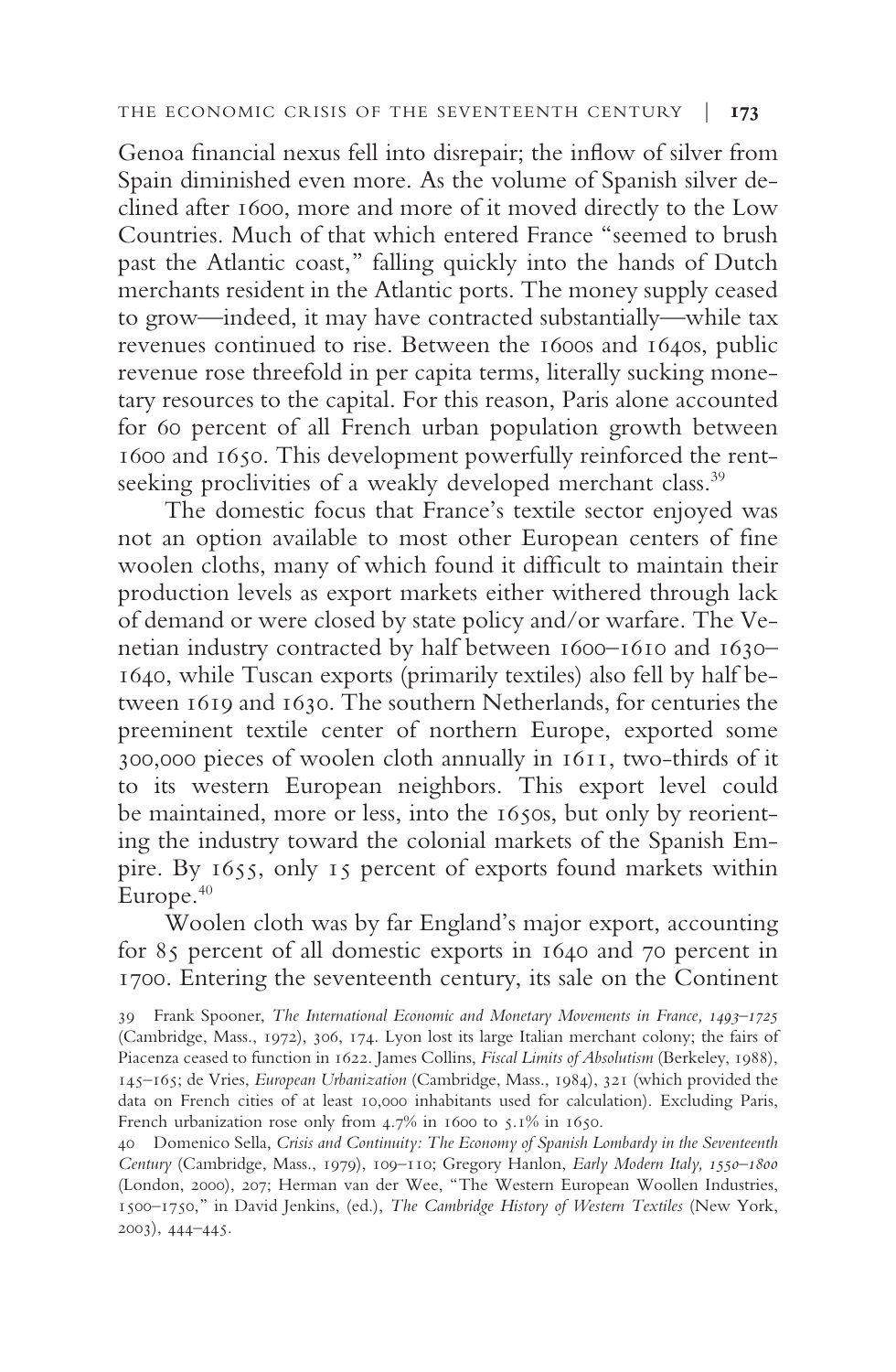remained the exclusive privilege of London merchant guilds, each with an exclusive export territory secured by Crown charter. The sales of the most important of them, the Merchant Adventurers, seem to have peaked early in the seventeenth century (about 101,000 pieces to all northern European markets in 1609) before falling to less than half that level by 1640. Brenner argues that the English did not lose market share to their rivals; rather, all producers faced a crisis of demand, the English no less than producers in the southern Netherlands. Both sought new markets for their cloth further afield; the English went into head-to-head competition with Italians for Mediterranean markets.<sup>41</sup>

This brief account of the sharp economic contraction of the first half of the seventeenth century seeks to establish several important points. First, the decline was not simply a cyclical downturn; it exhibited structural features. Second, the contraction was not primarily a Malthusian crisis centered in agriculture, even though harvest failures figure as catalysts in certain places. Third, the decline was not limited to the "exhaustion" of Mediterranean economies, leading to a general shift toward northern Europe. The crises of Spain and Italy were certainly dramatic, but they shared features found north of the Alps and Pyrenees. Across France and Central Europe, population decline, agricultural stagnation, the collapse of urban industry, and the dislocation of financial markets were plainly evident.

the crisis economy: decentering and recentering Regarding the third point above, even today, some economists hesitate to speak of *the* European economy, since Europe's constituent nations—their (almost) common currency and common trade policies notwithstanding—are capable of highly divergent economic performance. Perhaps for this reason, Elliott recently felt the need to remind the last remaining historians willing to entertain Europe-wide, comparative historical questions of their hopeless obsolescence: "The days when historians would talk of a 'European' economy are now surely past." After all, even in the crisis debate's early stages, "it was already apparent . . . that one region's depression could well be another region's growth." But advocates of a crisis concept were never content to define it simply as a uni-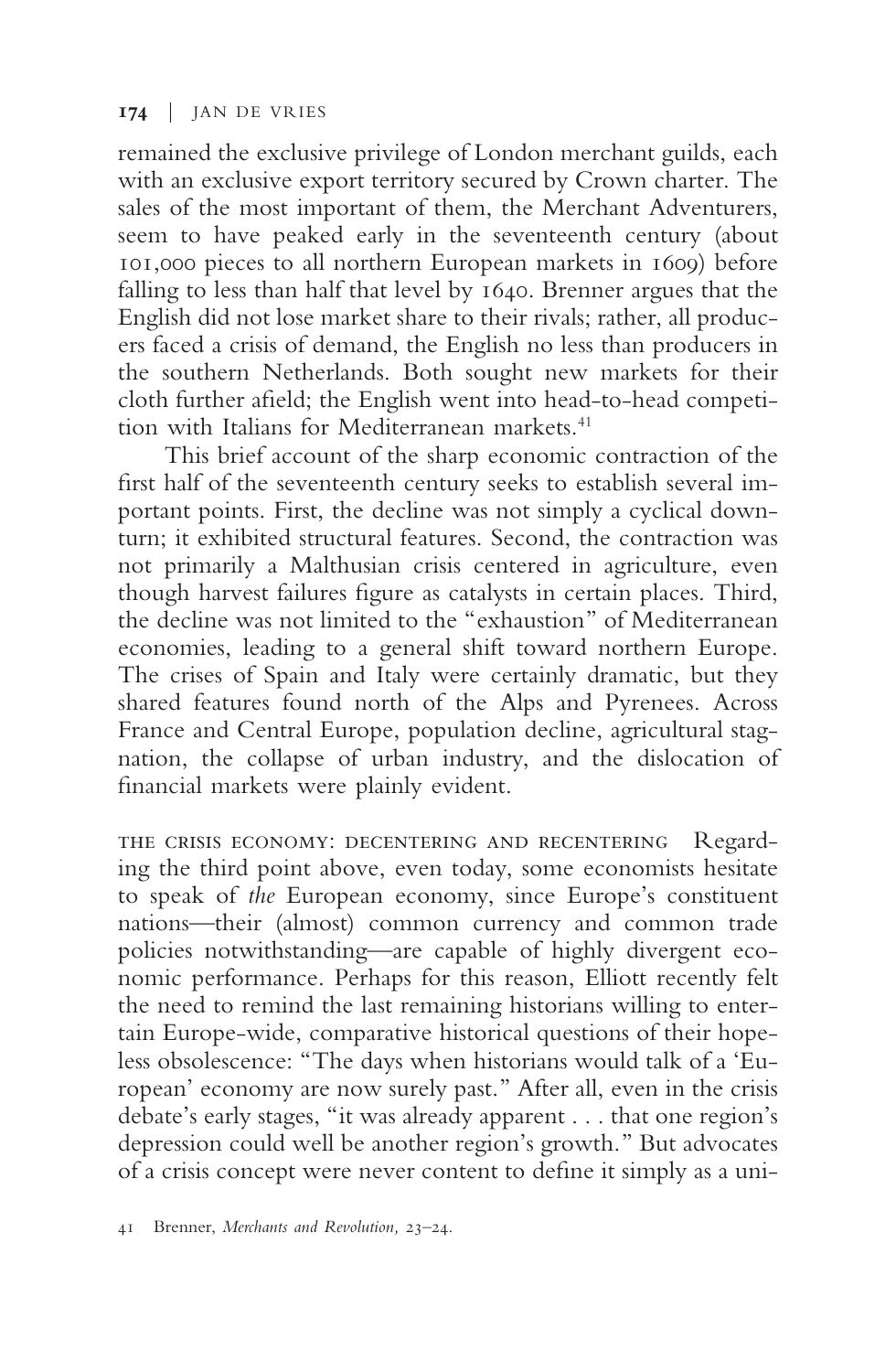## THE ECONOMIC CRISIS OF THE SEVENTEENTH CENTURY | 175

versal economic downturn. Rather, the crisis concept holds that the economic reversals led, ultimately, to a regrouping—to a transformation of basic patterns and possibilities of economic life. The challenge has always been to find a common thread—a credible theory—capable of tying together the disparate events of the  $time$ <sup>42</sup>

One such effort seeks to tie Europe, and more than Europe alone, together as a structured, or layered, zone of commercial interaction, that is, as a world-economy. Wallerstein's worldsystems theory proposes that a capitalist, European world-economy took shape during the sixteenth century. The building blocks of this organized complexity are the (proto) national states, and, as already observed, Wallerstein has no use for the crisis concept. He sees this world-economy as having been established earlier, through struggles between the Habsburg Empire and its enemies.

Braudel deployed the world-economy concept differently, arguing that it was held together and organized by a hierarchy of cities rather than by territorial states. From the high Middle Ages onward, he argued, this vast economic space was led by a single city that stood at the apex of its trading and financial life. The lead city, always facing challengers, never held its position forever. Braudel narrated the successive predominance of Venice, followed by Antwerp, followed by Genoa. The changes of leadership were always the consequence of major geopolitical challenges. Braudel called this process "decentering and recentering," and, in his account, the most dramatic, drawn-out, and unforeseen of these episodes was the decentering of the European world economy that led, between 1590 and 1610, to the demise of Genoese primacy and the consolidation of economic leadership in Amsterdam. Once established in Amsterdam, the center of economic life of a European world economy, enlarged to encompass much of the world, would remain in the North Atlantic zone, moving after 1750 to London and, by Braudel's reckoning, in 1929 to New York. "Each time a decentering occurs, a recentering takes place, as if the world-economy cannot live without a center of gravity, without a pole."<sup>43</sup>

This city-focused conceptualization of Europe's economic

<sup>42</sup> Elliott, "The General Crisis in Retrospect: A Debate without End," in Philip Benedict and Gutmann (eds.), *Early Modern Europe: From Crisis to Stability* (Newark, Del., 2005), 44 43 Braudel, *Civilization and Capitalism, 15th–18th Century. III. The Perspective on the World*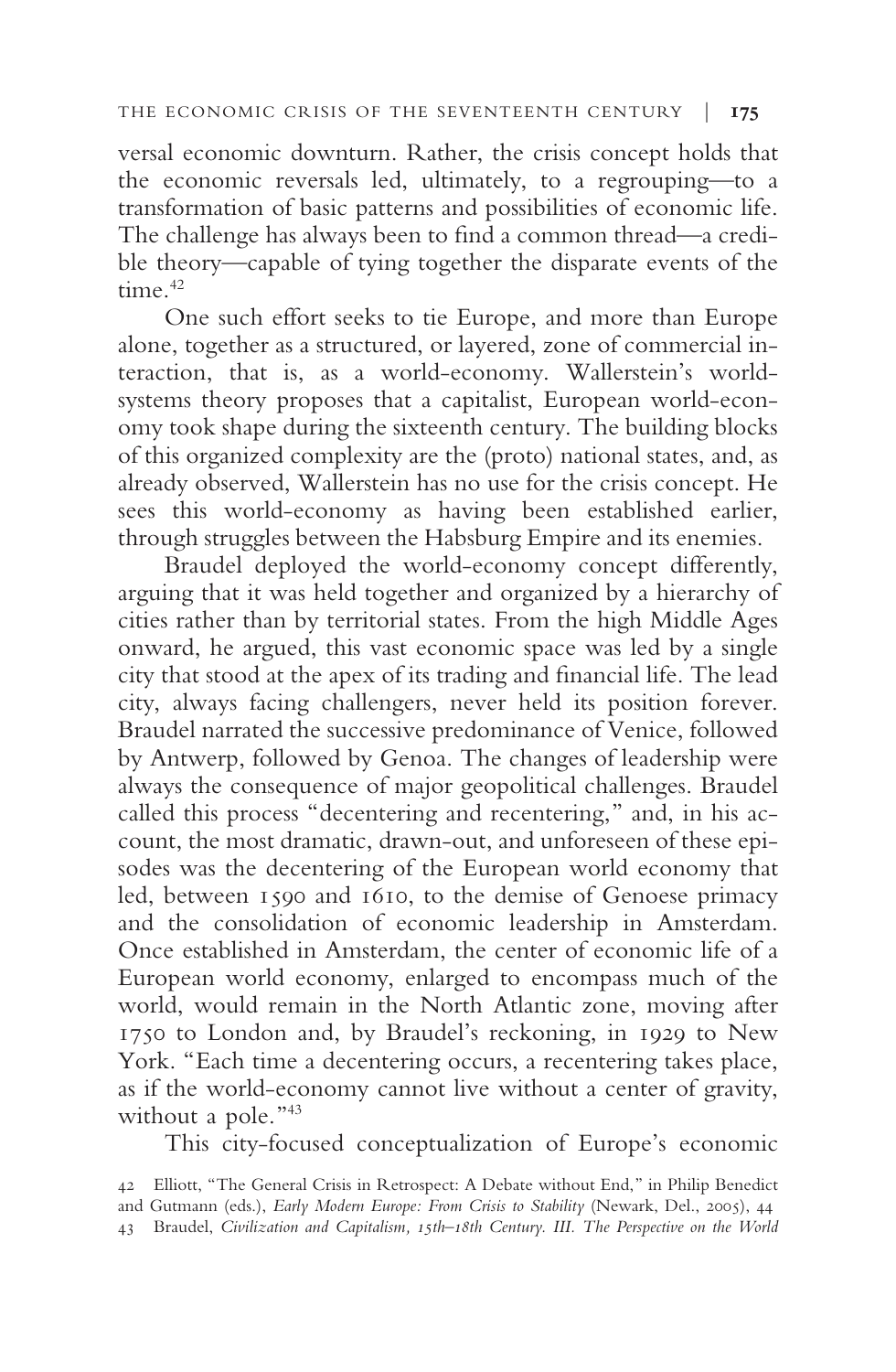space interprets the changes of the early seventeenth century as primarily a definitive shift of leadership from South to North, but otherwise it leaves an impression of continuity: Leadership passed from one city to another, carrying out the same functions, enjoying the same privileges of dominance. These interpretations are misleading, and understate the significance of the "decentering and recentering" that occurred in—indeed, were an integral part of—the seventeenth-century crisis. The economic decline was not simply an affair of the Mediterranean; it was much broader in scope. Likewise, the urban leadership issue was not a simple matter of passing the torch to a new center; it was more profound, transforming what was still a polynuclear urban system into the first single-centered urban system of an expanding European world economy.<sup>44</sup>

Until the seventeenth century, "the markets and resources of the wider world . . . were subject not to any one but rather to a whole cluster of western empires of commerce and navigation.... The merchant elites of a dozen western European emporia shared the commerce of the globe." Genoa and Antwerp certainly loomed large in sixteenth-century commerce, in large part because of their service to the largest empire of the age, but cities such as Seville, Venice, Lyon, Augsburg, London, and Lübeck exercised independent regional functions of broad scope. Political, military and economic events converged to put several of these cities under severe pressure in the later sixteenth century, which, in turn, eroded the financial networks that linked them and their many subordinate centers. The uncertainty, but also the opportunity for new initiative, generated by this state of affairs—the prospect for a profound rather than a routine "recentering"—is critical to the crisis concept.<sup>45</sup>

THE CRISIS ECONOMY: GROWTH There are three questions that must be addressed in assessing the economic expansion of the crisis era: (1) Was it merely the flip side of the coin of the distress and

<sup>(</sup>New York, 1981), 89–276. For a synoptic view, see *idem, Afterthoughts on Capitalism and Material Civilization* (Baltimore, 1977), 80–104 (quotation, 85).

<sup>44</sup> De Vries, *European Urbanization,* 158–172.

<sup>45</sup> Israel, *Dutch Primacy in World Trade, 1585–1740* (New York, 1989), 4; Van der Wee, "Antwoord op een industriële uitdaging: De Nederlandse steden tijdens de late middeleeuwen en nieuwe tijd," *Tijdschrift voor geschiedenis,* C (1987), 169–184.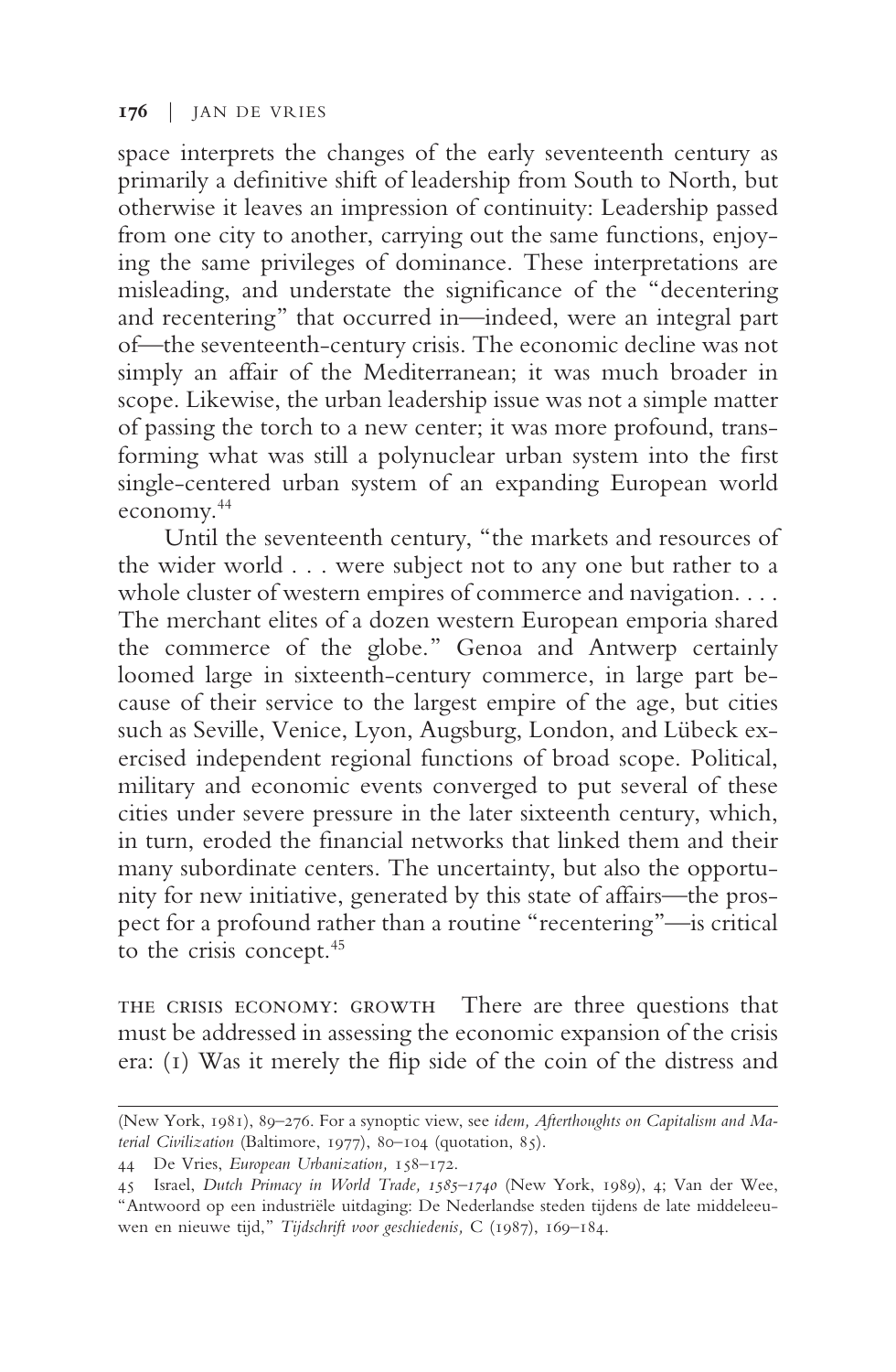|                                                     | I 500 | $I \leq S$ | 1600 | $1650$ $1700$ $1750$               |      | 1800 |
|-----------------------------------------------------|-------|------------|------|------------------------------------|------|------|
| NW/Med 0.45 0.49 0.53 0.76 0.70 0.69 0.84<br>NW/RoE |       |            |      | $0.14$ $0.16$ $0.16$ $0.24$ $0.22$ | 0.22 | 0.26 |

*Table 1* Population Trends in Major European Regions

NOTES NW/Med represents the total population of "northwestern" Europe as a percentage of the population of "Mediterranean" Europe. NW/RoE represents the total population of "northwestern" Europe as a percentage of the population of Europe excepting the northwest. The Northwest encompasses Scandinavia, the Netherlands, Belgium, England, Wales, Scotland, and Ireland; the Mediterranean includes Italy, Spain, and Portugal.

decline chronicled above—an opportunistic exploitation of the weak by the strong? (2) Did this expansion have a novel character (of the sort expected by the theories of Schumpeter and Simiand) that led to a new economy? If so, (3) were the elements of decline and of growth connected—joint products of a single phenomenon that can be called a "general crisis"?

*The Urban Network* Population growth and urbanization are convenient starting points for the description and mapping of European economic development in the crisis era. Table 1 provides a generalized view of the differential population trends of the entire early modern period. It shows that the long-term course of population change in countries of northwestern Europe did not differ greatly from that of the Mediterranean countries either before 1600 or after 1650. But in the first half of the seventeenth century, a sudden and permanent change took place: Northwestern Europe's population rose from one-half to three-quarters of the Mediterranean population. But the shift in relative size was not confined to this comparison. The same shift took place—in relative terms a somewhat larger shift—in the size of northwestern Europe relative to all of the rest of Europe. Here, too, the only significant change in the entire early modern period was concentrated in the first half of the seventeenth century.

An even more dramatic shift occurred in the distribution of Europe's urban population. Table 2 shows the comparisons for urban population (all cities of at least 10,000 inhabitants). Until 1600, northwestern Europe's urban population did not quite keep pace with that of the Mediterranean, and after 1700, the relationship between the two regions hardly changed. But in the course of the seventeenth century, northwestern Europe's larger cities grew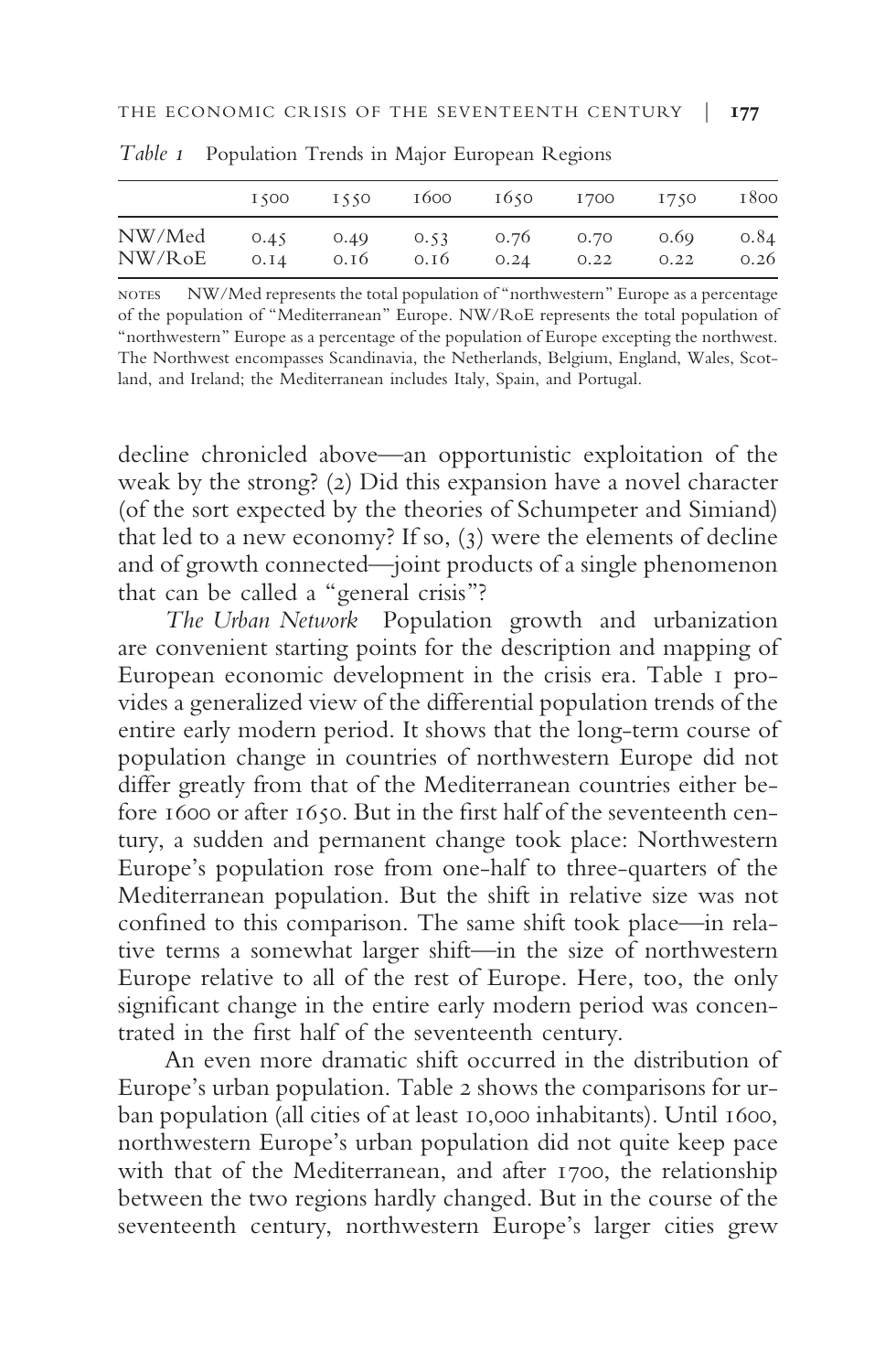|                                                | I 500         | I 5 50 |      | 1600 1650 1700 1750 |      | 1800         |
|------------------------------------------------|---------------|--------|------|---------------------|------|--------------|
| NW/Med 0.69 0.63 0.60 0.87 1.12 1.15<br>NW/RoE | $0.19$ $0.19$ |        | 0.20 | $0.36$ 0.39         | 0.38 | 1.16<br>0.47 |

*Table 2* Urban Population in Major European Regions

sources de Vries, *European Urbanization* (Cambridge, Mass., 1984), 30–37; *idem,* "Population," in Thomas A. Brady, Heiko A. Oberman, and James D. Tracy (eds.), *Handbook of European History, 1400–1600* (Leiden, 1994), 13, which provides updated total population data.

from only 60 percent of the aggregate size of the urban Mediterranean to exceed it, reaching 112 percent of the size of the Mediterranean urban sector. Most of this advance was concentrated in the first half of the seventeenth century. The cities in the northwest did not enjoy relative growth only in comparison with the Mediterranean. Their urban growth was even greater relative to the rest of Europe. Northwestern Europe had an aggregate urban population one-fifth the size of the rest of Europe in 1600; a century later, it had reached two-fifths.

The overall population of northwestern Europe grew while elsewhere in Europe it declined or stagnated; the urban populations in the northwest grew even faster, leading to a distinctly higher urbanization rate in the region. But this fact only begins to describe the divergence observable in the seventeenth century, especially in its first half. Outside of northwestern Europe, urban population growth was highly concentrated in a handful of capital cities. Ten such cities, fed by the growing tax revenues of royal governments, added an aggregate of 355,000 inhabitants from 1600 to 1650 (59 percent of their 1600 population), while all other cities of at least 10,000 inhabitants lost a total of 756,000, or 17 percent of their aggregate 1600 population. These ten cities grew from 12 percent to 21 percent of the total urban population of Europe outside the northwest. The capital cities in northwestern Europe also grew. But they were joined by numerous other growing cities, led by fourteen ports. When the four capitals that were also significant ports are added, northwestern Europe's ports accounted for more than the entire aggregate urban growth of the region, increasing from 50 to 72 percent of the region's total urban population.<sup>46</sup>

46 Expressed as the percentage of total population living in cities of at least 10,000 inhabitants, northwestern Europe was 25 percent more urban than the rest of Europe in 1600; by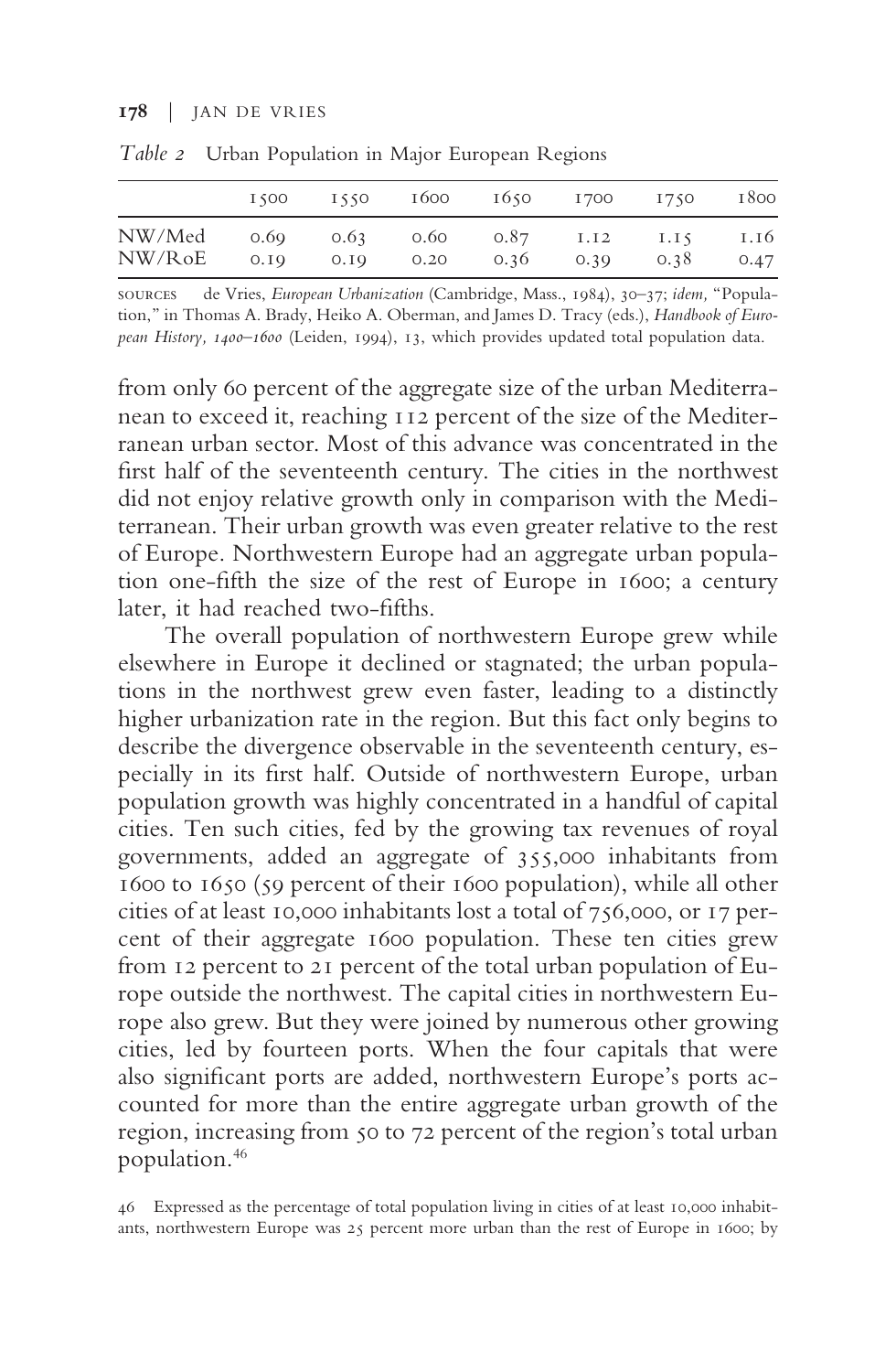### THE ECONOMIC CRISIS OF THE SEVENTEENTH CENTURY | 179

As already noted, France and the German lands did not share in this urban growth. French towns, with the notable exception of Paris, tended to stagnate while many Central European cities suffered severely from the direct and indirect effects of the Thirty Years' War. But this urban stagnation and decay did not affect most of their ports on the Atlantic and the North Sea. Whereas the important commercial cities of upper Germany fell into decline (the population of nine cities declined by 42 percent between 1600 and 1650), the North Sea ports extending from Emden to Hamburg grew by 60 percent in the same period. Likewise, the French Atlantic ports from Bordeaux to Dieppe grew by about 30 percent. In sum, Atlantic and North Sea port cities followed a separate course from the rest of Europe's non-capital cities during the first half of the seventeenth century. Thirty cities stretching from Bordeaux to Copenhagen, which together had accounted for 13 percent of Europe's total urban population in 1600, grew to house 21 percent by  $1650$ . Most would continue to grow thereafter, but by 1650 they had made a decisive advance. Elsewhere in Europe, most of the hundreds of cities contracted, ceding ground almost exclusively to the growing capital cities, only one of which (Lisbon) was also a port.

The final aspect of Europe's changing urban patterns concerns the concentration of population in a handful of rapidly growing cities, including cities of exceptional size. In 1600, Europe as a whole possessed nearly 600 cities with at least 5,000 inhabitants. Together these cities accounted for just under 11 percent of Europe's total population. Fifty years later, the number of cities of this size had declined slightly, but so had the total population, leaving the urbanization rate at 11 percent. But in this period, twenty-one cities—mostly capitals and ports, but including several industrial cities—grew rapidly, nearly doubling their aggregate size. By 1650, they contained more than one-quarter of

<sup>1700,</sup> it was 77 percent more urban. The striking growth of the political capitals in the face of general population stagnation and de-urbanization is strong evidence of the broad scope and profound consequences of what Steensgaard calls the "crisis of redistribution" caused by the rise of state tax revenues in this period. See Steensgaard, "Crisis," 36–44; Bonney, *The King's Debts: Finance and Politics in France, 1589–1661* (New York, 1981). The ten capitals are Berlin, Dresden, Leipzig, Lisbon, Madrid, Paris-Versailles, Rome, Turin, and Vienna. Data come from de Vries, *European Urbanization,* 269–287 (Appendix 1). The four capital cities that were also ports are London, Dublin, Copenhagen, and Stockholm.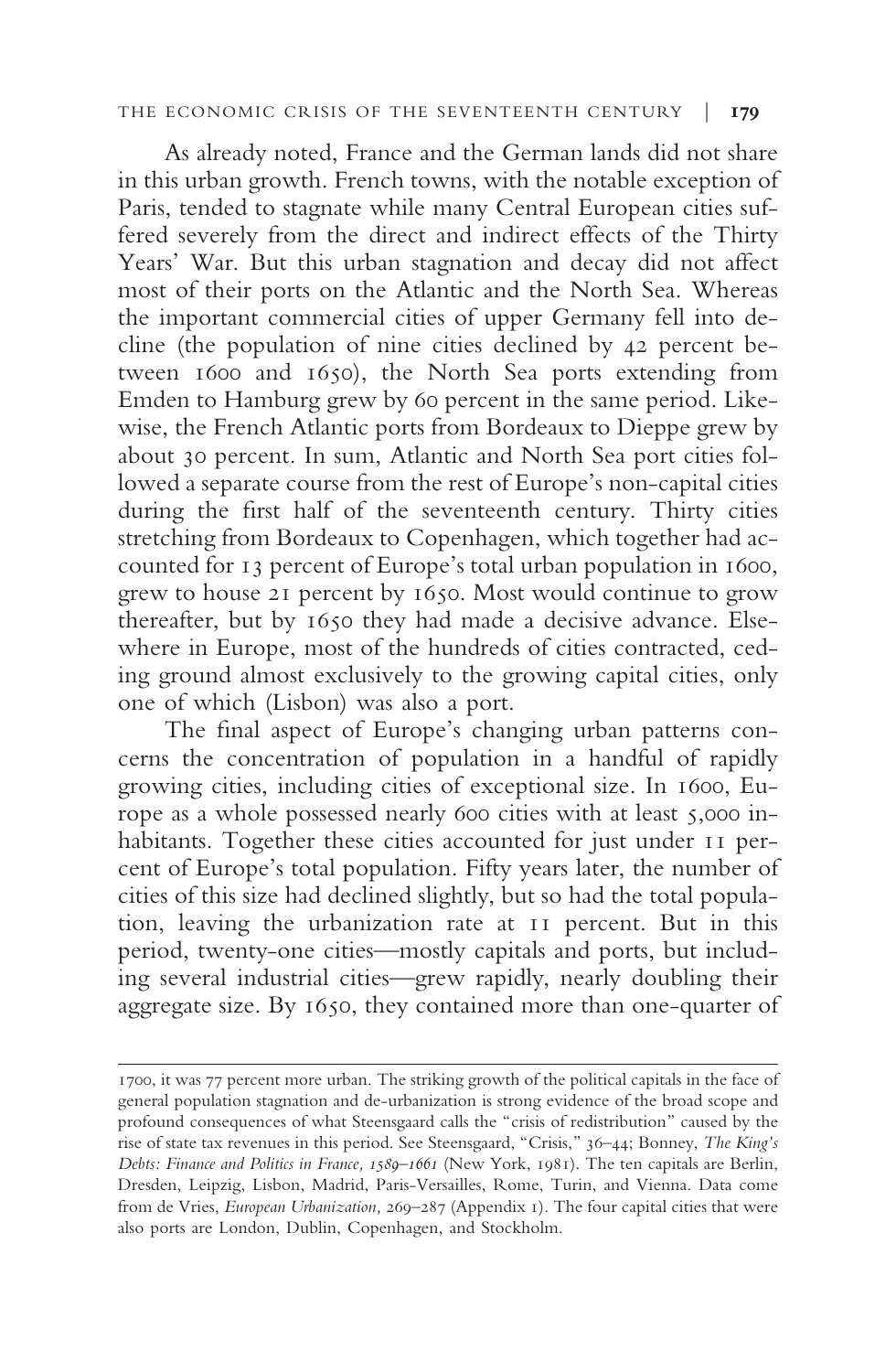the total urban population of Europe. The remaining 850 or so European cities, in the aggregate, contracted absolutely by 13 percent.<sup>47</sup>

Every time period has gainers and losers, but no fifty-year period in the early modern era ever experienced so dramatic a restructuring of its urban networks. Its distinctive features were (1) the rapid growth of capitals, fed by rising tax revenues and by the peaking flow of property income to landowners;  $(2)$  the emergence of a string of Atlantic port cities, big and small, that redirected much of Europe's trade from its earlier overland and Mediterranean focus; and (3) the recentering of these and other commercial centers on Amsterdam and the new Dutch Republic. The first feature helped to create a fertile environment for rentseeking behavior and a crisis of redistribution. The second and third helped to resolve the crisis.<sup>48</sup>

*The Atlantic Economies* Did this new urban pattern do more than reorder trade and commercial life? Did it also act as a catalyst for institutional changes that helped to fashion national states prepared to protect property rights and market relations? At about the same time as the original crisis debate began to fade among historians, economists took a new interest in the historical development of the institutions of a capitalist economy, and sociologists focused renewed attention on the historical paths whereby the variety of political forms bequeathed by medieval society converged on the nation-state form that dominates the modern world. In both cases, attention tended to focus on the seventeenth century, without, however, making explicit links to the crisis debate.<sup>49</sup>

The arguments developed in this literature were recently for-

47 The twenty-one fast-growing cities were Amsterdam, Antwerp, Brussels, Danzig, Dublin, Hamburg, Ghent, Leiden, Lisbon, Livorno, London, Madrid, Middelburg, Lyon, Marseille, Nantes, Rouen, Paris, Rome, The Hague, and Rotterdam,

48 Paul Hohenberg and Lynn Hollen Lees, *The Making of Urban Europe, 1000–1950* (Cambridge, Mass., 1985), characterize the capitals as "cities of surplus," benefiting from both the shift of total output toward rents, which enriched landowners, and the shift of residence of such landowners toward royal residences for both political and social reasons.

49 On the New Institutional Economics, see Douglass North and Robert Paul Thomas, *The Rise of the Western World: A New Economic History* (New York, 1973); North, *Structure and Change in Economic History* (New York, 1981); *idem* and Barry Weingast, "Constitutions and Commitment: The Evolution of Institutions Governing Public Choice in Seventeenth-Century England," *Journal of Economic History,* XLIX (1989), 803–832; J. Bradford De Long and Andrei Schleifer, "Princes and Merchants: European City Growth before the Industrial Revolution," *Journal of Law and Economics,* XXXVI (1993), 671–702. On the convergence of political forms on the nation state, see Charles Tilly, *Coercion, Capital, and European States, AD 990–1990* (New York, 1990); Hendrik Spruyt, *The Sovereign State and Its Competitors*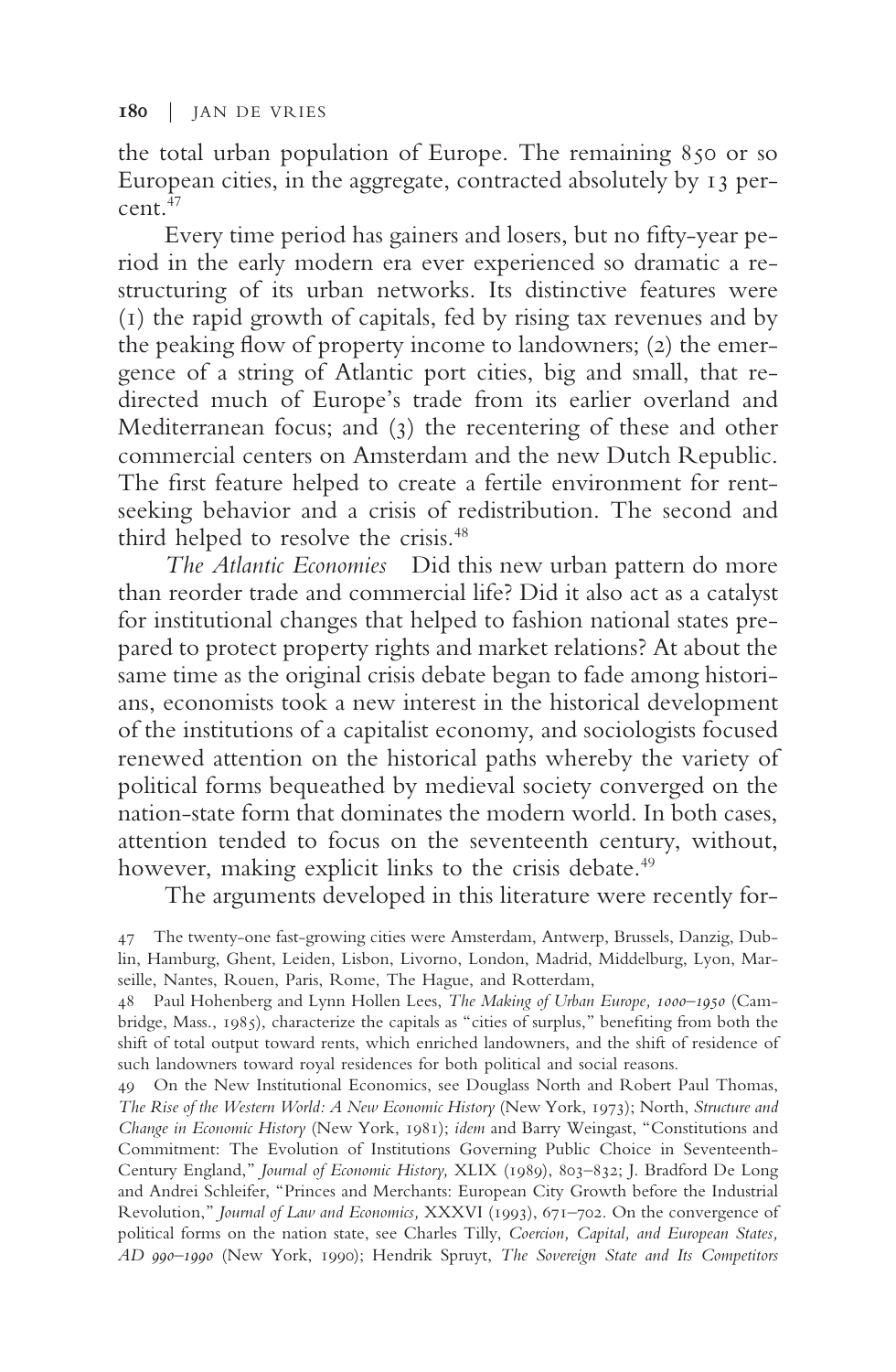malized and tested by Acemoglu, Johnson, and Robinson, who assembled quantitative indicators to test three propositions: that the rise of "Atlantic" trade (to the Western Hemisphere, Africa, and to Asia via the Cape route) strengthened merchant communities in European Atlantic ports; that this trade gave merchantdominated towns enhanced bargaining power with territorial states to achieve institutions suited to their needs; and that, where this bargaining was not frustrated by an over-powerful absolutism, it succeeded in creating states with effective constitutional constraints on state power, leading to political environments propitious for economic growth. Their model supposes that the Atlantic trades, by themselves, were insufficiently large to account for the long-term economic growth of Europe, but that the opportunities of these trades, acting as a lever, forced the development of political institutions in a few states, which then enjoyed the concentrated benefits of intercontinental trade plus the generalized benefits of efficient economic institutions.<sup>50</sup>

In the words of Acemoglu, Johnson, and Robinson:

Atlantic trade contributed to European growth through an indirect institutional channel as well as via its more obvious direct effects. Our hypothesis is that Atlantic trade generated large profits for commercial interests in favor of institutional change in countries that met two crucial preconditions: easy access to the Atlantic and nonabsolutist initial institutions. These profits swung the balance of political power away from the monarchy and induced significant reforms in political institutions, which introduced more secure property rights and paved to way for further innovations in economic institutions.<sup>51</sup>

There is not a word in this extract about the crisis of the seventeenth century, but the authors conclude that the essential parting of the ways took place in the early seventeenth century. Indeed, what they describe is very similar to what Hobsbawm had held to be the essential achievement of that general crisis. He had argued that the expanded trade and production of the long six-

<sup>(</sup>Princeton, 1994); Tilly and Wim Blockmans (eds.), *Cities and the Rise of States in Europe, A.D. 1000 to 1800* (Boulder, 1994).

<sup>50</sup> Daron Acemoglu, Simon Johnson, and James Robinson, "The Rise of Europe: Atlantic Trade, Institutional Change, and Economic Growth," *American Economic Review,* XCV (2005), 546–579.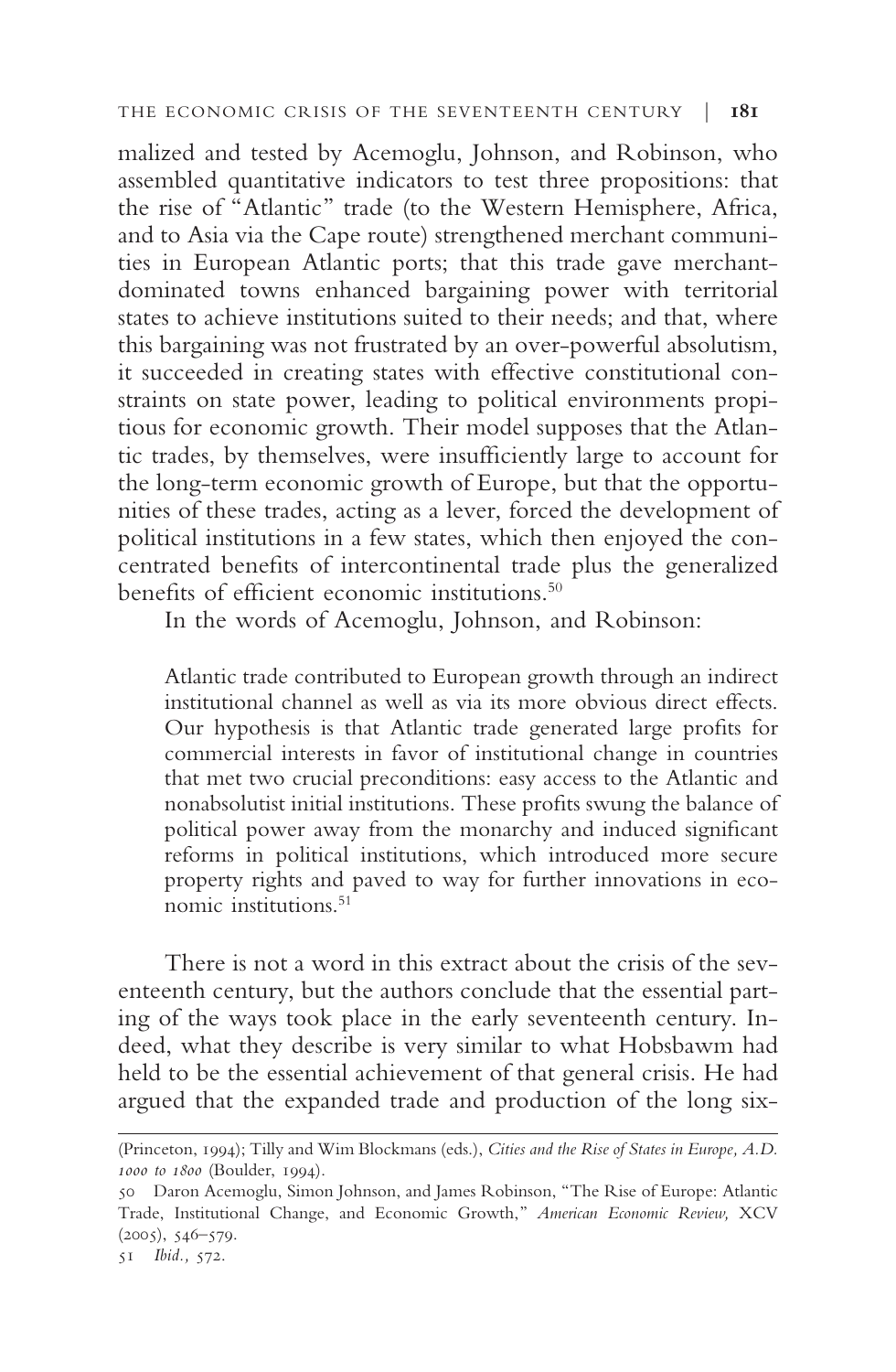teenth century, so long as it remained constrained by the "structures of a feudal or agrarian society," could not lead to productive investment and continued growth. But he placed much stock on a concentration of trade in a few places, which, by creating a "forced draught" of opportunity, "fanned the entrepreneurs' cupidity to the point of spontaneous combustion," forcing sociopolitical change. Hobsbawm's invocation of "the entrepreneurs' cupidity" is a rhetorical indulgence that diverts us from the main point: The concentration of trade intensified demands for institutional renovation that provide the conditions for the economic "combustion" that would bring resolution to the crisis. Acemoglu, Johnson, and Robinson restate, formalize, and test Hobsbawm's argument that the crisis led to political and social differentiation, which, in turn, allowed for a concentration of economic power in a small portion of Europe.<sup>52</sup>

This interesting, though apparently unintentional, support for an important part of Hobsbawm's original argument places a great deal of weight on a little-examined assumption—that the growth of intercontinental (Atlantic) trade was sufficiently powerful to act as the lever of change in both state and economy. If ever there were highly concentrated "forced draughts" of trade available to stimulate entrepreneurs, they were the imperial trades of Seville's *Casa de Contratácion* and Lisbon's *Casa da India.* These sixteenthcentury monopolies grew rapidly, but their stimulative effects were felt much more by the European suppliers (of trade goods), distributors (of tropical commodities), and financiers than by the Iberian economies. Moreover, both trades fell into sharp, absolute decline after 1610. Witness the contraction of the Seville–Atlantic trade. Portugal's trade volume with Asia reached a peak in the 1580s (averaging 3,900 tons of return cargo annually), dropped only slightly around 1610, but fell to less than 1,000 tons per year by the 1630s before wasting away thereafter.<sup>53</sup>

No comprehensive quantitative data reveal the course of long-distance trade within Europe, and within the Mediterranean Sea. But the collapse of both Venice and Antwerp can only mean that the Levant trade (focused on Venice) and the overland trades

<sup>52</sup> Hobsbawm, "Crisis," 47.

<sup>53</sup> De Vries, "Connecting Europe and Asia: A Quantitative Analysis of the Cape-route Trade, 1497–1795," in Dennis Flynn, Arturo Giráldez, and Richard von Glahn (eds.), *Global Connections and Monetary History, 1470–1800* (Aldershot, 2003), 56.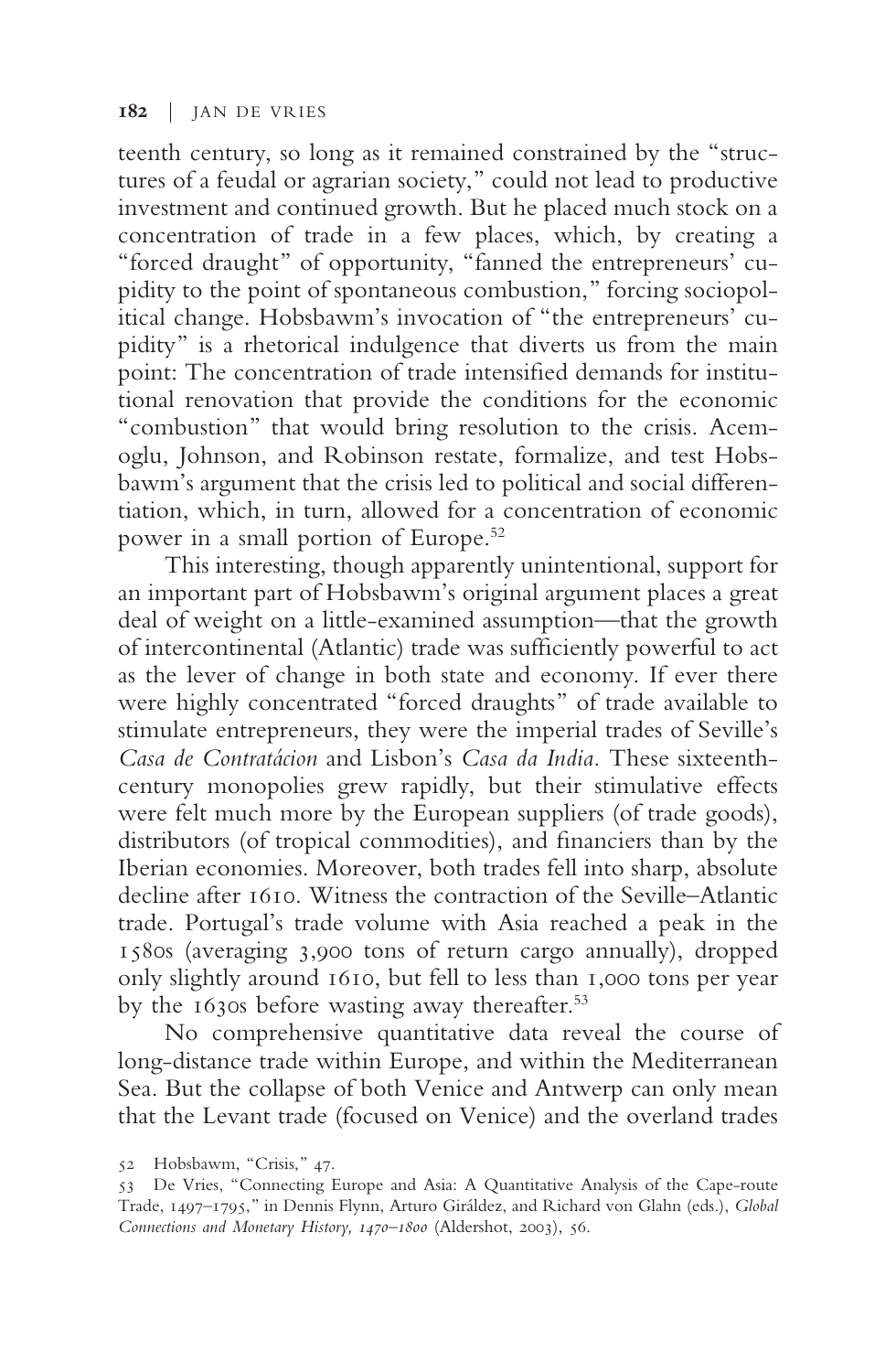connecting the Low Countries with Central Europe, Upper Germany, and Italy (focused on Antwerp) declined substantially. Indeed, overland trade in general tended to decline in favor of coastal routes, and these coastal routes, stretching from the Baltic and the White Sea in the north and east to Iberia and into the Mediterranean—to ports such as Livorno and Smyrna—had devolved to the ports of the Dutch Republic by the early seventeenth century. The recentering was paired with a reorientation of intra-European trade links from land to sea.

The tolls levied by the kings of Denmark on shipping through the Sound reveal the course of the Baltic trade, which had come to be dominated by Hollanders in the sixteenth century, and which continued to grow—albeit with sharp, short-term fluctuations—into the 1650s, buoyed by the western demand for grain, timber, and naval stores. This trade was linked with an Atlantic coastal trade to France and Iberia (an intermittent trade sensitive to political relations) that carried salt, wine, and silver to the Dutch Republic and beyond to the Baltic. Finally, both the Republic and England became active traders in the Mediterranean region. Dutch ships first entered in the 1590s (nineteen in an average year) with Baltic grain to relieve famine conditions, but they eventually developed markets in Italy and the Ottoman Empire, exporting textiles and other manufactures and returning with fibers and other raw materials. Spain periodically denied the Dutch access to the Mediterranean, but by the 1640s, an annual average of ninety-eight Dutch ships traded in this zone. By the 1690s, the number of ships had reached 123. The English, in part because they suffered fewer political disabilities, had an even greater success in Mediterranean markets. As Northern European markets for English textiles stagnated, alternative markets were sought in the Mediterranean, but even more important was a growing import trade.<sup>54</sup>

The expansion of Dutch and English trade was not impervious to the market contractions and disruptions described above. The commercial shocks that occurred from 1618 to 1621 affected it as much as it did the rest. But unlike their continental competitors, with every oscillation of the political and business cycle, they

<sup>54</sup> De Vries and Van der Woude, *First Modern Economy,* 381; Brenner, *Merchants and Revolution,* 23–33.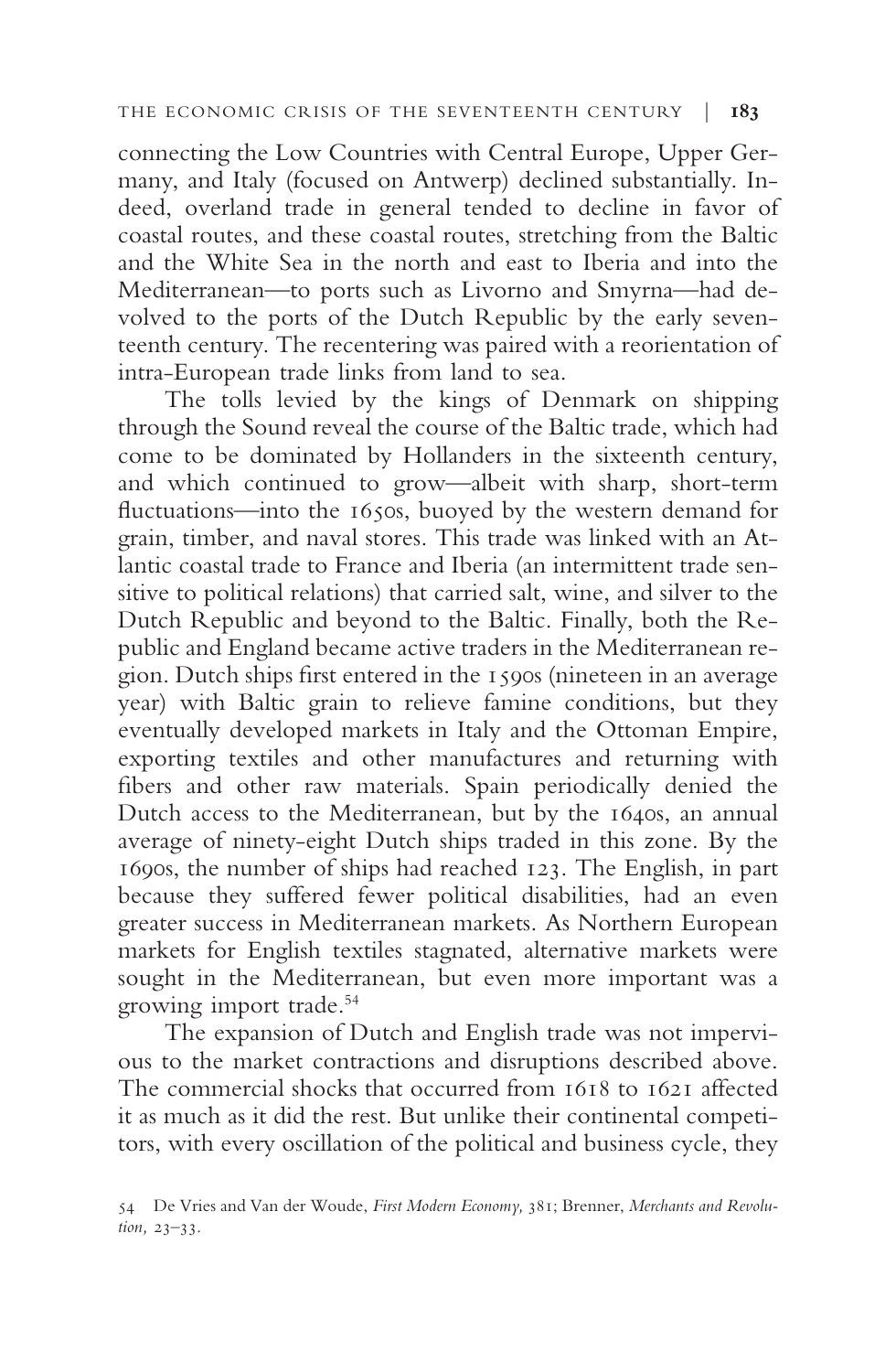clawed back their earlier gains and then some. It is precisely this differential capacity to protect and increase market share in a period of general contraction that goes to the heart of the crisis concept.<sup>55</sup>

Finally, the intercontinental trades were not so much the foundation of economic growth in northwestern Europe as a further embroidering on a complex of commercial practices, technologies, and public institutions that had developed within Europe. The English and Dutch ventures to Asia were possible because of earlier ventures to the Mediterranean and the White Sea, which had been risks accepted in order to overcome, or circumvent, the stagnation of traditional European markets. The Asian expeditions of Dutch and English private partnerships were quickly bundled into state-sanctioned monopoly companies, which soon attracted competitor companies sponsored by other northern European states. The Dutch East India Company (voc) quickly gained a dominant position in this competition, but the Asian trade of the northern nations together overtook the Portuguese by the 1610s (in shipping volume returned to Europe), growing steadily until deep into the eighteenth century. By 1650, the Asian trade of the northern companies was three times larger than the Portuguese trade at its peak, and the voc had become not only the first joint-stock trading company, but one of the most profitable of all time.<sup>56</sup>

In Asia, the northern traders supplanted the archaic organizational forms of the Portuguese monarchy (Crown-operated vessels sharing shipping space with private traders) with more commercially oriented, armed private trading companies. In the New World, their task was more complex, since the Spanish Empire, however ineffective commercially, could not readily be dislodged from its positions of strength. Through a variety of initiatives (in-

56 The English East India Company was founded in 1600 and the voc in 1602. The French followed in 1615 and the Danes in 1616. For a fuller account of the voc, see de Vries and van der Woude, *First Modern Economy,* 382–396. An investor who purchased the initial offering of voc shares in 1602 would have received a total return in 1648 (dividends plus capital gains) averaging 27 percent per annum over the entire period.

<sup>55</sup> The disruptions to English trade are well described in Barry Supple, *Commercial Crisis and Change in England, 1600–1642* (New York, 1959). Israel, *Dutch Primacy,* places particular emphasis on the importance of the changing political environment on Dutch trade, viewing the period from 1621 to 1647 as one of "relative stagnation and profound restructuring" ( 121).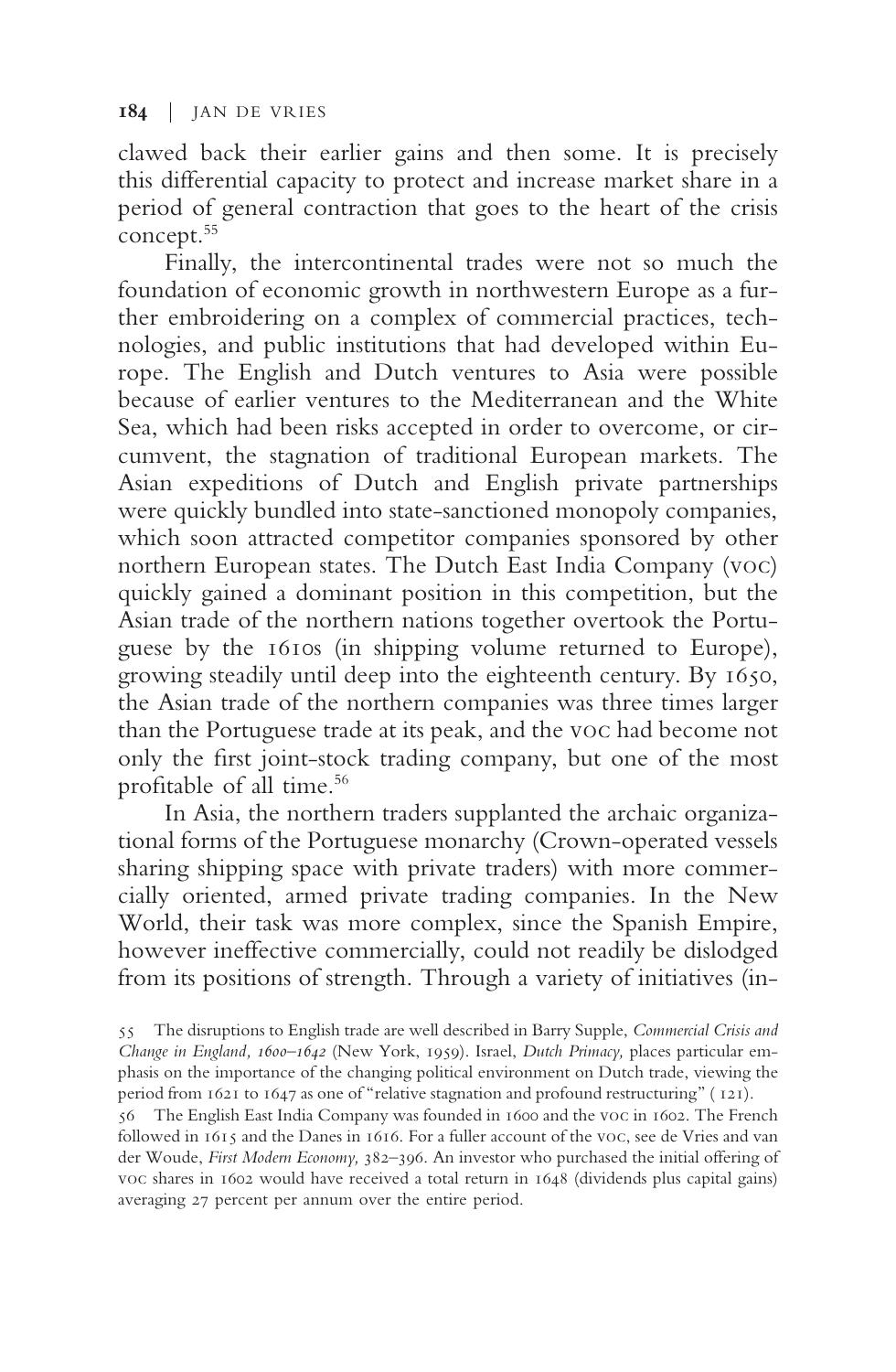terloper trade, trading posts with native peoples, settler colonies, and plantation zones), mostly beyond the geographical reach of Spain's capacity to enforce a monopoly, a rival New World economy was stitched together. Until the 1650s, it is doubtful whether the growth of northern trade with the New World fully compensated for the decline of Spain's New World trade. But, for the most part, the two were not in direct competition; the extractive economy of Spain was not so much supplanted as superseded by commodity exporting economies that fed the northern European ports with commodities (tobacco, sugar, indigo, furs, and pelts) for processing and distribution throughout Europe.<sup>57</sup>

Around 1650, the Dutch alone sent more ships across the Atlantic (about 280 per year) than they sent to the Baltic in the best years of what the Dutch called their "mother trade." The Dutch would not long maintain such a high profile in the Western Hemisphere; the mercantilist policies that spread through Europe after 1650 systematically restricted their sphere of action. But by then, a new template had been crafted, and the second Atlantic economy, including its critical African trading and slaving component, grew enormously in the century after 1650, overall by at least 2 percent per annum. This new economy enlivened most of the French Atlantic ports, especially Rochelle and Nantes, with St. Malo flourishing as a center of the Newfoundland fishery and whaling. The total tonnage of French merchant shipping doubled in the thirty years after 1660, largely to serve the new Atlantic trades.<sup>58</sup>

Britain would become the greatest beneficiary of the new Atlantic economy, although most of its relative gains were achieved in the eighteenth century. Nonetheless, its range of North American and Caribbean island possessions already generated trade that gave employ to 29 percent of its ocean shipping capacity in 1663.

<sup>57</sup> Steensgaard, *The Asian Trade Revolution of the Seventeenth Century: The East India Companies and the Decline of the Caravan Trade* (Chicago, 1974).

<sup>58</sup> Victor Enthoven, "An Assessment of Dutch Transatlantic Commerce, 1585–1817," in Johannes Postma and Victor Enthoven (eds.), *Riches from Atlantic Commerce: Dutch Transatlantic Trade and Shipping, 1585–1817* (Leiden, 2003), 402; de Vries, "The Dutch Atlantic Economies," in Peter Coclanis (ed.), *The Atlantic Economy during the Seventeenth and Eighteenth Centuries* (Columbia, S.C., 2005), 1–29; Ralph Davis, *The Rise of the Atlantic Economies* (Ithaca, New York, 1973), 226.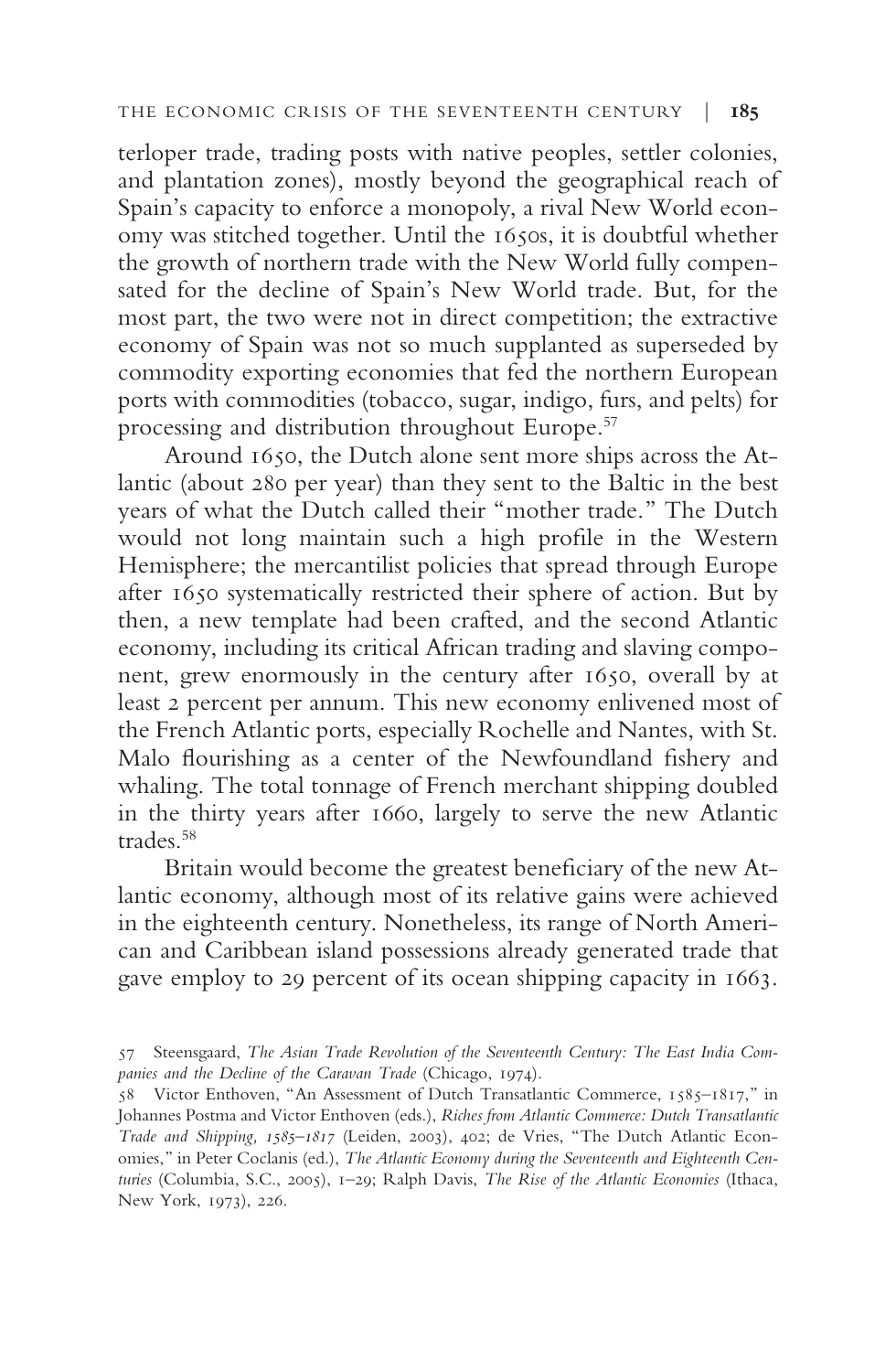#### **186** | JAN DE VRIES

|      | <b>DUTCH</b>         | <b>ENGLISH</b> |
|------|----------------------|----------------|
| 1567 | 157,000              |                |
| 1572 |                      | 50,000         |
| 1582 |                      | 67,000         |
| 1629 |                      | 115,000        |
| 1636 | 305,000 <sup>a</sup> |                |
| 1670 | 394,000              |                |
| 1686 |                      | 340,000        |

*Table 3* Dutch and English Shipping Tonnage

<sup>a</sup> Excluding voc and wic (Dutch West India Company) ships.

sources Ralph Davis, *The Rise of the English Merchant Shipping Industry* (London, 1962), 27, 395–408 (Appendix A); Jan Luiten van Zanden, "Economic Growth in the Golden Age, 1500–1650," *Economic and Social History in the Netherlands,* IV (1992), 19.

This shipping capacity doubled by 1683, when it accounted for 37 percent of a rapidly growing merchant fleet. $59$ 

Altogether, Dutch and English foreign trade grew substantially through the era of crisis. Comprehensive measurements of this advance are few and not without interpretive problems, but the most telling measurement might be the overall growth of tonnage of the Dutch and English merchants fleets. Table 3, which displays the available estimates, suggests a threefold increase of shipping capacity in England and the Dutch Republic over the course of approximately a century.

The growth of the value of Dutch foreign trade (excluding the voc's trade) is reflected, in broad terms, by the yield of customs levies. Since these taxes were collected by regional admiralties, and the rates and term were periodically revised, they are not a straightforward mirror of trade value, but for current purposes, it is enough to note that the yield rose by 60 percent between 1590 and the early 1620s, and by another 60 percent from that point to 1650. English foreign trade, heavily dependent on the export of woolen cloth, did not grow rapidly to the 1620s. But it grew by 73 percent between 1622 and the 1660s, led by the early growth of colonial imports and re-exports.<sup>60</sup>

<sup>59</sup> Davis, *The Rise of the English Merchant Shipping Industry* (London, 1962), 17.

<sup>60</sup> Marjolein 't Hart, *The Making of a Bourgeois State* (Manchester, Eng., 1993), 103; Davis, "English Foreign Trade, 1660–1700," *Economic History Review,* VII (1954), 151–154; David Ormrod , *The Rise of Commercial Empires: England and the Netherlands in the Age of Mercantilism, 1650–1770* (New York, 2003), 56.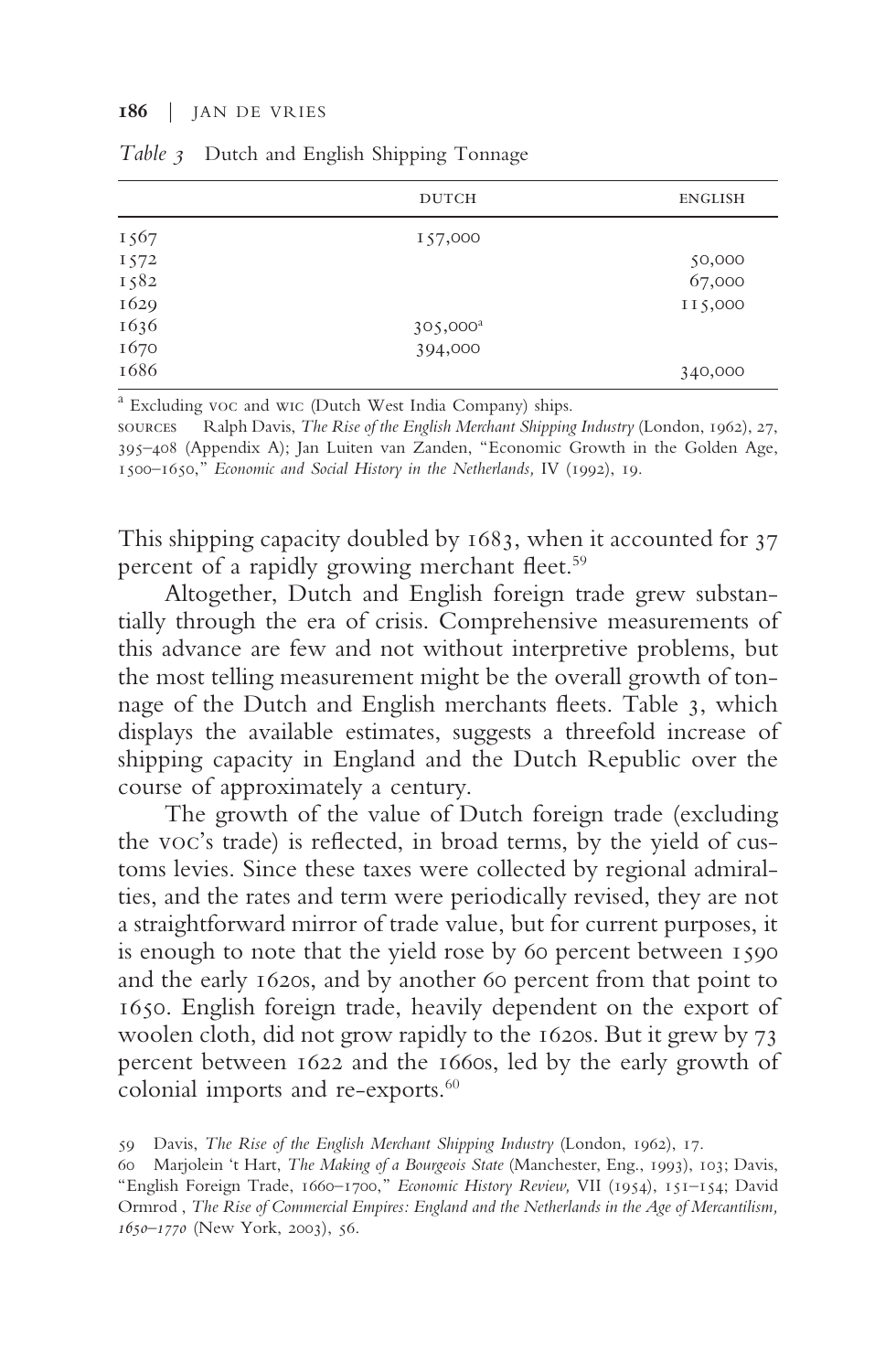### THE ECONOMIC CRISIS OF THE SEVENTEENTH CENTURY | 187

The growth of trade in this Atlantic zone was partly a *diversion* of earlier trade flows focused on Iberia and on overland routes. But much more was a *creation*—the product of lowered costs that flowed from improvements in shipbuilding technology, commercial practices, legal protections, and capital markets. Considering the model developed by Acemoglu, Johnson, and Robinson, the question arises, did the Atlantic zone break away from the rest of Europe economically because of the new bargaining power of its growing merchant communities?

The Dutch Revolt and the resulting formation of a merchant-dominated United Republic could, with broad historical brushstrokes, be interpreted in this way, but the essential achievement occurred well before the first Dutch sea captains ventured to intercontinental destinations. The merchants encouraging the Revolt were European—primarily Baltic—traders, who secured, within a decentralized, urban-led polity, an institutional framework that supported free, competitive commercial activity within Europe (and state-sanctioned, monopoly trading companies outside Europe).

The French Atlantic ports grew later, in the seventeenth century, but the privileges that they secured from the Crown were neither dependable nor cheap. Indeed, the Crown was perfectly capable of laying siege to its own merchants (if they were Huguenots, as in La Rochelle in 1627/28) harassing foreign merchants into marginalization (the important resident Dutch merchant communities in mid-century Atlantic ports), or expelling them from French soil altogether (the Revocation of the Edict of Nantes of 1685). The Atlantic ports, as Fox showed so elegantly, remained in France but not of France. Their trade relayed goods to other parts of Europe more than they penetrated the French economy—let alone transformed the French state.<sup>61</sup>

In England, the merchant community of London was far more important than that in all of the other outports combined, and their importance was bolstered—if not defined—by their alliances with the Crown as codified in the charters of the regulated companies (merchant guilds) conferring monopoly rights to trade

<sup>61</sup> On the difficult position of the Dutch merchant communities in France, see Henriette de Bruyn Kops, *A Spirited Exchange: The Wine and Brandy Trade between France and the Dutch Republic in Its Atlantic Framework, 1600–1650* (Leiden, 2007). Fox, *History in Geographical Perspective,* 174.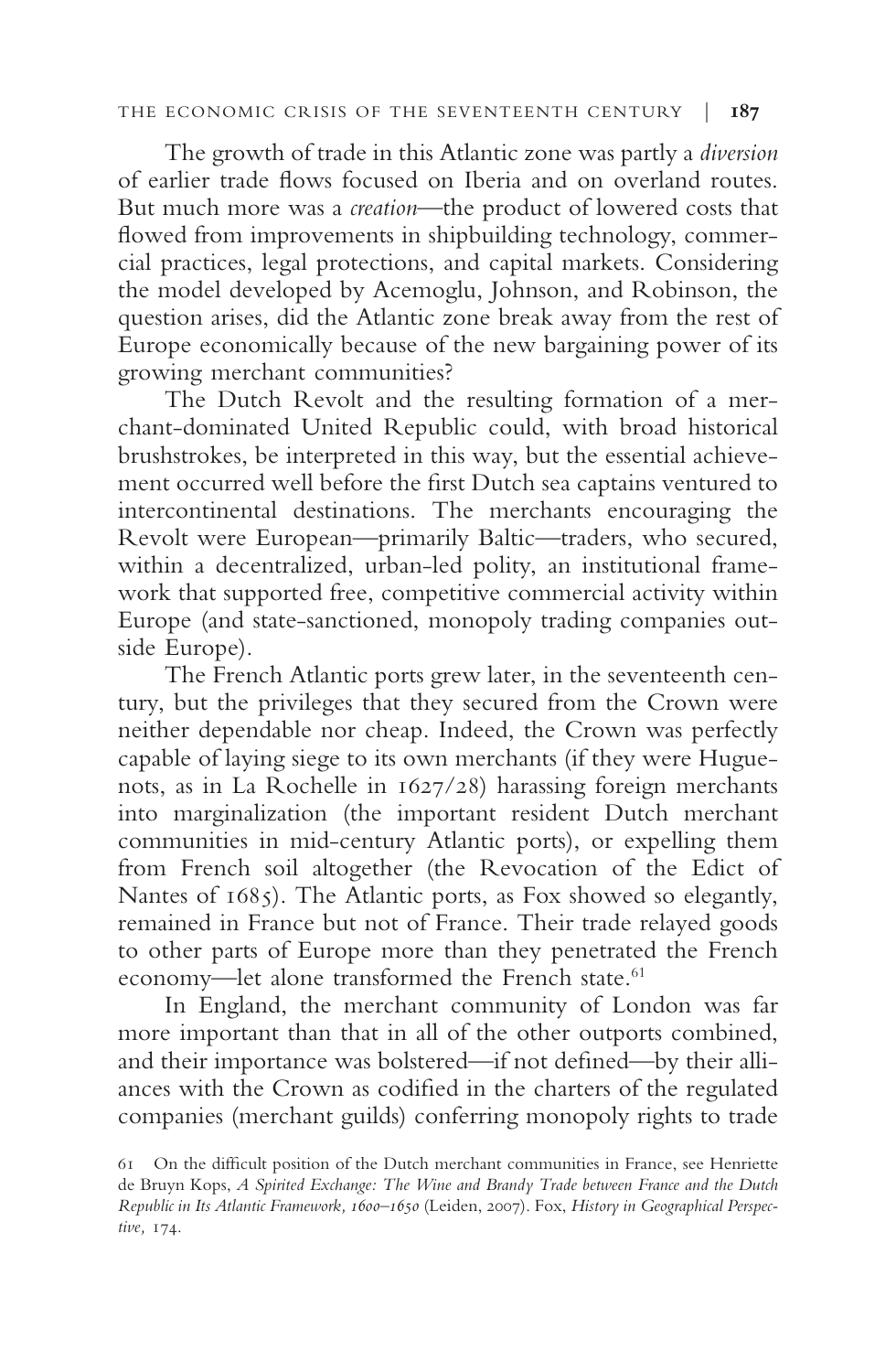English goods in various zones of Europe. The essential transition made by England was to replace these exclusive group privileges with a comprehensive national privilege, which the English achieved in three stages: first with Cromwell's Navigations Act of 1651, which established a system of national protection; next with the demise of the regulated companies; and finally with the development of a new national institutional framework of taxation, finance, and protection after the Glorious Revolution of 1688.

This important achievement, which undercut the rent-seeking world of merchant guilds currying favor with the Crown, is not plausibly explained as the simple product of an enhanced bargaining power of English merchants. It took the landing of a vast armada, the extended occupation of London by a Dutch army, and the installation of the Dutch *stadholder* as king to bring this process to completion. More importantly for the crisis thesis, these glorious events had their particular consequences because of the pressure for reform that England (and other European polities) felt so acutely in the face of stagnant markets and sharpened Dutch competition. Jacob Soll's essay in this volume describes the crisisinduced challenge faced by Europe's monarchical states to embrace accountancy, numeracy, literacy, and an open, informationrich style of public administration or leave the field of competitive economies. This challenge was long in the making, with roots in Renaissance thought, Italian merchant practice, the printing press, and much else. But it could no longer be evaded in the economic pressure cooker of the seventeenth-century crisis.<sup>62</sup>

*Industrial Production and Consumer Demand* The processes of urban differentiation and concentration described above were both striking in their effects and temporally compact in their incidence. Thus, they offer highly credible support to the crisis concept. But, urban commercial activities—however much attention may be drawn to them as representing "advanced" economic life—involved only 10 to 15 percent of Europe's population. In order to have a transformative effect, the long-distance trade and

<sup>62</sup> The enhanced bargaining power of merchants is the explanation that Acemoglu, Johnson, and Robinson offer in "Rise of Europe," following the influential "new institutionalist" interpretation of North and Weingast, "Constitutions and Commitment: The Evolution of Institutions Governing Public Choice in Seventeenth-Century England," *Journal of Economic History,* XLIX (1989), 803–832. Lisa Jardine, *Going Dutch: How England Plundered Holland's Glory* (New York, 2008), 22–29, offers a fresh, if overwrought, account of the Glorious Revolution.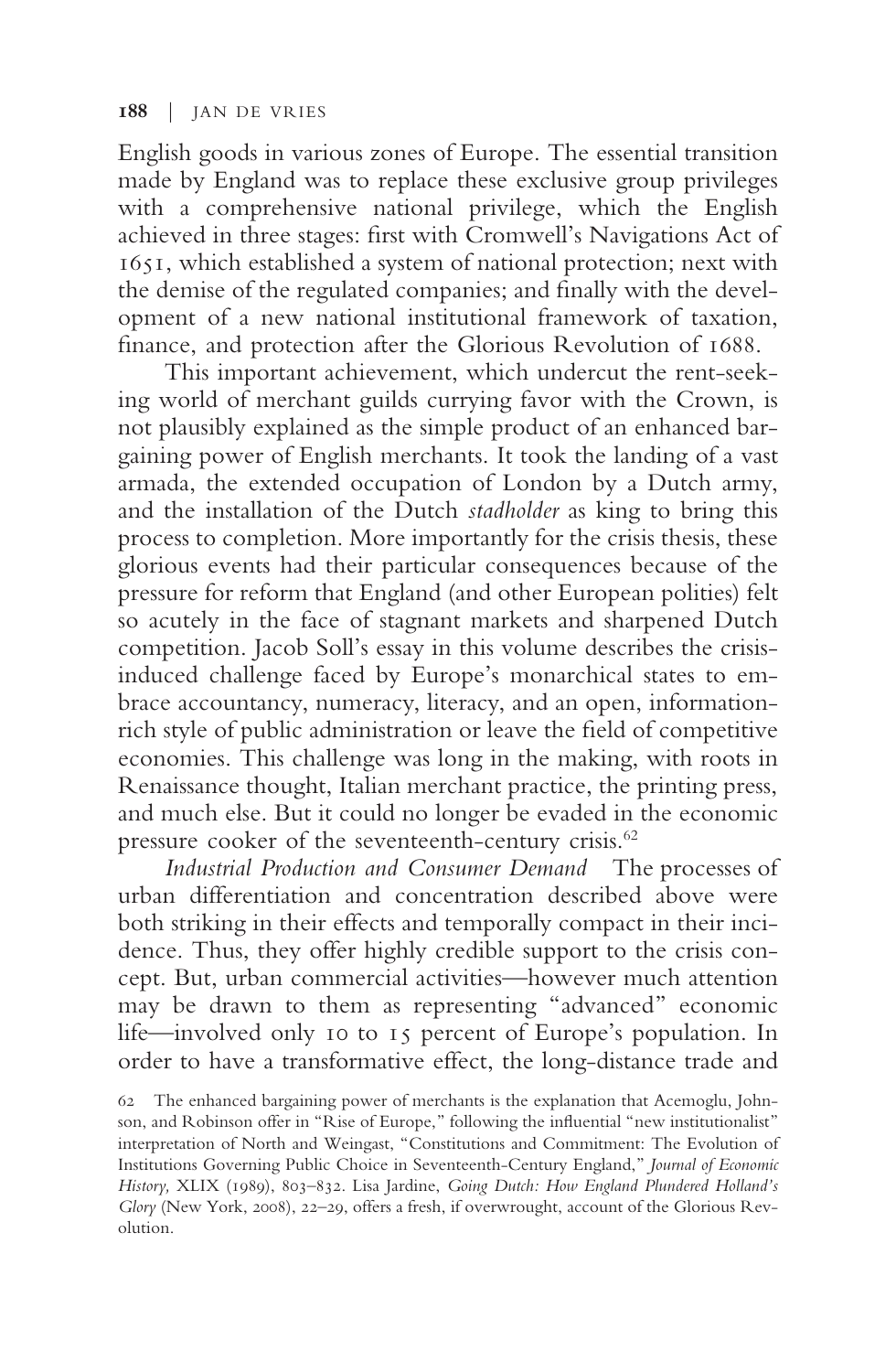financial markets of the towns needed to interact with the larger, predominantly rural society. Hobsbawm emphasized this point repeatedly in his crisis essay. How, he asked, could mass demand capable of absorbing the output of a capitalist economy ever emerge from a feudal and agrarian social framework? Capitalist production had to find ways of "creating its own expanding markets." Hobsbawm framed the question in such a way as to draw attention to the importance of social organization and its relationship to the character of consumer demand. This was an important suggestion, but he left it for others to develop plausible answers to his questions.<sup>63</sup>

First of all, the accumulating body of price histories available when Hobsbawm wrote had established that real wages of laborers—the purchasing power of daily wages—declined throughout the price revolution of the long sixteenth century. The crisis era coincided with a historic nadir in consumer wellbeing, hardly a propitious environment in which to search for seeds of consumer-driven growth. Recent research, introducing new data, including wage comparisons with Asia, and more refined measurements of purchasing power, adds important nuances to the established picture. Although real wages declined everywhere in the sixteenth century, the decline was more muted, and gradually arrested, in the Low Countries and parts of England. Figure 2, which charts the real wage of six European cities and regions in fifty-year averages, shows how Holland and London part company from the overall pattern in the first half of the seventeenth century. Thereafter, these series again follow similar trends, but with a large gap separating northwestern Europe from the rest of Europe. Comparable data for India, China, and Japan are less abundant but show real wages (making allowance for the different foods consumed in different places) that were broadly comparable to those of Europe outside the northwest. In short, there *was* a "great divergence." It did not separate Europe from Asia; rather, it separated a region of Europe from the rest of Eurasia. It did not take the form of rising real incomes so much as an avoidance of

<sup>63</sup> Europe's urban population (towns of at least 5000 inhabitants) rose gradually from 9.6 to 13.0 %, between 1500 and 1800. The seventeenth century was completely unexceptional with respect to its overall urbanization; rather, it was a period of internal reorganization and concentration of urban population. De Vries, *European Urbanization*, 69-77. Hobsbawm, "Crisis," 46.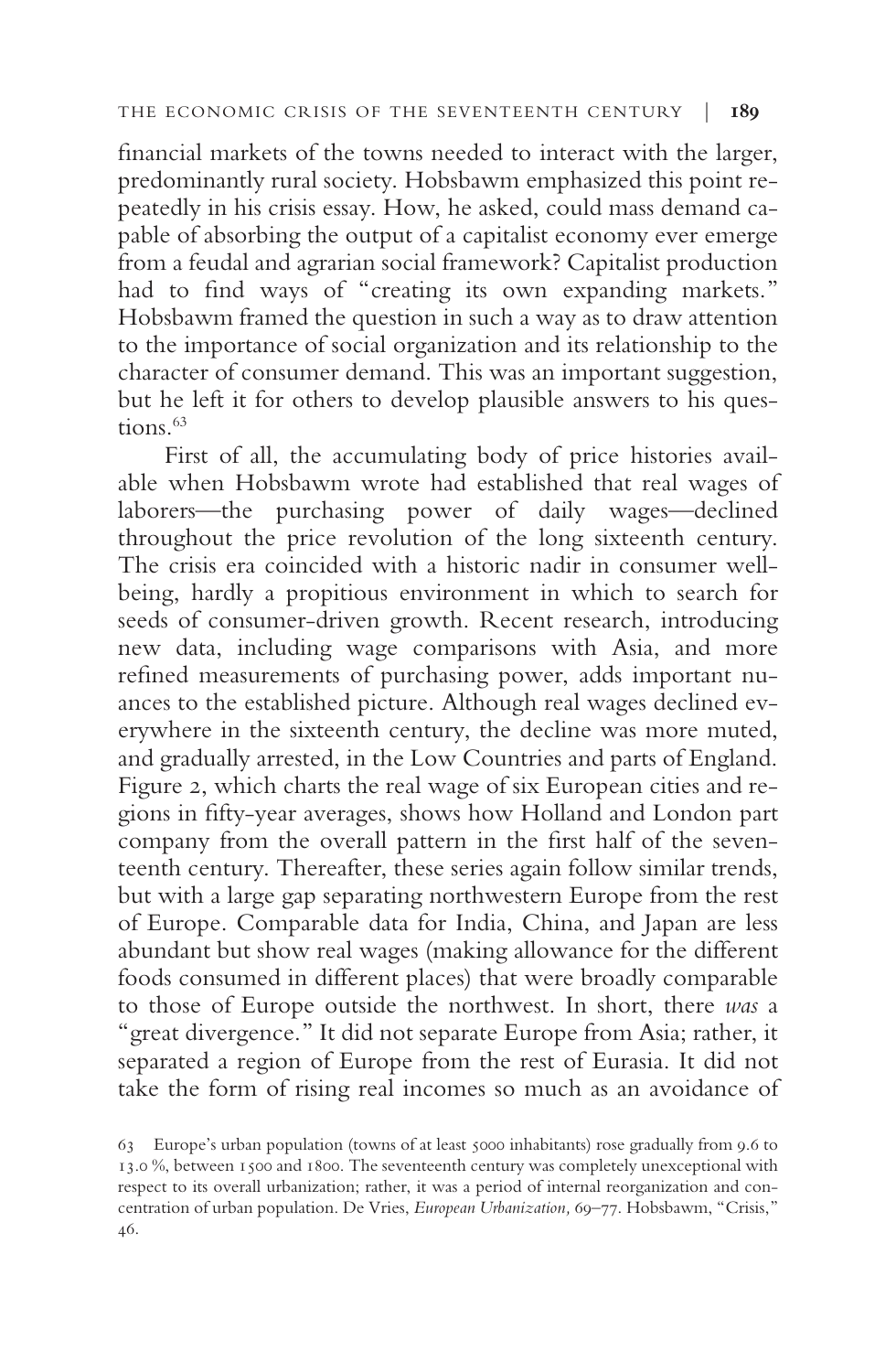#### **190** | JAN DE VRIES

*Fig. 2* Welfare Ratios (Daily Wages Relative to Poverty Line) for Craftsmen, 1500–1799



source Robert Allen, "The Great Divergence in European Wages and Prices from the Middle Ages to World War I," *Explorations in Economic History,* XXXVIII (2001), 428.

continued deterioration, and it took place neither around 1500 nor 1800 but during the elusive era of crisis.<sup>64</sup>

The real wages of laborers—their ability to purchase basic articles of consumption, mainly foodstuffs, with their daily wage—is important but not the whole story. Besides comparisons across space, we are also interested in class-specific comparisons within a given economy. Over the entire early modern period, the prices of staple foods rose much more than the prices of manufactures and luxuries. The purchasing power of the rich (whose consumption basket is less heavily weighted by staple foods) fared much better than that of laborers, increasing income inequality in most of Europe. But in this case, too, the mid-seventeenth century

64 The much-cited articles of E. H. Phelps Brown and Sheila V. Hopkins—collected in *A Perspective of Wages and Prices* (London, 1981)—measured the wages of southern English building laborers against a simple consumer price index year by year from 1265 to the midtwentieth century. In "Seven Centuries of Building Wages"—originally published in *Economica*, XXII (1955), 195–206—they revealed the first half of the seventeenth century as the most difficult period of the entire seven-century span of their study. Several modifications have been proposed to this time series, most recently, and most comprehensively, by Gregory Clark, "The Condition of the Working Class in England, 1209–2004," *Journal of Political Economy,* CXIII (2005), 1307–1340. Robert C. Allen, "Real Wages in Europe and Asia: A First Look at the Long-Term Patterns," in *idem,* Tommy Bengtsson, and Martin Dribe (eds.), *Liv*ing Standards in the Past: New Perspectives on Well-Being in Asia and Europe (New York, 2005), 111–130; *idem,* "The Great Divergence: Wages and Prices from the Middle Ages to the First World War," *Explorations in Economic History*, **xxxvIII** (2001), 411-447.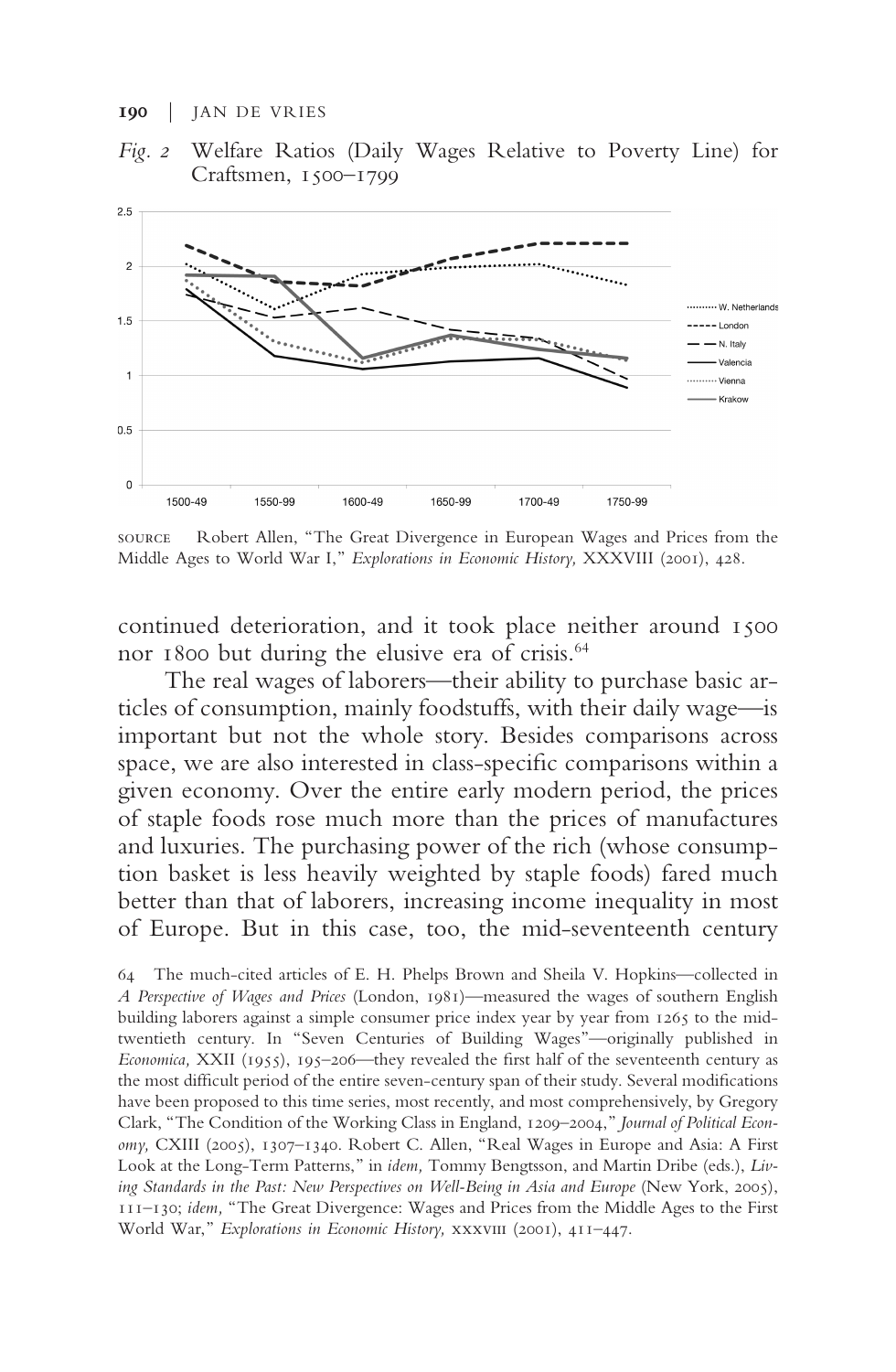forms a rough dividing line. The trend toward growing inequality was soon to cease, or even reverse, for at least the next century.<sup>65</sup>

The reasons for the halt to escalating inequality were that staple food prices declined, increasing the purchasing power of the poor; the prices of a new range of "accessible luxuries" from both Asia and the New World (cotton textiles, sugar, and tobacco, followed by tea and coffee) declined substantially as the new trading companies increased the scale of their operations; and European manufacturers, facing intense competitive pressures, experienced an acceleration of a longer process of re-organization and relocation that brought cheaper products to broader markets (often called "proto-industrialization"). Gutmann's study of the broad sweep of early modern Europe's industrial development situates this development squarely in the context of the broader crisis: "Urban industry encountered the final stages of a crisis in the seventeenth century. It was a crisis of profitability, and the creation of rural industry was both a cause and a consequence."<sup>66</sup>

The historical concept of *proto-industry* emerged in the waning days of the general-crisis debate but, with very few exceptions, such as Gutmann's book, the links with the crisis concept were not developed at the time. It would be the fate of the protoindustry concept quickly to follow the crisis concept into the historiographical dustbin—in part, because historians then focused almost exclusively on developing connections between protoindustry (rural, household-based production of manufactures sold, via merchant intermediaries, in nonlocal markets) and the emergence of factory industry. The great number of connections explored did not help to preserve a coherent definition to the concept, but they tended to focus on the emergence of an impoverished, rapidly growing, landless proletariat. In a few regions, these rural industrial zones eventually made a transition to modern industry, but in many more, no such transition ever took place. Proto-industrialization may have been part of the economic crisis in some areas (its rise can be linked to the decline of many urban industries), but the notion that the spread of rural industry acted as

<sup>65</sup> Hoffman, David S. Jacks, Patricia A. Levin, and Peter H. Lindert, "Sketching the Rise of Real Inequality in Early Modern Europe," in Allen, Bengstsson, and Dribe (eds.), *Living Standards in the Past,* 131–172.

<sup>66</sup> Gutmann, *Toward the Modern Economy: Early Industry in Europe, 1500–1800* (Philadelphia, 1988), 93.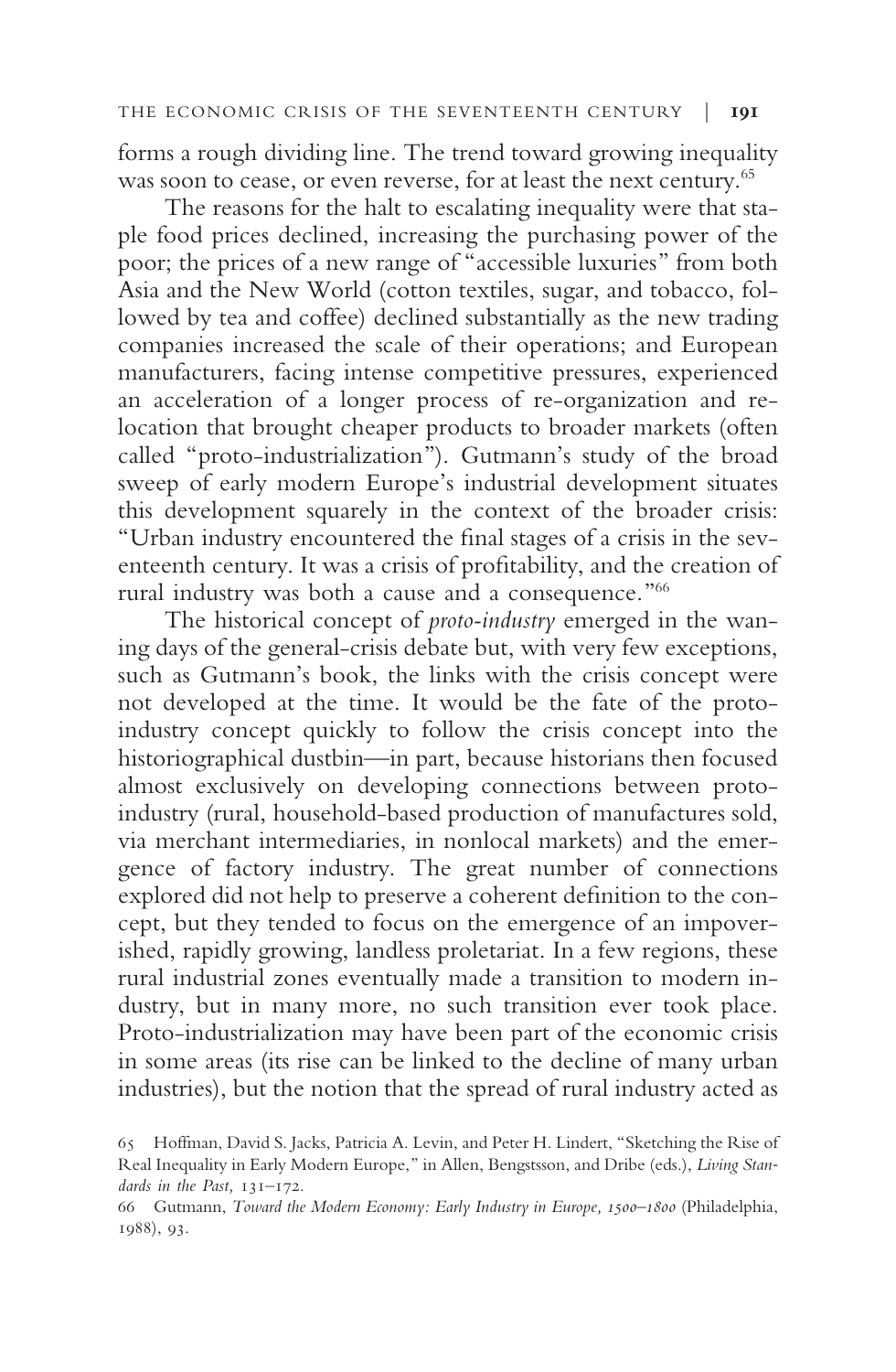a powerful corrosive to the old feudal, agrarian society, everywhere clearing a path for modern economic growth, has failed nearly every empirical test.<sup>67</sup>

Since these zones of rural industry emerged in many parts of Europe—from Catalonia and Tuscany to Ulster, and from Brittany to Silesia—and grew in one place or another throughout the early modern period, linking proto-industry directly to the crisis would seem to be an unpromising project. But the key issue regarding proto-industry, like so much else in the seventeenth century, is not where and when it first arose but how it interacted with the social and political institutions of Europe's polities, and how it developed in the context of urban networks. Ogilvie has demonstrated through detailed studies of Württemberg and Bohemia that proto-industrial regions developed in radically different ways, depending on differences in existing social institutions. I have sought to reveal the strong links between the intensification of proto-industry and the construction of urban networks suitable for the regional and international distribution of both the output of proto-industrial regions and the market-based consumption of proto-industrial households.<sup>68</sup>

Proto-industry reduced the cost of production of a broad range of common industrial products and increased the elasticity of supply by its mobilization of underutilized labor. But even more importantly, it altered the incentive structure of rural labor. A growing, low-cost supply of labor was mobilized not only by bitter necessity but also often by new consumer aspirations. Where incentive goods could be supplied, and where social institutions permitted households to act on these new opportunities, proto-industrialization had vastly different consequences than where it was embedded in more constrained physical and social

<sup>67</sup> A good summary and critique of the proto-industrialization literature, on which the comments in this paragraph are based, is Ogilvie and Markus Cerman (eds.), *European Protoindustrialization* (New York, 1996), esp. 1–11, 227–239 (the editors' opening and closing chapters). Ogilvie, "Social Institutions and Proto-industry," in *idem* and Cerman (eds.), *European Proto-industrialization,* 24.

<sup>68</sup> Proto-industrial zones were particularly thick on the ground in northwestern Europe, They developed faster in the seventeenth century than ever before, but it was never a priority of those who developed the concept to establish a chronology. Ogilvie, "Social Institutions," 23. See also *idem, A Bitter Living* (New York, 2003); *idem* and Jeremy Edwards, "Women and the 'Second Serfdom': Evidence from Early Modern Bohemia," *Journal of Economic History,* LX (2000), 961–994; de Vries, *European Urbanization,* 231–246.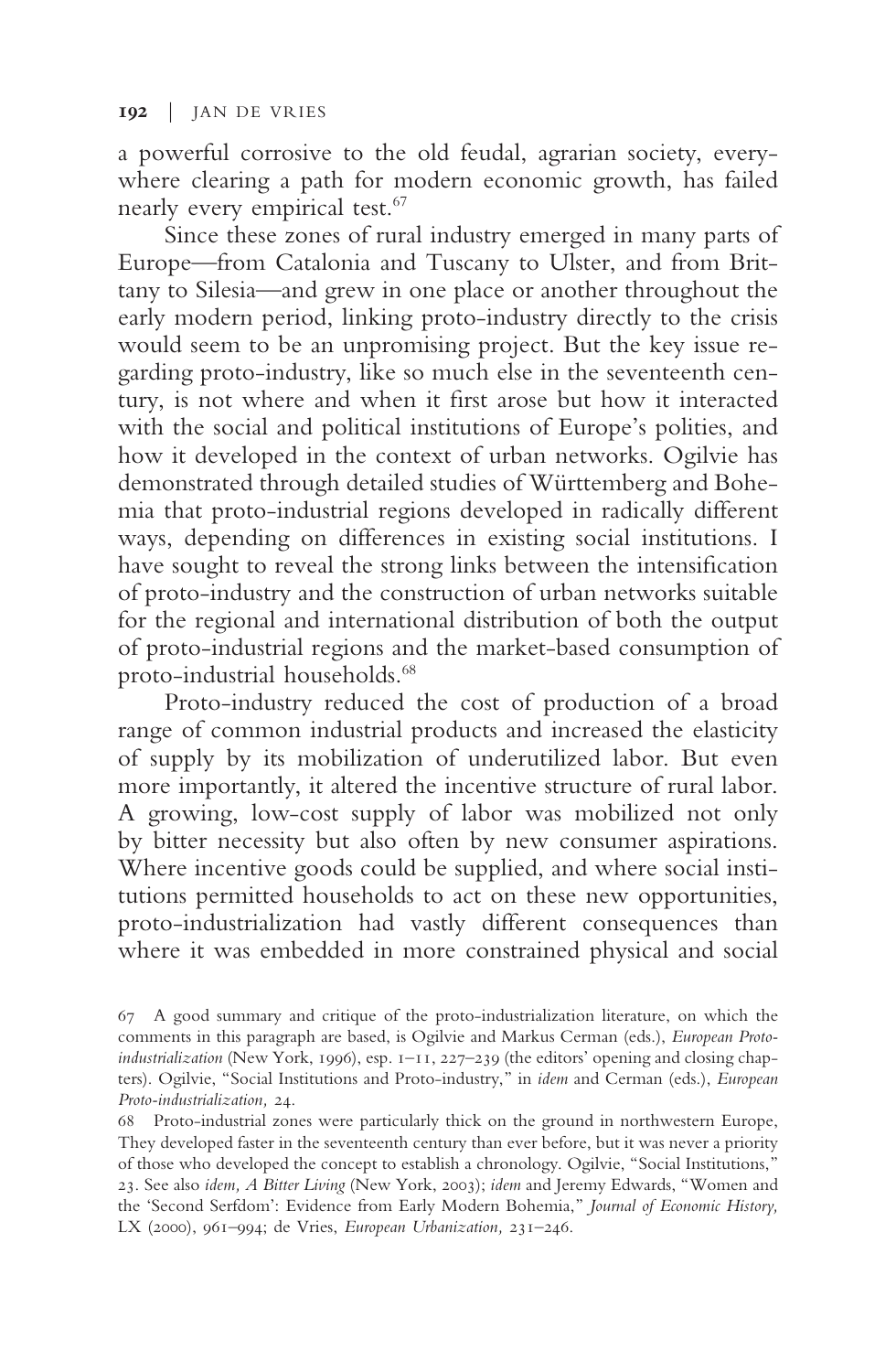environments. It helped to make industrious behavior worthwhile for larger circles of households.<sup>69</sup>

Thus, although market signals that advanced the spread of rural industry may have been pan-European, the response to them was not. Where the incentive structure had been altered, where rural areas were well connected to regional urban networks, and where households had access to the new products of long-distance trade, consumer demand could grow: To paraphrase Hobsbawm, capitalist production had found ways of creating its own expanding markets. But these expanding markets were not primarily the product of "forced draughts" of concentrated demand from colonies and capital cities, important though they were. Rather, the market expansion was the product of a new household industriousness, motivated by new consumption possibilities rather than forced into market production by coercive means. This "industrious revolution" unfolded over an extended period of time, but its *locus classicus* in time and in space was mid-seventeenth-century northwestern Europe. There household structures, urban networks, political institutions, and trading opportunities combined in a historical moment of decentering to bring about a concentration of economic activity and a further differentiation of institutions that soon consolidated into a "great divergence" that would long endure.<sup>70</sup>

The conjuncture of seventeenth-century economic events was not easily comprehended by contemporaries; nor is it easily reconstructed by historians. Several strands of development converged to (1) create a more fully articulated urban network that injected scale economies into a world of diffuse markets; (2) strengthen, in a few places, institutions that could preserve capital, reduce the scope for rent-seeking behavior, and shield information-rich social environments from suppression; and (3) alter the incentive structures faced by households to enlarge both the supply of and the demand for a gradually expanding range of non-staple consumption. It would take generations for these developments to achieve

70 Hobsbawm, "Crisis," 46.

<sup>69</sup> The expression, "incentive structure," is used by Stephen R. Epstein, *Freedom and Growth: Markets and States in Pre-modern Europe* (London, 2000), 2. De Vries, *The Industrious Revolution: Consumer Behavior and the Household Economy, 1650 to the Present* (New York, 2008), 9–19, 96–104.